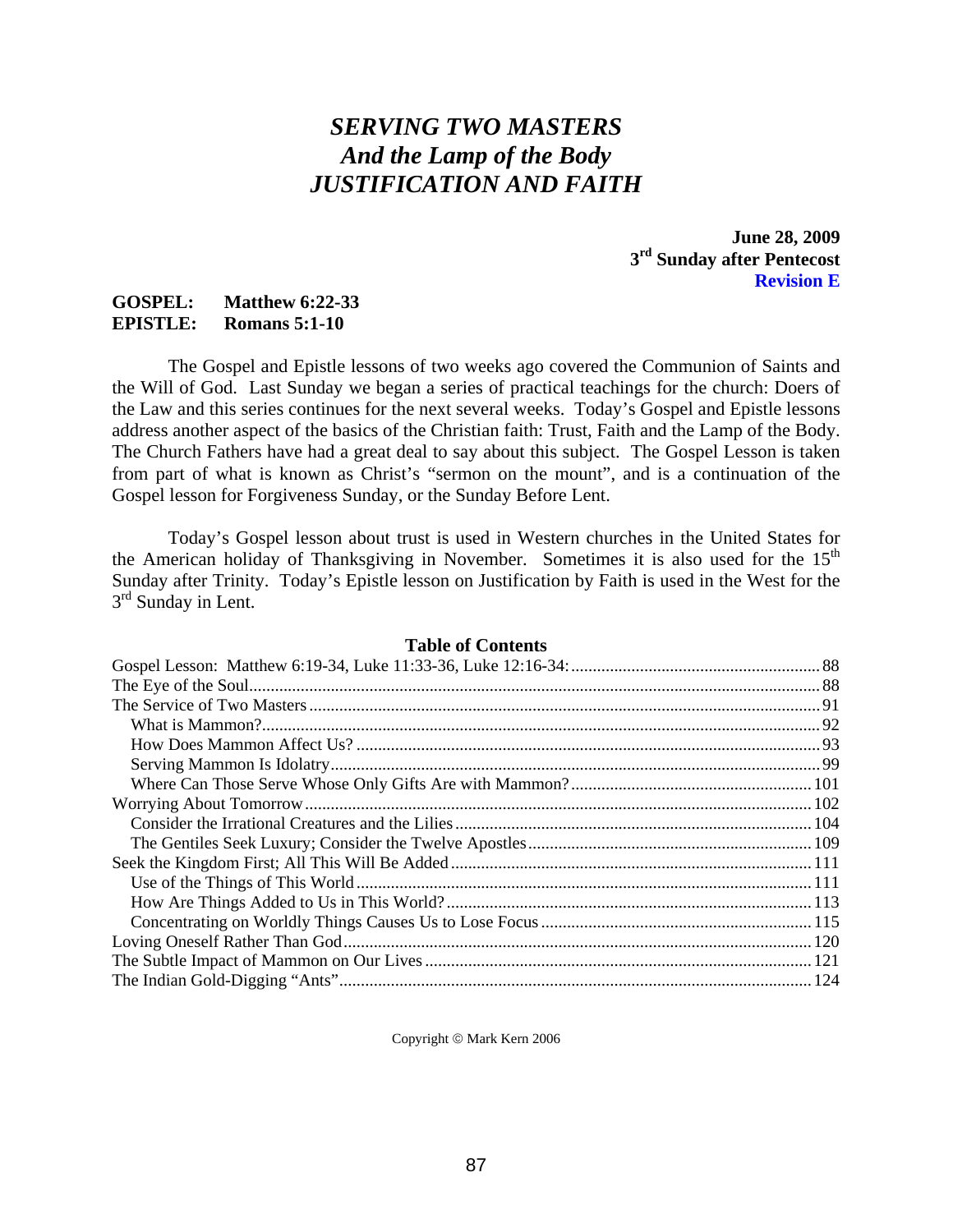### <span id="page-1-0"></span>**Gospel Lesson: Matthew 6:19-34, Luke 11:33-36, Luke 12:16-34:**

The illustrations used in today's Gospel lesson are eyes, masters and trust and our lives are compared to birds and flowers. From the viewpoint of Christian life basics, this answers our questions regarding whom do we look to for illumination, who is our master and in whom do we place our trust. But there are many subtleties involved that can deceive us, and the Church Fathers have had a great deal to say about these matters.

## **The Eye of the Soul**

The Gospel lesson begins by pointing out that the eye is the lamp of the body (Matthew 6:22). From a Christian basics viewpoint, we need to ask ourselves what kind of illumination we are getting. Two kinds of "eyes" are contrasted here, where the "eye" referred to is not necessarily just a physical eye. The first type of eye is described using the Greek word *haplous* and is usually translated "good." The literal meaning of "*haplous*" is "not twisted, not braided but single stranded." This connotation is carried over into verse 24 when Jesus spoke of two masters. If one's eye is directed single-mindedly on the things of God, one's whole body will be full of light. In the parallel account from Luke, the result is that the lamp is set on a lamp stand (not under a basket) that those who come in may see the light (Luke 11:33-34).

The second type of eye is described using the Greek word *poneros* and is usually translated "bad." A more precise definition of "*poneros*" implies bad in the sense of having a hurtful effect. And the hurtful effect is the darkness that fills the body. Note that the Lord said, "If the light that is in you is darkness" (Matthew 6:23). How can light be darkness? This darkness is not just an absence of light, but a tangible darkness as in the powers of darkness (Ephesians 6:12, Colossians 1:13, John 3:19). And whether or not the body is filled with the "light" of darkness depends on what we let in through our eyes. Do we look at things that are true, worshipful, righteous, holy, lovely, of good report, virtuous or praise worthy? (Philippians 4:8). Or do we look at the opposite? Or do we try a little of each and hope for the best?

James, the Lord's brother, addresses a single mindedness in his Epistle. Addressing quarrels in the churches, he speaks of the darkness (i.e., desire for pleasure, lust, murder, covetousness, adultery) as friendship with the world and equates it to enmity with God (James 4:1-10). James uses the term double minded (literally two-souled) to refer to this conflict between the two masters. Each of the things he refers to (desire for pleasure, lust, etc.) is something that comes into the body via the gateway of the eyes.

John Chrysostom made<sup>[1](#page-1-1)</sup> an analogy between the eye as the lamp of the body and the mind as the lamp of the soul:

"The Lord had spoken of the mind as enslaved and brought into captivity by the lust of the eyes for example (Matthew 5:27-30), and there were not many who could easily discern this. He transfers the lesson, therefore, to things outward and laying before men's eyes, that by these, the others also might reach their understanding. Thus, if you do not know, He says, what a thing it is to be injured in mind, learn it from the things of the body. For just what the eye is to the body, the same is the mind to the soul. Just as when the eyes are blinded,

<span id="page-1-1"></span><sup>&</sup>lt;sup>1</sup> John Chrysosotm, Homilies on Matthew, XX, 3-4.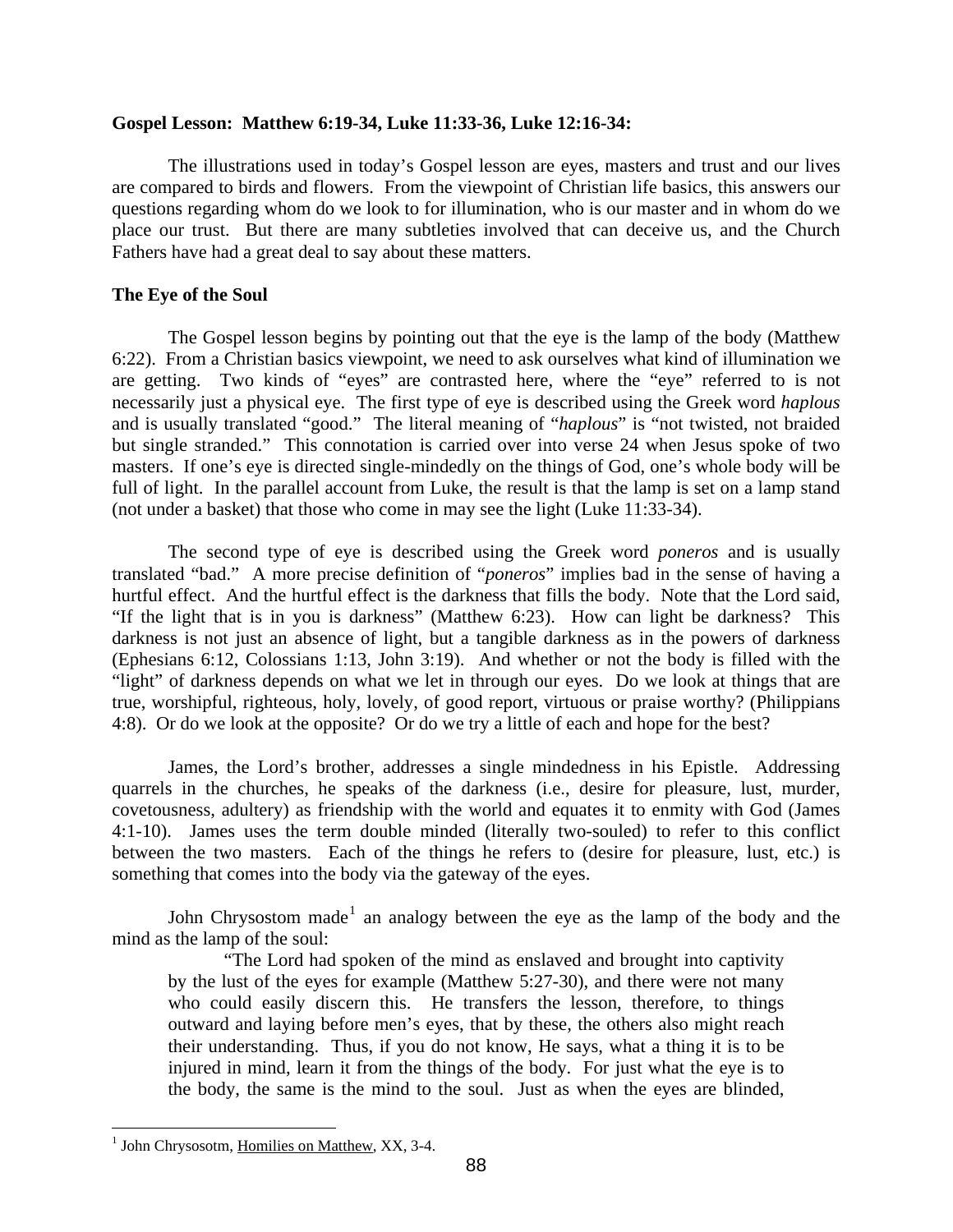most of the energy of the other members is gone – their light being quenched – so also when the mind is depraved, your life will be filled with countless evils. For God, He says, gave us understanding, so we might chase away all ignorance, and have the right judgment of things; and that using this as a kind of weapon and light against all that is grievous or hurtful, we might remain in safety. But we betray the gift for the sake of things that are superfluous and useless."

"'For with what intent do you desire riches?' says He. 'Is it not that you may enjoy pleasure and luxury? Why now, this above all things you will fail to obtain by doing this; it will rather<sup>[2](#page-2-0)</sup> be just the contrary.' For if, when our eyes are cut out, we are not able to perceive any pleasant thing because of our injury, much more will this be our case in the perversion and maiming of the mind".

John Cassian took this a step further and described<sup>[3](#page-2-1)</sup> the words of Antony the Great on how a monk might achieve perfection from the deceits and snares of the devil. Antony was addressing communities of believers who had dedicated their lives to a strict adherence to the things of God. Some monks thought one could achieve this by zeal in fasting, vigils, and despising worldly things; others thought withdrawal from the world in solitude or in charity and kindness was the answer. Antony stated, however, that while these things are good, if they lacked discernment or discretion, they could spend their whole life doing this and still be deceived by the devil. This discernment or discretion is what Christ referred to as the eye or the light of the body. Antony gave two examples of this in King Saul and King Ahab.

"All these things which you have mentioned are indeed needful, and helpful to those who are thirsting for God, and desirous to approach Him. But the experience of many people will not allow us to make these the most important of gifts. For often when men are most strict in fasting or in vigils, nobly withdraw into solitude, and when they fulfill all the duties of kindness, yet still we have seen them suddenly deceived. They could not bring the work they had entered into to a suitable close, but brought their exalted fervor and praiseworthy manner of life to a terrible end. We shall be able clearly to recognize what it is, which mainly leads to God, if we trace out with greater care the reason for their downfall and deception. When the works of the above-mentioned virtues were abounding in them, discretion alone was lacking, and this did not allow them to continue to the end. No other reason for their falling off can be discovered. They were not sufficiently instructed by their elders to obtain judgment and discretion. Discretion teaches a monk always to walk along the royal road, and does not allow him to be puffed up on the right hand of virtue, i.e., from excess zeal to transgress the bounds of moderation. Nor does it allow him to be enamored by slackness and turn aside to the vices on the left hand, i.e., pretending to control the body and growing slack with a lukewarm spirit. This discretion is termed in the gospel the 'eye', and 'light of the body'. 'The light of your body is your eye: but if your eye is single, your whole body will be full of light, but if your eye is evil, your whole body will be full of darkness' (Matthew 6:22-23). Because it discerns all the thoughts and actions of men, it sees all things, which should be done. But if in any man this 'light' is 'evil', i.e., not fortified by sound judgment and knowledge, or deceived by some error and presumption, it will make our

<span id="page-2-0"></span><sup>&</sup>lt;sup>2</sup> That is, if one concentrates on pleasure and luxury, one can expect to end up in hell.<br><sup>3</sup> John Cossian,  $2^{nd}$  Conference of Abbet Mosse, L ii. 2.2.

<span id="page-2-1"></span> $3$  John Cassian,  $2<sup>nd</sup>$  Conference of Abbot Moses, I, ii, 2-3.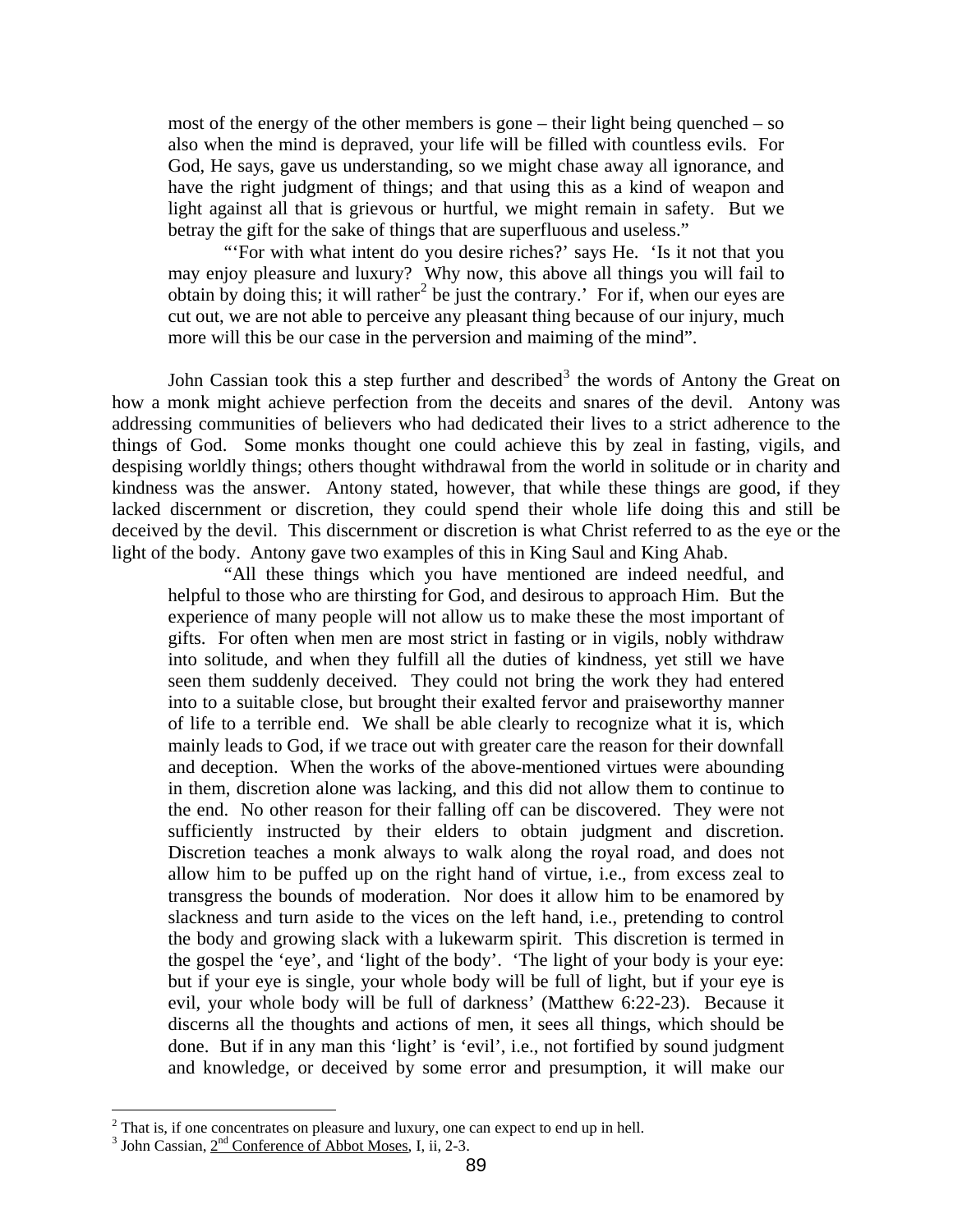whole body 'full of darkness'. That is, it will darken all our vision and our actions, as they will be involved in the darkness of vices and the gloom of disturbances. For He says, 'if the light which is in you is darkness, how great will that darkness be!' ( ) For no one can doubt that when the judgment of our heart goes wrong, and is overwhelmed by the night of ignorance, our thoughts and deeds, which are the result of deliberation and discretion, must be involved in the darkness of still greater sins".

"King Saul was, in the judgment of God, the first to be worthy of the kingdom of His people Israel; but because he was lacking in this 'eye' of discretion, his whole body was full of darkness, and he was cast down from the kingdom, being deceived by the darkness of this 'light'. In error, he imagined that his own offerings were more acceptable to God than obedience to the command of Samuel (1 Samuel 15:1-23). He fell in the same matter in which he had hoped to propitiate the Divine Majesty. Ignorance of this discretion led Ahab, the king of Israel, after a triumph and splendid victory, which had been granted to him by the favor of God, to fancy that mercy on his part was better than the execution of the divine command (1 Kings 20:13-43), which he thought was a cruel rule. Moved by this consideration, he desired to temper a bloody victory with mercy; on account of his indiscriminating clemency, he was rendered full of darkness in his whole body, and condemned to death".

John Chrysostom put it<sup>[4](#page-3-0)</sup> in similar terms using the example of the life of the Apostle Paul. Being prudent and discreet in humility is the light that enabled most of Paul's success.

"It was not by Paul's miracles that men were made believers. For a man must also be irreproachable in conduct, prudent and discreet in his dealings with others, fearless of danger, and apt to teach. It was by these qualities of his life that the greater part of Paul's success was achieved. Where there were these, there was no need of miracles. We see he was successful in many such cases, prior to the use of miracles. But, today, we have none of these qualities, and we pretend to command all things. Yet if one of them were separated from the other, it becomes useless. For example, what is the advantage of a man's being ever so fearless of danger, if his life is open to censure. 'For if the light that is in you is darkness', said Christ, 'how great is that darkness?' (Matthew 6:23) Again, what is the advantage of a man having an irreproachable life, if he is sluggish and indolent? 'For, he that does not take his cross, and follow after Me is not worthy of Me' (Matthew 10:38). Also, 'The good shepherd lays down his life for the sheep' (John 10:11). Again, what is the advantage of being both these, unless a man is at the same time prudent and discreet in 'knowing how he ought to answer each one?' (Colossians 4:6) Even if miracles are not in our power, yet both these qualities are in our power. Still however, Paul contributed so much from himself, yet he attributed all to grace. This is the act of a grateful servant. And we would not even have heard of his good deeds, had he not been brought to a necessity of declaring them".

To illustrate the state of the covetous John Chrysostom made<sup>[5](#page-3-0)</sup> an analogy to the custom of his day, which used convicted criminals as workers in the mines. The problem is that if the

<span id="page-3-0"></span><sup>&</sup>lt;sup>4</sup> John Chrysostom, Homilies on Ephesians, VI, v. 7.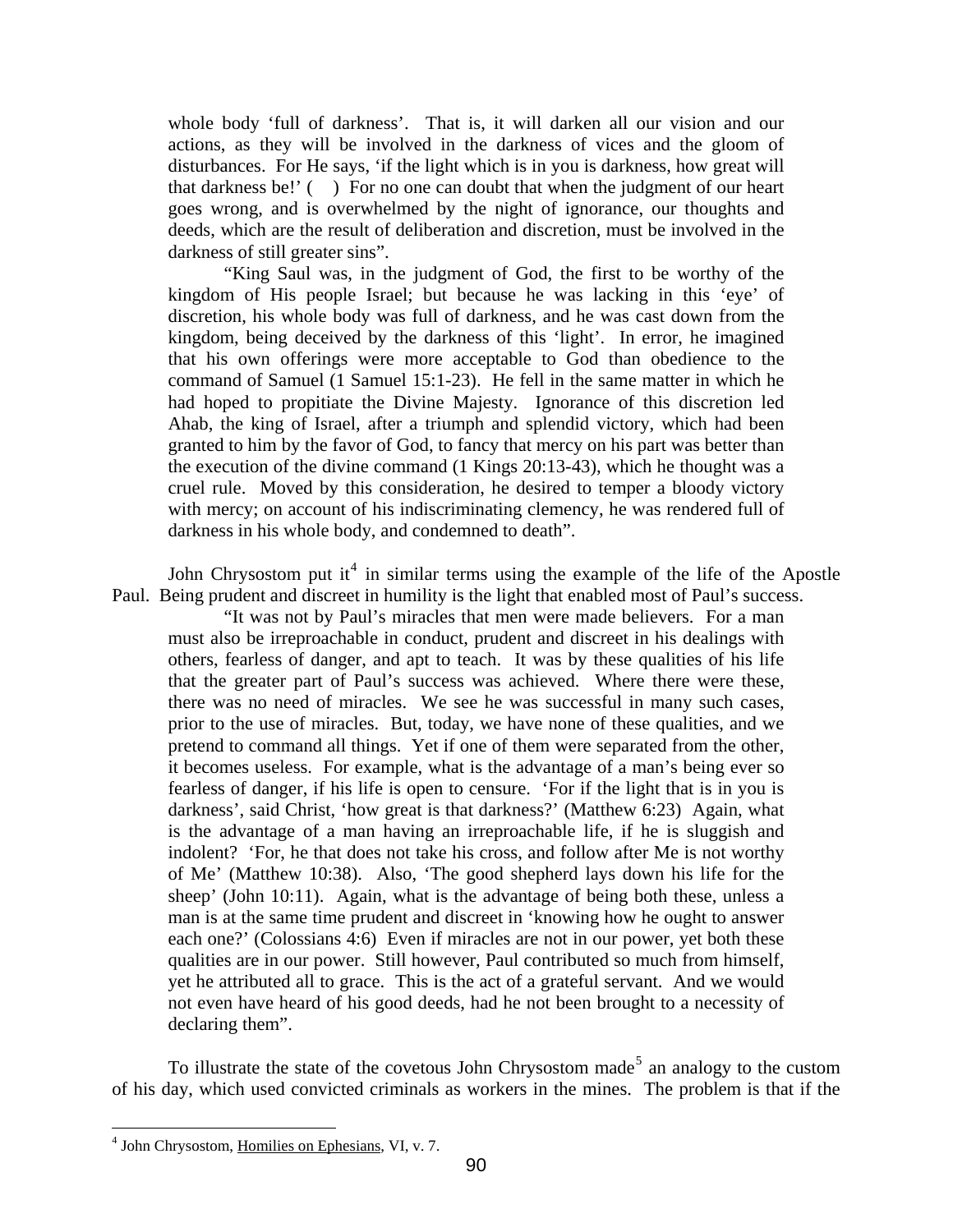<span id="page-4-0"></span>eye of the soul of the covetous has been put out, and all they have is darkness, it is like they are living in a mine. Their state becomes worse than that of criminals working the mines, since the criminals at least get a break after their shift is over.

"It is said that that soil which is impregnated with gold has certain clefts and recesses in those gloomy caverns. The malefactor condemned to labor in that place, takes a lamp and a pick, and enters the mine, and carries with him a flask to drop oil into the lamp, because there is darkness even by day below ground, without a ray of light. When the time of day calls him to his wretched meal, he is ignorant of the time, but his jailor from above strikes violently on the cave, by that clattering sound declares to those who are at work below that it is the end of the day".

"But there are things more grievous than these in the case of the covetous. In the first place, the covetous have a more stringent jailor, that is, avarice, and so much more stringent in that besides their body he also chains their soul. And this darkness also is more terrible than that below ground. For it is not subject to sense, but they produce it within, wherever they go, carrying it about with them. For the eye of their soul is put out, which is the reason why more than anything else Christ calls them wretched, saying, 'But if the light that is in you is darkness, how great is that darkness' (Matthew 6:23). The condemned miners have at least a lamp shining, but the covetous are deprived even of this beam of light; and therefore every day they fall into pitfalls. The condemned, when night overtakes them, take a break, that is, the night. But to the covetous, even this time off is blocked by their own avarice; such grievous thoughts they have even at night, since without disturbance from anyone, at full leisure they cut themselves to pieces seeking more wealth".

"Such are their circumstances in this world. But in the next, there are the intolerable furnaces, the rivers burning with fire, the gnashing of teeth, the chains never to be loosed, the envenomed worm, the gloom with no light, the neverending miseries. Let us fear them, beloved, the fountain of so great punishments, the insatiate madness, the destroyer of our salvation. For it is impossible at the same time to love both money and your soul. Let us be convinced that wealth is dust and ashes, which it leaves us when we depart, or rather that even before our departure it often darts away from us, and injures us both in regard to the future and in respect to the present life. For before hell fire, and before that punishment, even here it surrounds us with innumerable wars, and stirs up fighting and bickering. For nothing is so apt to cause war as avarice: nothing is so apt to produce beggary, whether it show itself in wealth or in poverty. For in the souls of poor men also this grievous disease arises, and aggravates their poverty even more. For riches and poverty are determined not by the measure of the substance, but by the disposition of the mind; and he rather is the poorest of all, who is always hungering after more and is never able to satisfy this wicked lust".

## **The Service of Two Masters**

 $\overline{a}$ 

The Lord made the statement that one cannot serve two masters, where the implication is that the two masters are pulling in opposite directions (i.e. Light vs. Darkness). The eye that is

<sup>&</sup>lt;sup>5</sup> John Chrysostom, Homilies on 1 Corinthians, XXIII, 8.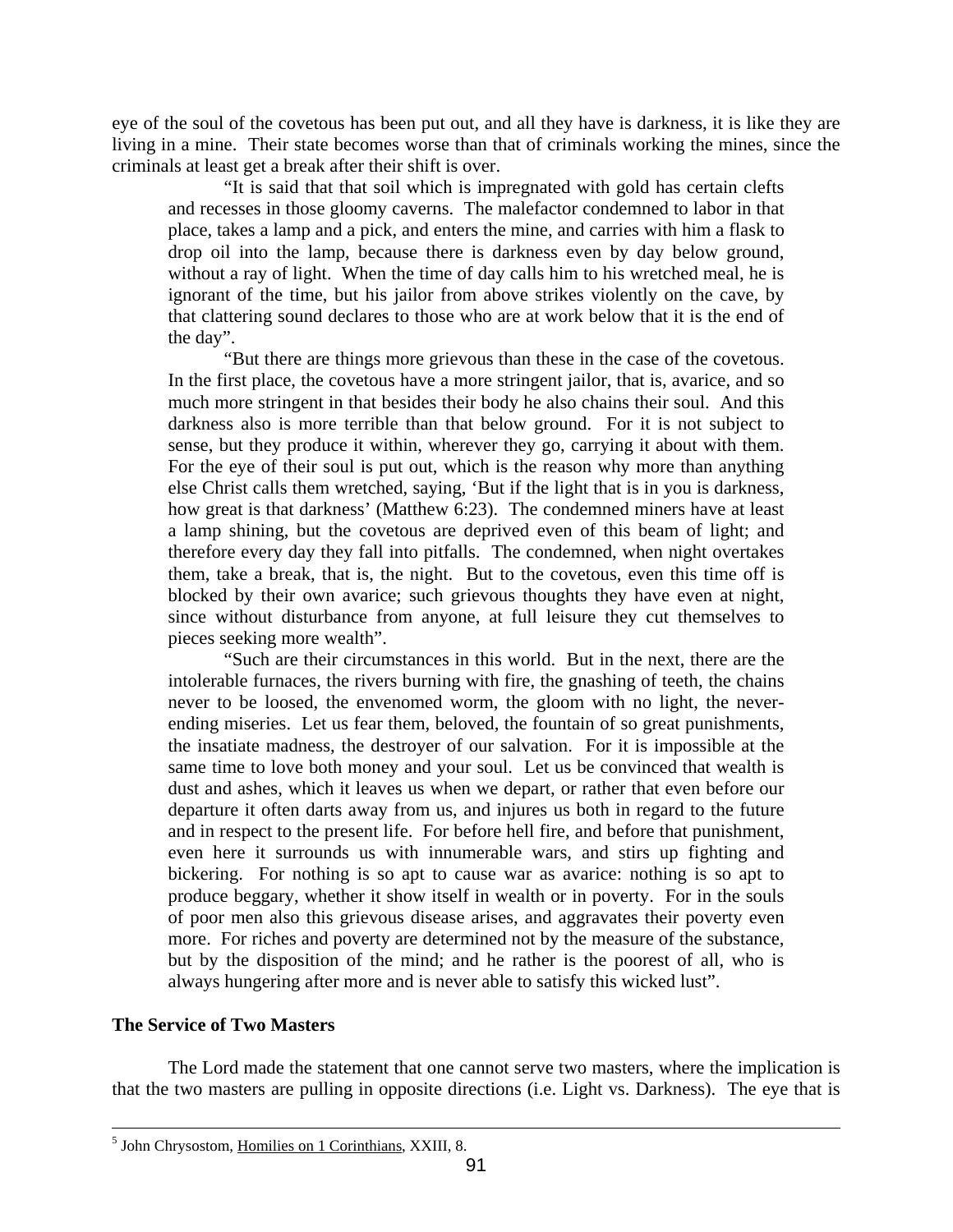<span id="page-5-0"></span>"*haplous*" or single minded here becomes important in order that one's entire body be full of light. Luke's account (Luke 11:3[6](#page-5-1)) adds a phrase suggesting that no part of the body be dark<sup>6</sup>. Note also that by filling the eye with things that are *poneros* means that we are serving a master who is the Prince of Darkness. In connection with this, He said that one cannot serve God and mammon.

## **What is Mammon?**

Generally "mammon" refers to the things of this world. But Clement of Alexandria extended<sup>[8](#page-5-3)</sup> this definition to say that "mammon" refers to all the resources of money directed to various pleasures.

"He who makes it his purpose to please men cannot please God, since the multitude chooses not what is profitable, but what is pleasant. But in pleasing God, as a consequence one gets the favor of the good among men. He views with suspicion even a word that produces pleasure, a pleasant movement and act of the mind. 'For no one can serve two masters, God and mammon' (Matthew 6:24). This refers not simply to money, but the resources arising from money bestowed on various pleasures. In reality, it is not possible for him who magnanimously and truly knows God, to serve antagonistic pleasures".

This does not mean that one can never have any pleasure; it is just that our delight should be in the things of God, rather than centered on physical pleasure.

Irenaeus stated<sup>[9](#page-5-4)</sup> that the term "mammon" comes from the Hebrew (Aramaic) and implies covetousness and an insatiable gullet. Mammon is a thing that really exists, but it is not God, although those who serve mammon like slaves may treat mammon as a god.

"The Lord Himself directed us to 'render unto Caesar the things that are Caesar's, and to God the things that are God's' (Matthew 22:21); naming indeed Caesar as Caesar, but confessing God as God. In like manner also, He says, 'You cannot serve two masters'. He Himself interprets, saying, 'You cannot serve God and mammon' (Matthew 6:24), acknowledging God indeed as God, but mentioning mammon as a thing also having an existence. He does not call mammon Lord when He says, 'You cannot serve two masters'; but He teaches His disciples who serve God, not to be subject to mammon, nor to be ruled by it. For He says, 'He that commits sin is the slave of sin' (John 8:34). He terms those 'the slaves of sin' who serve sin, but does not certainly call sin itself God; thus also He terms those who serve mammon 'the slaves of mammon', not calling mammon God. For mammon is, according to the Jewish language, which the Samaritans also use, a *covetous* man, and one who wishes to have more than he ought to have. According to the Hebrew, by the addition of a syllable, it signifies one whose gullet is insatiable. Therefore, according to both these things, we cannot serve God and mammon."

Clement of Alexandria also stated<sup>[10](#page-5-1)</sup> that the issue in choosing between God and mammon involves neither fear of punishment nor the promise of earthly gifts, since both produce mere

 6 Greek "*skotenon*" as related to the darkness "*skotos*." 7

<span id="page-5-2"></span><span id="page-5-1"></span><sup>&</sup>lt;sup>7</sup> That is, bad in the sense of "hurtful".

<span id="page-5-3"></span><sup>&</sup>lt;sup>8</sup> Clement of Alexandria,  $\frac{Stromata}{g}$ , VII, 12.

<span id="page-5-4"></span> $<sup>9</sup>$  Irenaeus, Against Heresies, III, viii, 1.</sup>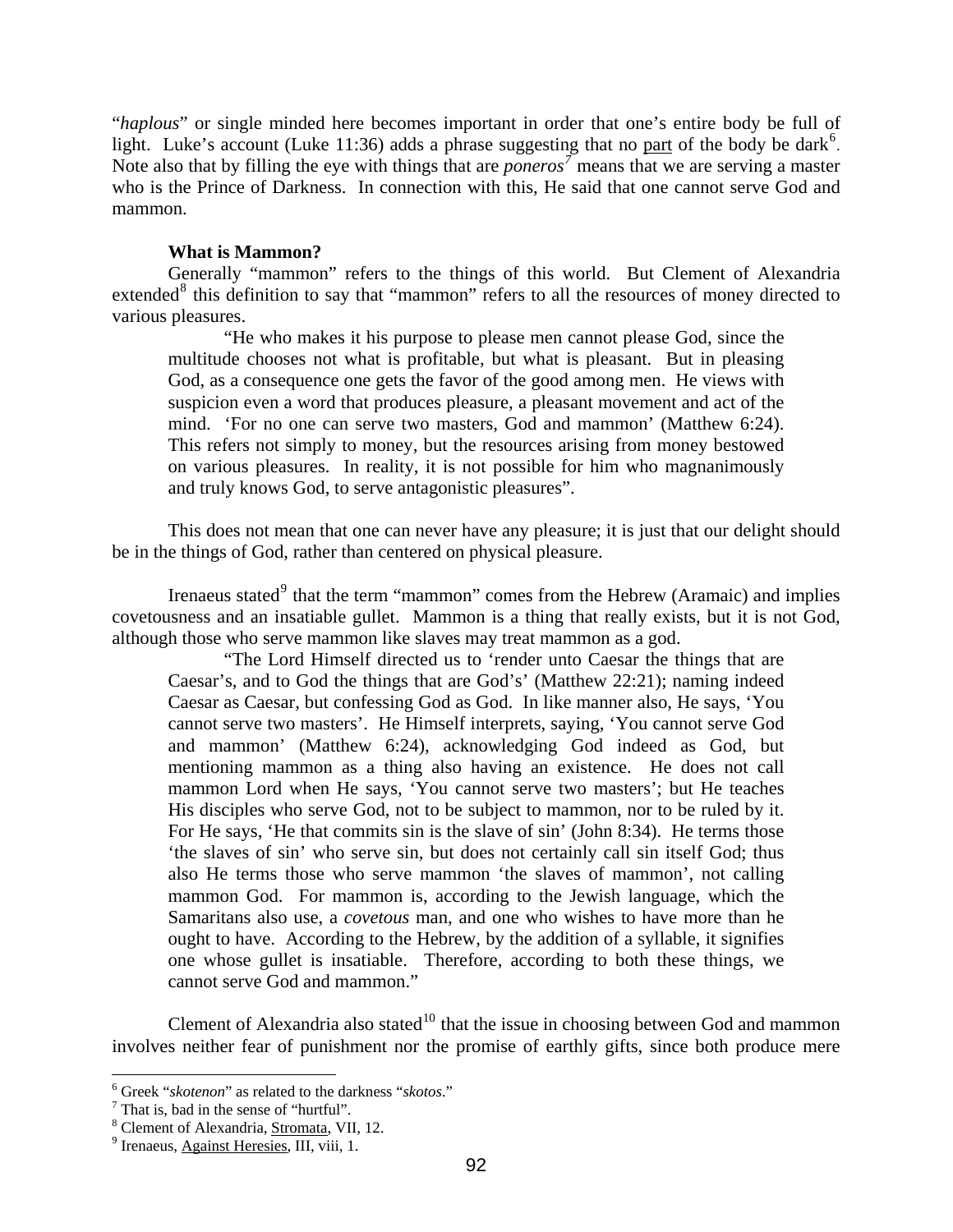<span id="page-6-0"></span>hirelings. We should desire to seek the good and live according to the likeness of Christ and not according to the love of money, which He calls "mammon".

"We must have recourse to the word of salvation neither from fear of punishment nor from promise of a gift, but on account of the good itself. Those who do so stand on the right hand of the sanctuary (Matthew 25:32-40, Hebrews 8:1, 1:3); but those who think that by the gift of what is perishable they shall receive in exchange what belongs to immortality are, in the parable of the two brothers, called 'hirelings' (Matthew 21:28-31). This sheds some light on the expression 'in the likeness and image' (2 Corinthians 3:18), in the fact that some live according to the likeness of Christ, while those who stand on the left hand live according to their own image. To choose by way of imitation differs from the choice of him who chooses according to knowledge, as that which is set on fire differs from that which is illuminated".

"What does the parable of Lazarus mean, by showing the image of the rich and poor? (Luke 16:19-26) And what does the saying mean, 'No man can serve two masters, God and mammon?' (Matthew 6:24), the Lord so terming the love of money. For instance, the covetous, who were invited, did not respond to the invitation to the supper (Luke 14:15-23), not because of their possessing property, but because of their inordinate affection to what they possessed".

#### **How Does Mammon Affect Us?**

 $out<sup>12</sup>$  $out<sup>12</sup>$  $out<sup>12</sup>$  that the love of wealth can take on a power of its own, and can turn us into incorrigible monsters. Mammon affects us in often very subtle ways, such that our thinking is altered and we are incapable of hearing or understanding what Christ says in the Gospels. For example, many times Christ said that to follow Him meant disposing $11$  of worldly wealth. The Twelve and the Seventy did this, as did most of the Early Church after Pentecost. John Chrysostom pointed

"What is there to hinder us from being saved? Nothing, unless we, ourselves, revolt from Him! And how can we revolt? Hear Him saying, 'You cannot serve two masters, God and mammon' (Matthew 6:24). If we serve God, we shall not submit to the tyranny of mammon. Truly a bitterer thing than any tyranny is the desire for riches. It brings no pleasure, but cares, envy, plotting, hatred, false accusations, many impediments to virtue, indolence, wantonness, greediness, drunkenness, which make even free men to be slaves. Actually they become worse than slaves bought with money, because they are slaves not to men, but to the most grievous of the passions, and maladies of the soul. Such a one dares many things displeasing to God and men, dreading lest any should remove from him this dominion. This is a bitter slavery and devilish tyranny! The most grievous thing of all is that when entangled in such evils we are pleased, we hug our chain, we dwell in a prison house full of darkness, we refuse to come out to the light, but rivet evil upon ourselves, and rejoice in our sickness. So that we cannot be freed, but are in a worse state than those that work the mines, enduring labors and affliction, but not enjoying the fruit. And what is in truth worse than all, if anyone desires to free us from this bitter captivity, we do not

<sup>&</sup>lt;sup>10</sup> Clement of Alexandria, Stromata, IV, 6.

<span id="page-6-1"></span><sup>&</sup>lt;sup>11</sup> For example, Matthew 19:21-29, Acts 2:45, 4:34-35, Mark 10:21-30, Luke 12:33-34, Mark 8:34-38, Matthew 6:19-21,

<span id="page-6-2"></span> $12$  John Chrysostom, Homilies on John, LIX, 4.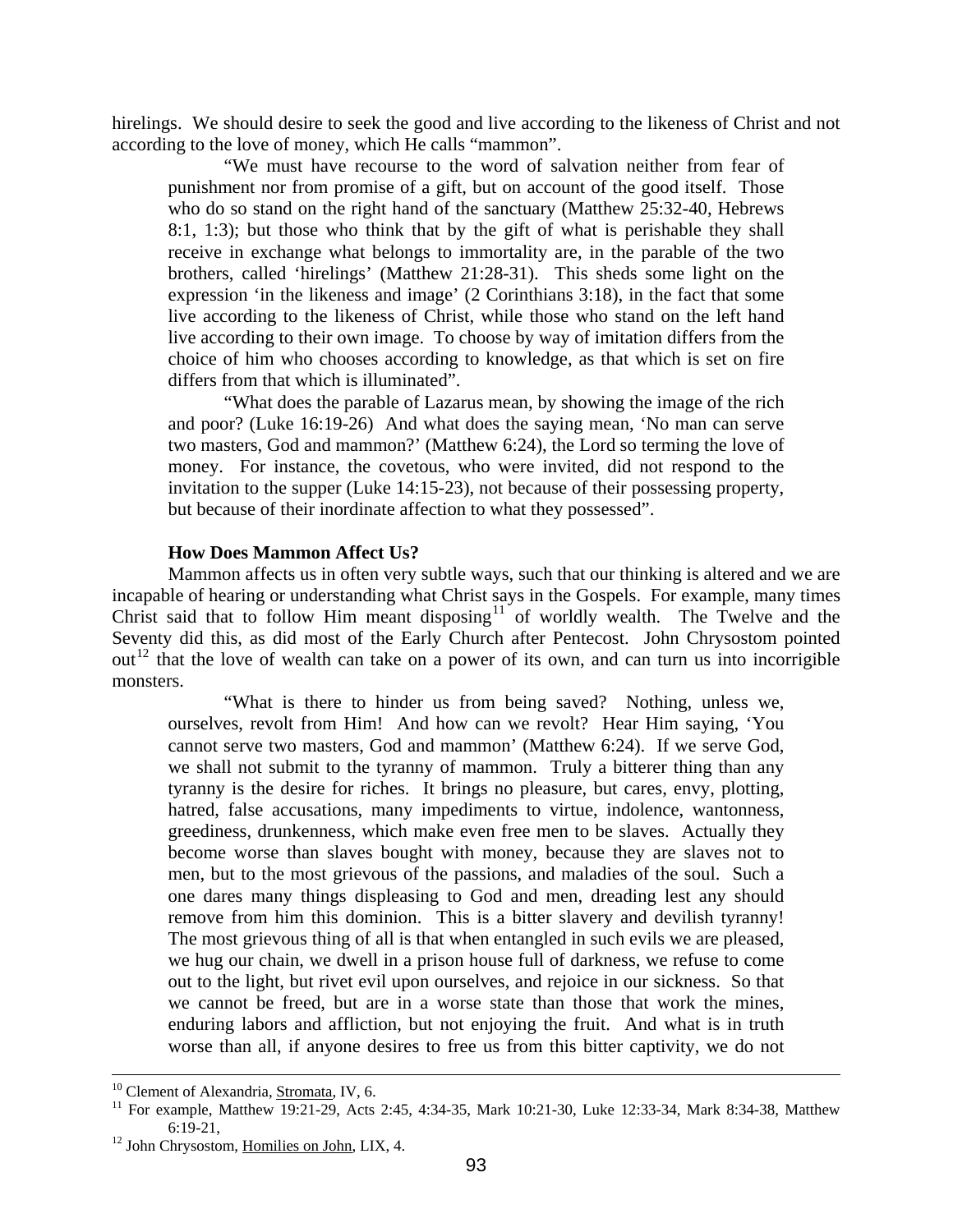Your brother goes about with naked body, but you provide garments even for your garments, heaping up all this clothing for the worms". allow it. We are even bothered and displeased, being in a more miserable state than any madmen, since as we are not willing to be delivered from our madness. Was it for this that you were made a man that you might work in these mines, and gather gold? God didn't create you in His Image for this, but that you might please Him, that you might obtain the things to come, that you might join the choir of Angels. Why now do you banish yourself from such a relationship, and thrust yourself into the extreme of dishonor? He, who came by the same spiritual birth pangs with you, is perishing with hunger, and you are bursting with fullness.

love of God and our neighbor. In all this, he encouraged his people to be content with food and clothing. If we turn this around, we serve mammon and not God. Jerome wrote<sup>[13](#page-7-0)</sup> of examples of covetousness and hypocrisy and contrasted this with the

life (Matthew 6:25). Care for the things, which the Gentiles seek after, is the root of cove tousness." "You must avoid the sin of covetousness, and this not merely by refusing to seize upon what belongs to others, for that is punished by the laws of the state, but also by not keeping your own property, which is no longer yours. 'If you have not been faithful', the Lord says, 'in that which is another man's, who shall give you that which is your own? (Luke 16:12) That which is another man's is a quantity of gold, while that which is our own is the spiritual heritage of which it is said, 'The ransom of a man's life is his riches' (Proverbs 13:8). 'No man can serve two masters, for either he will hate the one and love the other; or else he will hold to the one and despise the other. You cannot serve God and mammon' (Matthew 6:24). In the language of the Syrians, riches are called mammon. The 'thorns', which choke our faith (Matthew 13:7, 22), are the worrying about our

 $1:21$ ; and 'We brought nothing into this world, and it is certain we can carry nothing out" (1 Timothy 6:6). "But you will say, 'I am a girl delicately reared, and I cannot labor with my hands. Suppose that I live to old age and then fall sick; who will take pity on me?' Hear Jesus speaking to the Apostles, 'Do not worry about what you shall eat or what you shall put on. Is not the life more than food, and the body more than clothing? Behold the fowls of the air: for they do not sow, neither do they reap nor gather into barns; yet your heavenly Father feeds them' (Matthew 6:25- 26). Should clothing fail you, set the lilies before your eyes. Should hunger seize you, think of the words in which the poor and hungry are blessed. Should pain afflict you, read 'Therefore I take pleasure in infirmities', and 'There was given to me a thorn in the flesh, the messenger of Satan to punch me, lest I should be exalted above measure' (2 Corinthians 12:10, 7). Rejoice in all God's judgments; for the psalmist says, 'The daughters of Judah rejoiced because of your judgments, O Lord' (Psalm 97:8). Let these words be always on your lips, 'Naked came I out of my mother's womb, and naked I shall return there' (Job

"Today you see women cramming their wardrobes with dresses, and yet are unable to overcome the moths. Rarely does one wear out a single dress, while her closet is full, and Christ lies at the door naked and dying (Matthew 25:35-36).

<span id="page-7-0"></span><sup>&</sup>lt;sup>13</sup> Jerome, Letter to Eustochium, XXII, 31-32.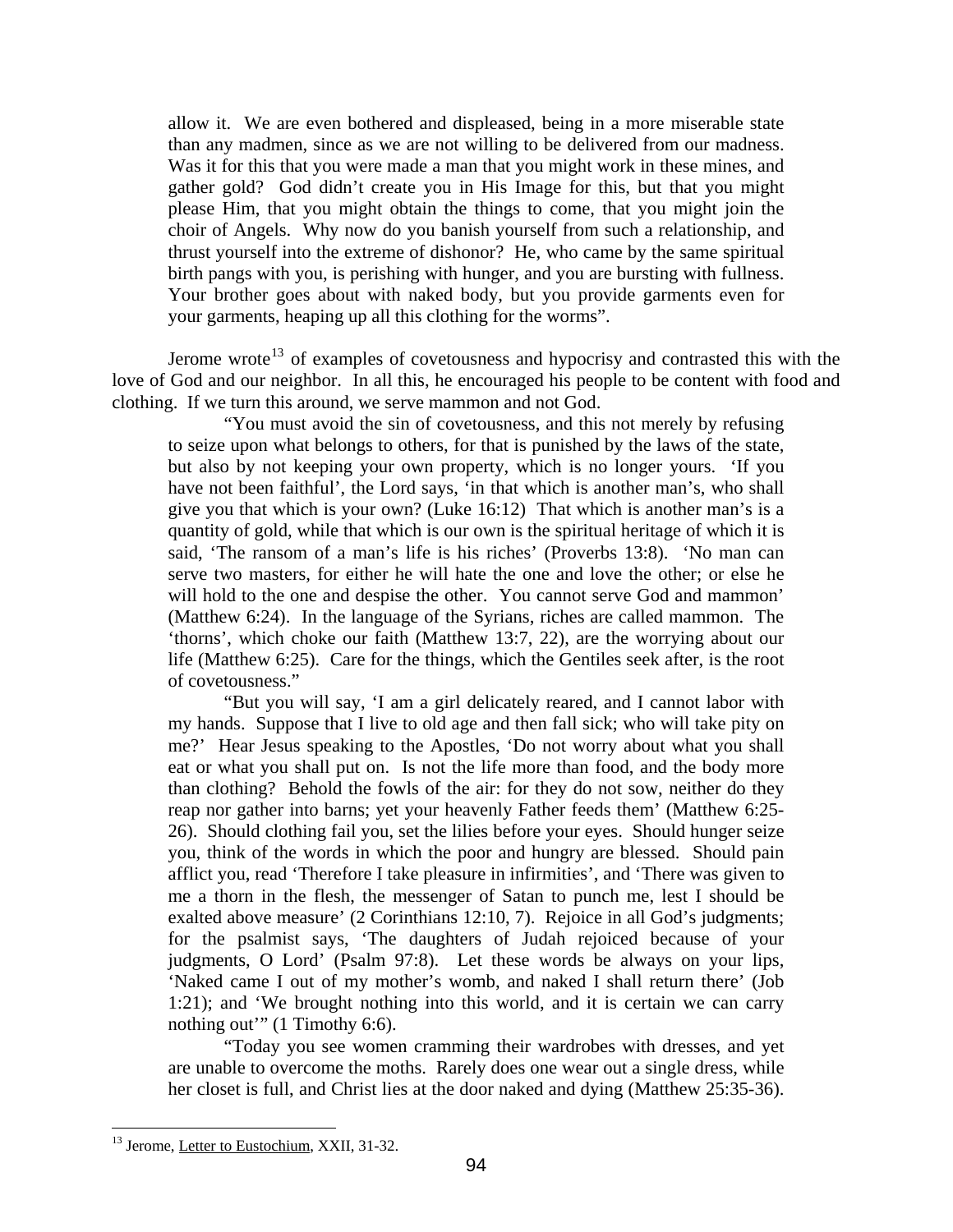'full of years and rags', ran forward to get a second coin, but when her turn came she rec eived not a penny but a blow hard enough to draw blood from her guilty When they hold out a hand to the needy they sound a trumpet (Matthew 6:2); when they invite to a love feast<sup>[14](#page-8-0)</sup> they engage a crier. I lately saw the noblest lady in Rome with a band of eunuchs before her in the basilica of the blessed Peter. She was giving money to the poor, a coin apiece; and this with her own hand, that she might be accounted more religious. At that time an old woman, veins."

as I have, silver and gold, these I will not give you'. 'Having food and clothing, with these we shall be content' (1 Timothy 6:8). Numberless are the instances in "The love of money is the root of all evil' (1 Timothy 6:10), and Paul speaks of covetousness as being idolatry (Colossians 3:5). 'Seek first the kingdom of God and all these things shall be added to you' (Matthew 6:33). The Lord will never allow a righteous soul to perish of hunger. 'I have been young', the psalmist says, 'and now am old, yet I have not seen the righteous forsaken nor his seed begging bread' (Psalm 37:25). Ravens fed Elijah (1 Kings 17:4, 6). The widow of Zarephath, who with her sons expected to die the same night, went without food herself that she might feed the prophet. He who had come to be fed then turned feeder, for, by a miracle, he filled the empty barrel (1 Kings 17:9-16). Peter says, 'Silver and gold I don't have, but what I do have I give you. In the name of Jesus Christ rise up and walk' (Acts 3:6). But now many, while they do not say it in words, by their deeds declare, 'Faith and pity I don't have; but such Scripture which teach men to 'Beware of covetousness'" (Luke 12:15).

them to be more charitable. Cassian referred to them as double-minded, fearful and lacking faith; they twisted the Scriptures to support their avarice. This applies to the non-monastic also in the s ense that many people put too much trust in their wealth. One aspect of taking up our Cross has to do with our attachment to worldly goods. John Cassian used<sup>[15](#page-8-1)</sup> a good illustration of this aspect of the Cross to address a problem in a monastic community, where some monks retained their worldly wealth, thinking that this would allow

"Of those who say that they have renounced this world, and afterwards are overcome by lack of faith and are afraid of losing their worldly goods, a charge was given mystically by Moses. 'If any man is afraid and has a fearful heart, let him not go to war. Let him go back and return home, lest he make the hearts of his brethren as fearful as he himself is timid and frightened' (Deuteronomy 20:8). What is plainer than this testimony? Does not Scripture clearly prefer that they should not take on even the earliest stages of the monastic profession, rather than by their persuasion and bad example turn others back from the perfection of the Gospel, and weaken them by their faithless terror? And so they are asked to withdraw from the battle and return to their homes, because a man cannot fight the Lord's battle with a double heart. For 'a double-minded man is unstable in all his ways!' (James 1:8) And thinking of that Parable in the Gospel, that he who goes out with ten thousand men against a king who comes with twenty thousand, cannot possibly fight (Luke 14:31-32); they should, while he is yet a great way off, ask for peace. That is, it is better not even to take the first step towards

<span id="page-8-1"></span><span id="page-8-0"></span><sup>&</sup>lt;sup>14</sup> The love-feast was a meal that either preceded or followed the Eucharist. Because of the problems that occurred at Corinth (1 Corinthians 11:21-22, Jude 1:12), the love-feast was eventually discontinued. 15 John Cassian, Institutes of the Coenobia, VII, 15.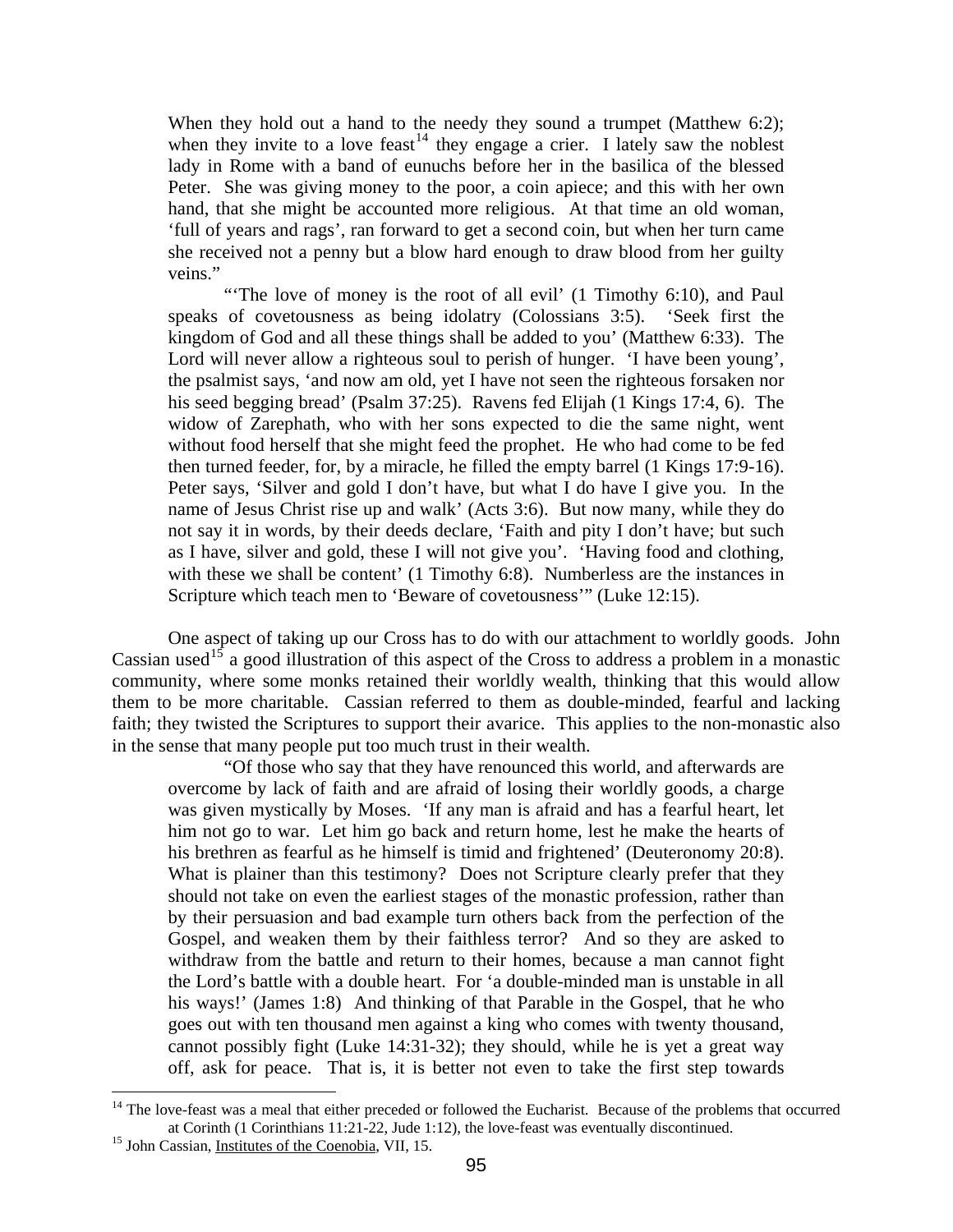virtues, which fight for us. But 'no man can serve God and mammon' (Matthew 6:24). And 'no man putting his hand to the plow and looking back is fit for the renunciation, rather than afterwards to involve themselves in still greater dangers. 'It is better not to vow, than to vow and not pay' (Ecclesiastes 5:4 LXX). It is a good description of us as the one coming with ten thousand and the other with twenty. For the number of sins, which attack us, is far larger than that of the kingdom of God'" (Luke 9:62).

pride. Jesus had to teach this to His disciples in small steps because they were still trying to overcom e the passions. The ultimate antidote for covetousness is the contempt for riches. John Chrysostom stated<sup>[16](#page-9-0)</sup> that the root of covetousness is vainglory, which comes from

beginning to introduce His teaching on the contempt of riches all at once, because of the tyranny of the passions; He broke it up into small portions, so that it shall "After He cast out the disease of vainglory, and not before, then He introduced His teaching on voluntary poverty. Nothing so trains men to be fond of riches, as the fondness for glory. This is why men devise those herds of slaves, swarms of spokesmen, limousines, silver tables, and all the rest of it. This is not to satisfy any wants, nor to enjoy any pleasure, but that they may make a show before the multitude. Before He had only said that we must show mercy; but here He points out how great mercy we must show. It was not possible at the become acceptable". Therefore He said first:

- 1. "Blessed are the merciful;" and after this,
- 2. "Agree with your adversary;" and after that,
- 3. "If anyone will sue you at the law and take your coat, give him your cloak also" (Matthew 5:40). His meaning here refers to things that are much greater than clothes.
- 4. "If you see a lawsuit impending, do this; since to be deficient and to be freed from fighting is better than to possess and to fight."

maintained the place of an adviser rather than a lawgiver, in His sayings on this subject, for it was not yet time to reveal it." That is, Jesus was leading the "But here, supposing no adversary is at law with you, He teaches the contempt of riches itself by itself. He implies that He makes these laws not so much for the sake of those who receive mercy, as for the giver's sake. Even though there is no one injuring us, or dragging us into court, even so we may despise our possessions, giving them to those that are in need. Even here Jesus Twelve along slowly.

John Chrysostom stated  $17$  that being nailed to earthly things causes us great harm and makes us slaves instead of freemen. We become like a dog chained to a tomb that barks at everyth ing that comes by.

"Though no problems should come up, He said, you will undergo no small harm, in being nailed to the things below, and in becoming a slave instead of a freeman. You will cast yourself out of the heavenly things, and have no power to think on anything lofty, but all about money, usury, loans, gain, and business deals. What could be more wretched than this? Such a person will be worse off

<span id="page-9-0"></span><sup>&</sup>lt;sup>16</sup> John Chrysostom, Homilies on Matthew, XX, 2.

 $17$  John Chrysostom, Homilies on Matthew, XX, 3.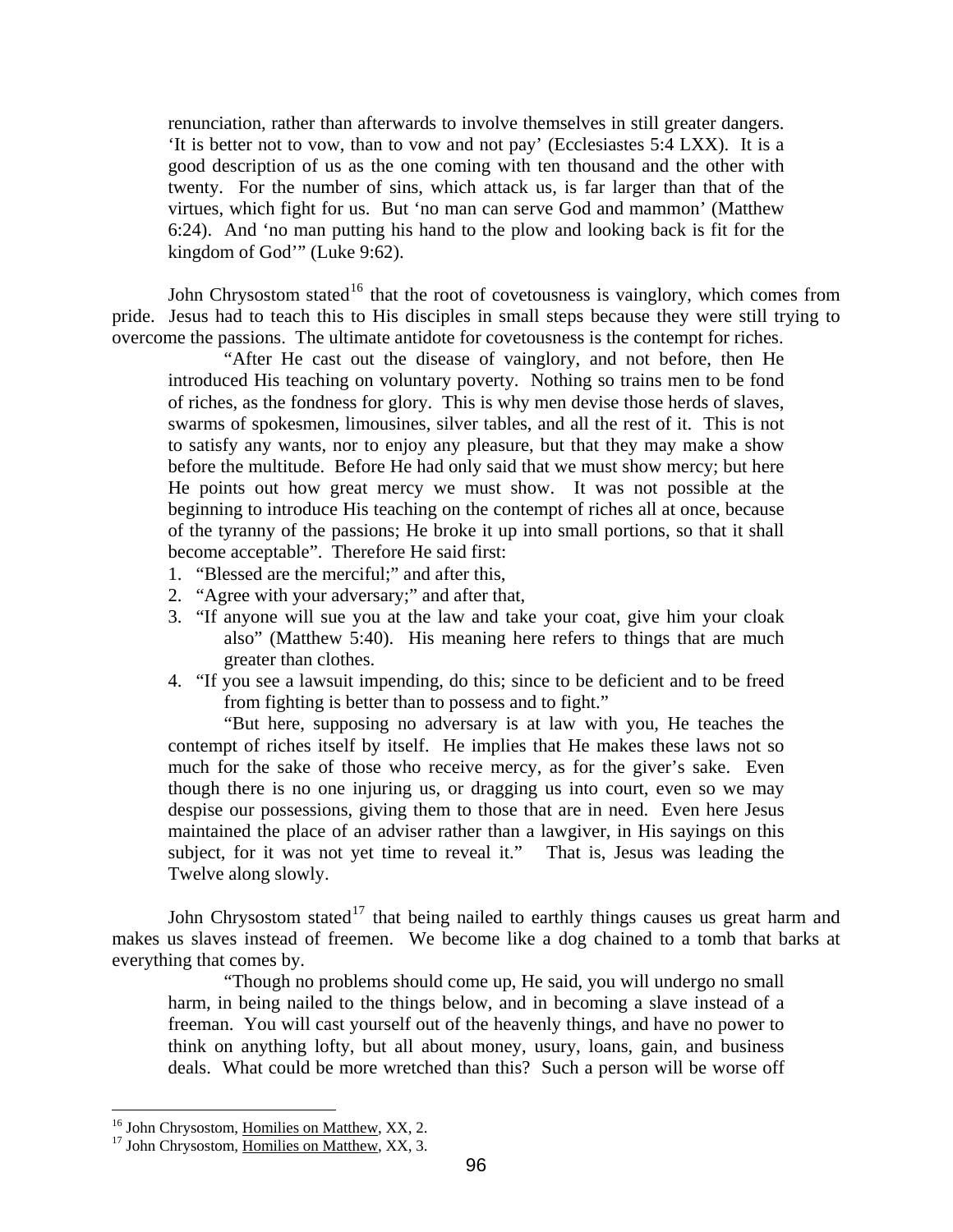tomb, by the tyranny of riches, more tightly than by any chain, barking at everything that come near him, he has this one employment continually, to keep than any slave, bringing upon himself a most grievous tyranny, and giving up the chief thing of all, even the nobleness and the liberty of man. No matter how much anyone may speak to him, he will not be able to hear any of those things, which concern him, while his mind is nailed down to money. Bound like a dog to a from others what he has laid up. What can be more wretched than this?"

said or did could counteract the darkness created by his covetousness. This darkness is an extremely powerful influence and there are many like Judas in every town and in every country, and we are warned not to imitate them. John Chrysostom also examined<sup>[18](#page-10-0)</sup> the manner in which mammon affects us by looking closely at the ex-Apostle Judas. Judas went everywhere with Christ for three years and watched Him heal the sick and raise the dead. He was even sent out with the rest of the Twelve to heal the sick and raise the dead himself (Matthew 10:4). But he was also incorrigible as a thief because of his love for money, and this led him to betray his Master and benefactor for 30 pieces of silver (John 12:5-6, Matthew 26:15). Covetousness overcame Judas, and nothing that Jesus

these teachings. Though He was thus brutalized, yet Jesus still called him, and by wondro us works He drew him to Himself, even though Judas was more senseless "Tell me, why did Judas betray Jesus? He called him, when he was a man unmarked and unknown. He made him one of the Twelve, He gave him a share in His teaching, He promised him ten thousand good things, He caused him to work wonders. He was a sharer of the same table, the same journeys, the same company, the same conversation and teaching as the rest. These things were not sufficient to restrain him. For what reason did he betray Him? What did Judas have to charge Him with? Rather, what good did he not receive at His hands? Jesus knew Judas' mind, and still did not cease to do His part. He often said, 'One of you shall betray Me' (Matthew 26:21). He often marked Judas, and yet spared him, and though He knew him to be such a one, yet He did not cast him out of the band. He still bore with him, He still honored him, and loved him, as a true disciple, and as one of the Twelve. Last of all, He took a towel, and with His own hands He washed Judas' polluted feet, and even this did not keep him back. Judas stole the things of the poor, and that Judas might not go on to greater sin, Jesus bore this too. Nothing persuaded Judas. Had he been a beast, or a stone, he might have been changed by these kindnesses towards him, by these wonders, by than a stone. Yet for none of these things did Judas become better".

"You wonder perhaps at the folly of the traitor; therefore dread the thing that wounded him. He became such from avarice, from the love of money. Cut out this passion, for to these diseases does it give birth; it makes us impious, and causes us to be ignorant of God, though we have received ten thousand benefits at His hands. Cut it out, I entreat you, it is no common disease, it knows how to give birth to a thousand destructive deaths. We have seen his tragedy. Let us fear lest we too fall into the same snares. For this is it written, that we should not suffer the same things. All four Evangelists included it in their Gospels, that they might restrain us. Covetousness does not consist in just the love of a lot of money, but in loving money at all. It is grievous avarice to desire more than we

<span id="page-10-0"></span><sup>18</sup> John Chrysostom, Homilies on Philippians, VI.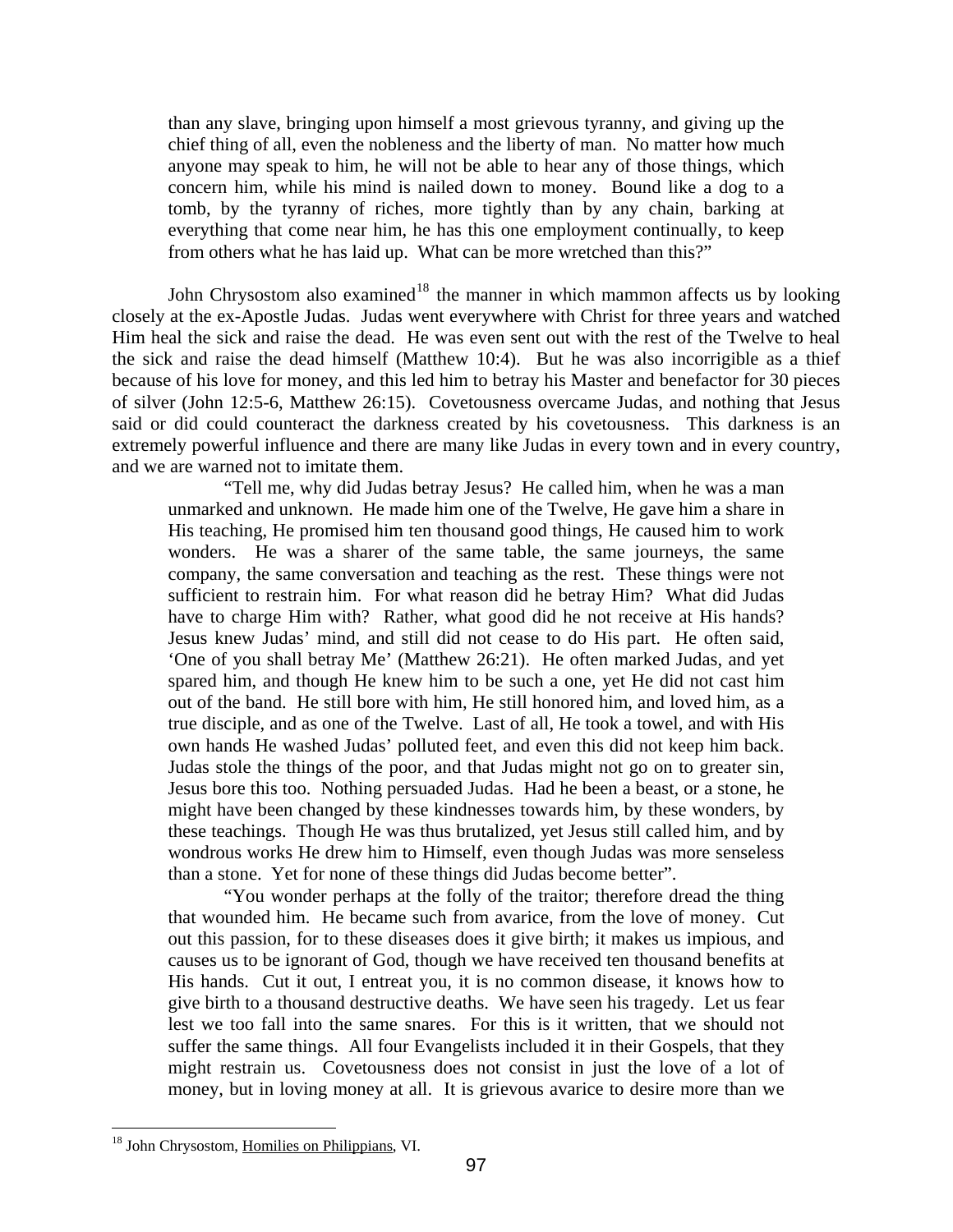of silver he betrayed his Lord. Covetousness is not shown just in receiving a lot, but rath er in receiving little things. Judas committed a great crime for a little need. Was it hundreds of pounds of gold that persuaded Judas? For thirty pieces silver".

the naked strip off the things they have'. Christ says, 'Empty yourself of what you ha ve'; mammon says, 'Take also what you have not'. Do you see the "It cannot be that an avaricious man should ever see the face of Christ! This is one of the things that are impossible. It is a root of evils, and if he that possesses one evil thing, falls from glory, where shall he stand who carries with him the root? He who is the servant of money cannot be a true servant of Christ. Christ Himself has declared that the thing is impossible. 'You cannot serve God and mammon', and, 'No man can serve two masters' (Matthew 6:24), for they lay upon us contrary orders. Christ says, 'Spare the poor'; mammon says, 'Even from opposition; do you see the conflict?"

commands us to be cruel, mad and brutal is listened to rather than He who bids us to be gentle and healthful! Hell, fire and a worm that doesn't die are appointed "How can a man easily obey both; he must despise one! This does not need proof. We see continuously that Christ is despised, and mammon is honored? If even the words are painful, how much more painful is the thing itself? But it does not appear so painful in reality, because we are possessed with the disease. If the soul is cleansed of a little of the disease, it can judge right; but when it goes somewhere else, it may be seized by the fever, engaged in the pleasure of the thing, and its perception may not be clear. Christ says, 'Whoever of you that does not renounce all that he has cannot be My disciple' (Luke 14:33); mammon says, 'Take the bread from the hungry'. Christ says, 'Cover the naked' (Isaiah 58:7); the other says, 'Strip the naked'. Christ says, 'You shall not hide yourself from your own flesh', (Isaiah 58:7) and those of your own house; mammon says, 'You shall not pity those of your own seed; though you see your mother or your father in want, despise them'. And mammon is obeyed! He who for this".

the three strangers turned out to be Christ and two angels (Genesis 18:1-10). Job is remembered for his perseverance under unjust persecution, where prior to his persecution, he had been very actively helping the poor (Job 29:14-17). We might contrast this image of the wealthy as grasping and covetous with Job and Abraham, who were both very wealthy, yet they were in control of their wealth and used it to help others. Abraham is remembered as a "Friend of God" for his hospitality to strangers, where

Ambrose of Milan referred to<sup>19</sup> the righteous Job is a good example of showing mercy to the poo r.

"Do you wonder at the judgment of God in the case of holy Job? Wonder rather at his virtue, in that he could say, 'I was an eye to the blind, and a foot to the lame. I was a father to the poor, and I searched out the case *that* I did not know' (Job 29:15-16). Their shoulders were made warm with the skins of my lambs. The stranger didn't dwell at my gates, but my door was open to everyone that came. Clearly blessed is he from whose house a poor man has never gone

 $\overline{a}$  $19$  Ambrose of Milan, Duties of the Clergy, I, xi, 36-39.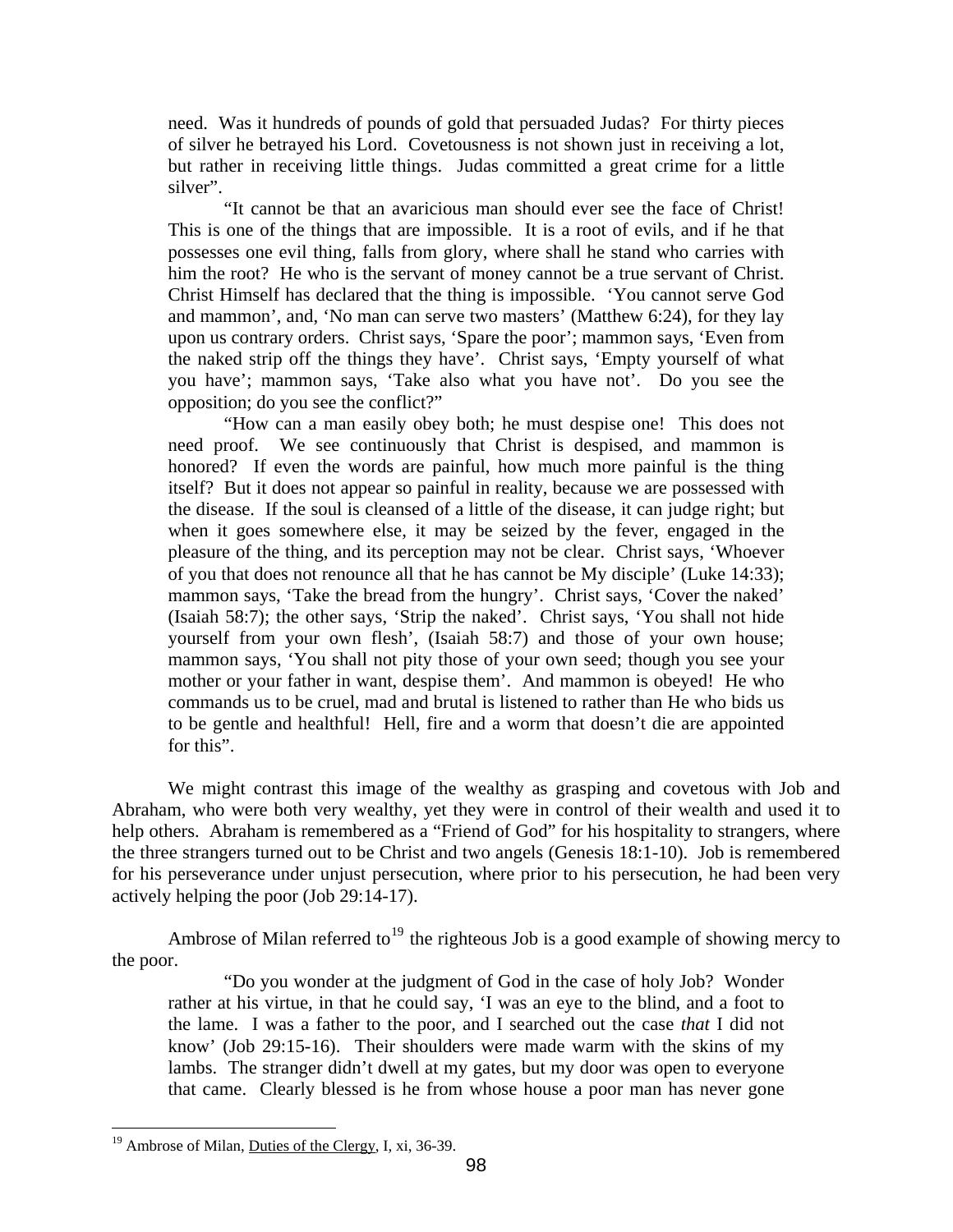<span id="page-12-0"></span>the needs of the poor, and the hardships of the weak and helpless. In the Day of Judgment he will receive salvation from the Lord, Whom he will have as his with empty hand. Nor again is anyone more blessed than he who is sensible to debtor for the mercy he has shown."

John Chrysostom also encouraged<sup>[20](#page-12-1)</sup> us to honor and accept the poor man, because Christ accepts him also. The poor man does not have the obstacles that a rich man does for entry to the Kingdo m of Heaven, and both are welcomed equally at the Lord's Table.

beautiful, and even with him who is clothed in purple, and whose head is encircled with a crown, and is thought worthy of the spiritual Feast. Both enjoy the same benefits, and there is no difference". "Do not be ashamed when called upon by a poor man; if he should draw near, if he should catch your knees, do not shake him off. For these are admirable dogs of the Royal Courts. I do not call them dogs as dishonoring them, but highly commending them. They guard the King's court; therefore feed them, for the honor passes on to the King. Everything is pride regarding the palaces on earth; but here everything is humility. From these people, you are taught that God does not delight in riches. For their sitting and assembling is an admonition regarding the nature of all men, saying that human things are nothing, that they are shadow and smoke. If God admits rich people, He admits them not that they may continue rich, but that they may be delivered from their encumbrance. For hear what Christ says to them, 'You cannot serve God and mammon' (Matthew 6:24); and again, 'It is hard for a rich man to enter into the kingdom of heaven'; and, 'It is easier for a camel to go through a needle's eye, than for a rich man to enter the kingdom of heaven' (Matthew 19:23, 24). On this account He receives the rich, that they may hear these words, that they may long for the eternal riches, that they may covet things in heaven. God does not refuse to call the poor to His spiritual Table, and make them partakers of that Feast. But the maimed, the lame, the old man that is clothed in rags, comes to partake of that Table with the young and the

#### **Serving Mammon Is Idolatry**

If one cannot serve God and mammon, the implication is that mammon somehow represents another god. Most people are not conscious of this, and many may think they are being g ood Christians while they serve mammon.

John Chrysostom stated<sup>21</sup> that it is impossible for God and mammon to agree. Their aims and obj ects are so different.

subjection? One despises the things that are, the other is riveted to present things; the one admires marble, walls, and roofs, the other treats these with contempt, but "God has once for all declared it impossible for mammon and God to agree. Do not say, 'it is possible'. How is it possible that these should agree when the one master is commanding you to acquire by violence, the other to strip yourself of your possessions; the one to be chaste, the other to commit fornication; the one to be drunken and luxurious, the other to keep the belly in honors self-restraint; how is it possible that these should agree?"

<span id="page-12-1"></span><sup>&</sup>lt;sup>20</sup> John Chrysostom, Homilies on 1 Thessalonians, XI.

 $21$  John Chrysostom, Homilies on Matthew, XXI, 2.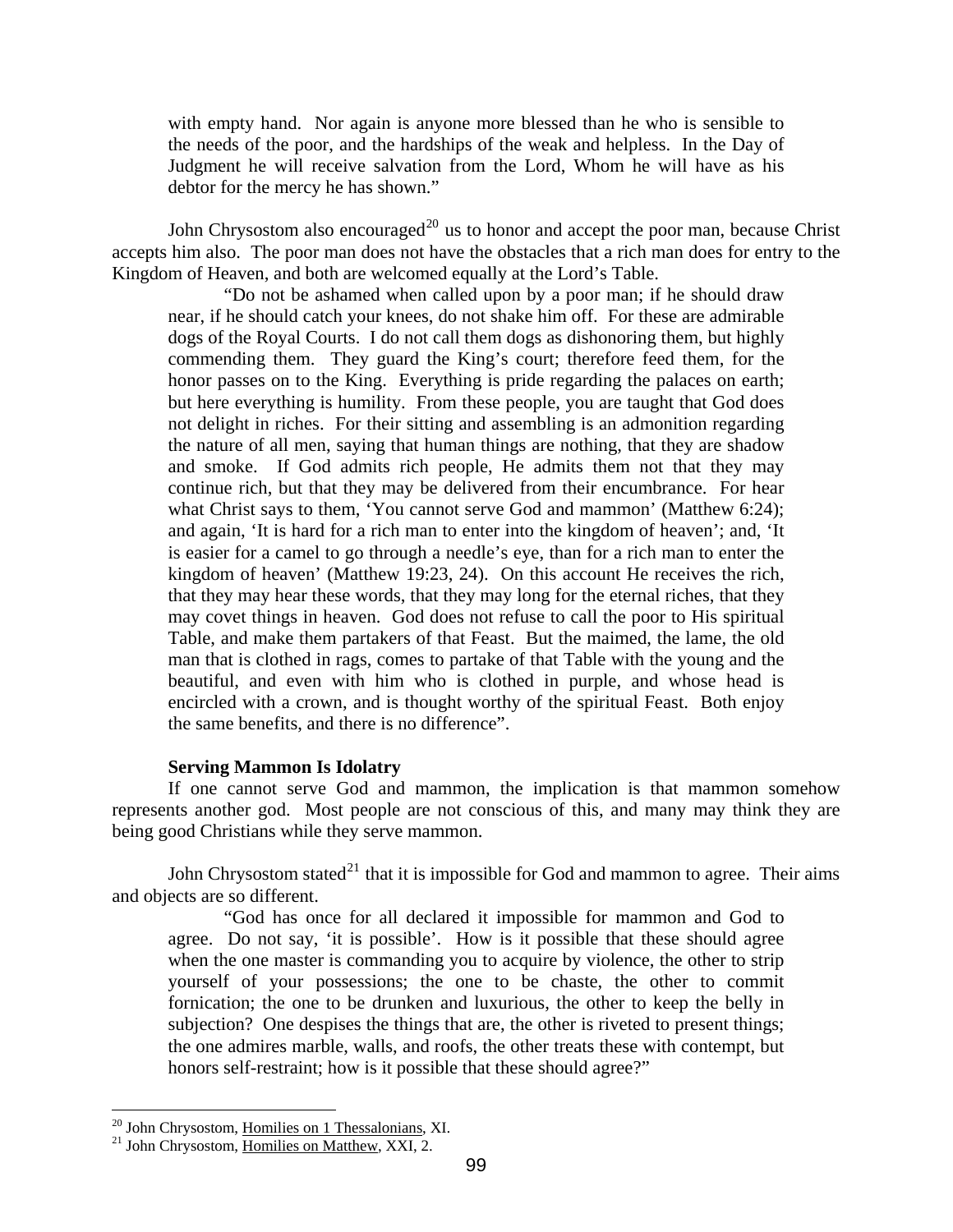unspeakable; there are lawsuits, annoyances, fighting, hard work, and a blinding of the soul. The most grievous thing of all is that one falls away from the highest "Now He calls mammon 'a master' (Matthew 6:24), not because of its own nature, but on account of the wretchedness of them that bow themselves beneath it. So also He calls 'the belly a God' (Philippians 3:19), not from the dignity of such a mistress, but from the wretchedness of them that are enslaved. It is worse than any punishment, and it is vengeance on him who is involved in it. For what condemned criminals can be so wretched, as they who have God for their Lord (that is, good Christian people) and desert to this grievous tyranny? This brings them so much harm even in this life. By doing so, their loss is blessings; for such a blessing it is to be God's servant."

sovereignty of God and sets the pursuit of wealth above it. Second, it shows contempt for God and draws others away from His service. Third, true worship means doing the will of one's master, whether God or mammon; if one is doing the will of mammon, one is worshipping it. Chrysostom elaborated<sup>[22](#page-13-0)</sup> on how covetousness is idolatry. First, covetousness denies the

serve mammon have thrown themselves out of the service of God; and they who have d enied His sovereignty, and serve lifeless gold, it is plain that they are "Some say that the words, 'the covetous man is an idolater' (Ephesians 5:5), are an exaggeration. However, the statement is not exaggerated, it is true. Because the covetous man apostatizes from God, just as the idolater does. There is a declaration of Christ, which says, 'You cannot serve God and mammon' (Matthew 6:24). If then it is not possible to serve God and mammon, they who idolaters."

God, is in reality submitting yourself to the hard and galling yoke of covetou sness. Partaking of the mysteries and communicating in prayer speak "'But I never made an idol', a man will say, 'nor set up an altar, nor sacrificed sheep, nor poured libations of wine. I came into the church, and lifted up my hands to the Only-begotten Son of God; I partake of the mysteries; I communicate in prayer, and in everything else which is a Christian's duty. 'How then', he will say, 'am I a worshiper of idols?' This is the most astonishing thing of all for those who have 'tasted' the loving-kindness of God, and 'have seen that the Lord is gracious' (Psalm 34:8). Having done this and then to abandon Him who is gracious, and take to themselves a cruel tyrant, and pretend to be serving only of your Master's gifts; it does not speak of what it is our duty to do."

outrage by his own act, but he forces those whom he has influenced to use these "Tell me, on what basis do we judge a soldier? Is it when he is on duty guarding the king, and is fed by him, and called the king's own, or is it when he is minding his own affairs and interests? If he pretends to be with the king, and to be attentive to his interests, while he is advancing the cause of the enemy, we declare this to be worse than if he breaks away from the king's service, and joins the enemy. If you are showing contempt to God, just as an idolater does, it is not with your own mouth that you do so, but also with the mouths of all those whom you influence with your traitorous behavior. Whenever they say, 'Oh! That Christian, that covetous fellow!', not only is the traitor himself committing

<span id="page-13-0"></span><sup>1</sup>  $^{22}$  John Chrysostom, Homilies on Ephesians, XVIII, vv. 5-6.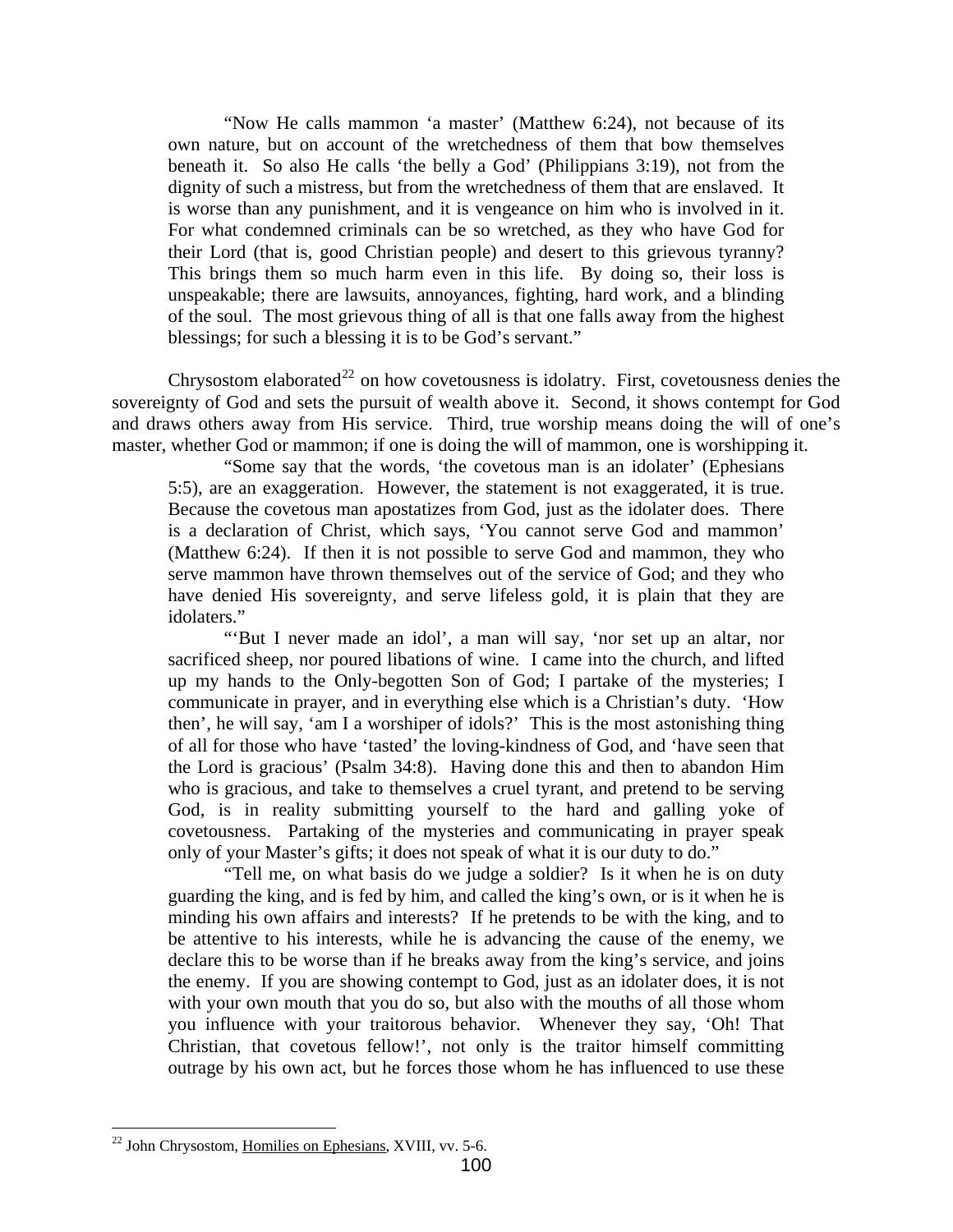<span id="page-14-0"></span>curse w ords also. Even if they don't use these words, their reverence for the things of God is affected."

they who worship the passions are sometimes free from the passions. One may see a worshiper of Mars sometimes governing his wrath. But this is not true of "When we say that the pagan idolater worships idols, he will sometimes say, 'No, but it is Venus, or it is Mars'. And if we say, 'Who is this Venus?', the more modest among them will say, 'It is pleasure'. Or what is this Mars? 'It is wrath'. And in the same way some people worship mammon. If we say, 'Who is this mammon?' It is covetousness, and this you are worshipping. "I do not worship it', you will say. Because you don't bow yourself down? But you are far more a worshiper in your deeds and practices; for this is the higher kind of worship. And that you may understand this, look at the case of God! Who is it that more truly worships Him, they who merely stand up at the prayers, or they who do His will? Clearly enough, these latter! The same also applies to the worshipers of mammon; they who do his will are truly his worshipers. However, some of the covetous, who make themselves a slave to their passion."

## **Where Can Those Serve Whose Only Gifts Are with Mammon?**

should not be weighed down judging earthly matters, but should delegate that to others just as Moses was advised to do by Jethro. The issue is holiness; those who are not able to move in this directio n very much can still serve by freeing the priests to seek spiritual things. Some people have a gift for handling money, investments or managing large accounts. If they don't have gift for doing things in the Church, where can they serve? Gregory the Great stated<sup>[23](#page-14-1)</sup> that there is a place in the Church even for those who have no spiritual gifts. Even if they are not wise in spiritual things, they can preside over and judge earthly things. The priests

given to him too, that he should appoint others for settling earthly quarrels, and he "When Christ wanted to restrain us from gluttony, He said, 'Take heed to yourselves that your hearts aren't weighted down with carousing, drunkenness, cares of this life, and that Day come upon you unexpectedly' (Luke 21:34). He even declares the manner of that coming, saying, 'it will come as a snare on all them that dwell on the face of the whole earth' (Luke 21:35). Again He says, 'No man can serve two masters' (Luke 16:13). Hence Paul withdraws the minds of the godly from consort with the world, 'No one engaged in warfare for God entangles himself with the affairs of this life, that he may please Him who enlisted him as a soldier (2 Timothy 2:4). To the rulers of the Church he says, 'If then you should have judgments pertaining to this life, set them to judge who are least esteemed<sup>[24](#page-14-2)</sup> in the church (1 Corinthians 6:4); that is, that those persons who have no spiritual gifts should devote themselves to earthly charges. It is as if he had said more plainly, 'Since they are incapable of penetrating the inmost things, let them at any rate employ themselves externally in necessary things'. Hence Moses, who spoke with God (Exodus 18:17, 18), was judged by the reproof of Jethro, because he devoted himself to the peoples' earthly affairs. Counsel was

1

<span id="page-14-2"></span><span id="page-14-1"></span>

<sup>&</sup>lt;sup>23</sup> Gregory the Great, <u>The Book of Pastoral Rule</u>, II, 7.<br><sup>24</sup> See also John Chrysostom, <u>Homilies on 1 Corinthians</u>, XVI, 6. Chrysostom interpreted Paul's words as saying that it would be better to establish someone who is not wise and of no account in the Church to judge earthly matters in the Church than to have outsiders preside in judgment. By persons "of no account", Paul does not refer to the Church's outcasts, but merely finds fault with taking the case before unbelievers.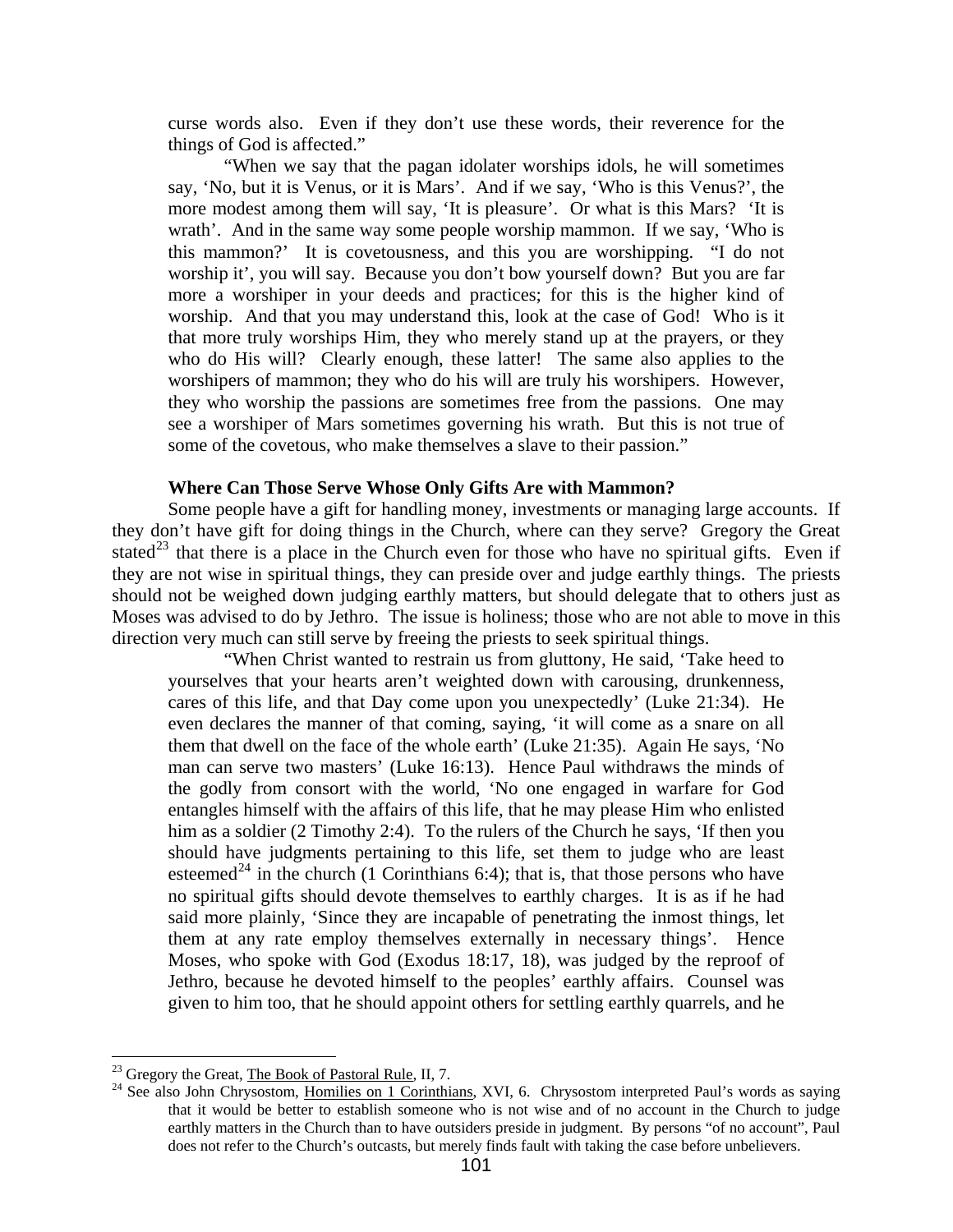<span id="page-15-0"></span>himself should be more free to learn spiritual secrets for the instruction of the people."

tabernacle, seek out the broad ways of secular causes outside. For to this end they were made stones of the sanctuary, that they might appear in the vestment of the high-priest within the holy of holies." "With what conscience can the overseer of souls find benefit, while engaged himself in earthly cares, which it was his duty to reprove of in others? This is what the Lord, in the wrath of just retribution, said, 'And it shall be: like people, like priest. So I will punish them for their ways, and reward them for their deeds.' (Hosea 4:9). For the priest is as the people, when one who bears a spiritual office acts as do others, who are still under judgment regarding fleshly pursuits. In the great sorrow of his love, Jeremiah deplores the destruction of the temple, saying, 'How the gold has become dim! The most excellent color is changed! The stones of the sanctuary are scattered at the head of every street.' (Lamentations 4:1). By gold, which surpasses all other metals, is expressed the excellence of holiness. The most excellent color expresses the reverence about godliness, which is lovely to all men. The stones of the sanctuary signify persons in the clergy. The streets signify the latitude of this present life. Gold, therefore, becomes dim when a life of holiness is polluted by earthly doings; the most excellent color is changed, when the previous reputation of persons who were living godly lives is diminished. When anyone, after a habit of holiness, mixes himself up with earthly doings, it is as though his color were changed, and the reverence that surrounded him grew pale and was disregarded in the eyes of men. The stones of the sanctuary are poured out into the streets, when those who should have been free to penetrate internal mysteries in the secret places of the

## **Worry ing About Tomorrow**

of their lives. The Early Church after Pentecost lived this way also, as did all the early monastic communities. There is more to what Jesus said than one might gather from a cursory reading. He said , Jesus went on at length regarding food, clothing and concern about the future. He compared us to the irrational creatures and to grass and lilies. The Gentile nations pursue all these things since they have no other choice. However, the Twelve Apostles, to whom He was speaking, had left behind their jobs, their property and their livelihood. They had started living like the lilies of the field, and they would continue to do so on their missionary journeys the rest

"Look at the birds of the air, for they neither sow nor reap nor gather into barns; yet your heavenly Father feeds them. Are you not of more value than they? Which of you by worrying can add one cubit<sup>[25](#page-15-1)</sup> to his stature? So why do you worry about clothing? Consider the lilies of the field, how they grow: they neither toil nor spin; and yet I say to you that even Solomon in all his glory was not arrayed like one of these. Now if God so clothes the grass of the field, which today is, and tomorrow is thrown into the oven, will He not much more clothe you, O you of little faith? Therefore do not worry, saying, 'What shall we eat?' or 'What shall we drink?' or 'What shall we wear?' For after all these things the Gentiles seek. For your heavenly Father knows that you need all these things.

<span id="page-15-1"></span> $\overline{a}$  $25$  A cubit was the length from a man's elbow to his fingertip, or about 18 inches.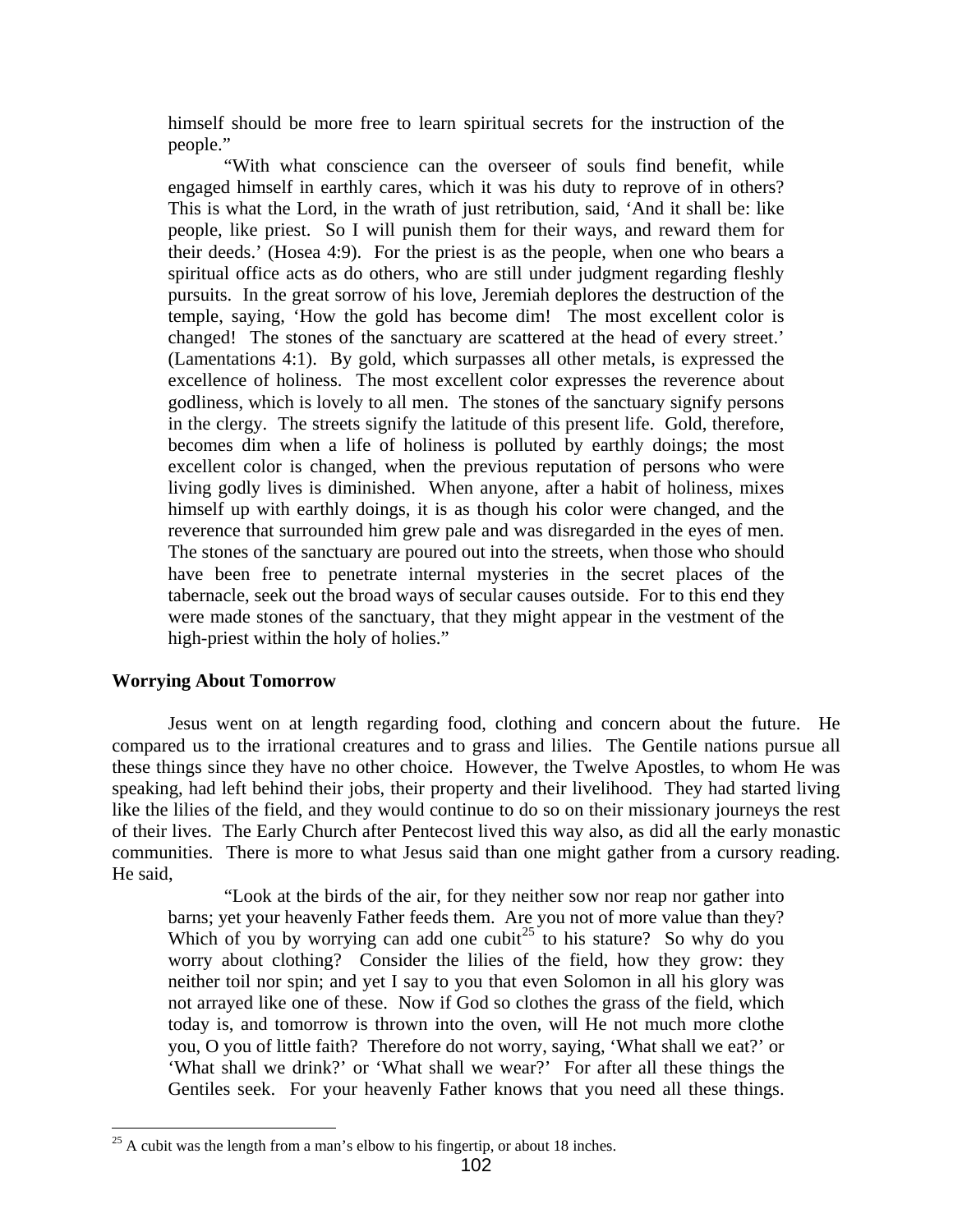shall be added to you. Therefore do not worry about tomorrow, for tomorrow will worry about its own things. Sufficient for the day is its own trouble. (Matthew But seek first the kingdom of God and His righteousness, and all these things 6:26-34)

and a heavy stalk and thus made good fuel for the bread-baking ovens when they were dry. Compared to eternity, our lives in this flesh are comparable to lilies that are beautiful one day and dry stubble the next. In emphasizing the transient nature of food and clothing, Jesus used the illustration of grass being thrown into the oven. This was a reference to bread-baking ovens in ancient times. In order to feed the fire in a stone or brick igloo-shaped oven, dry vegetation and stubble were gathered and thrown in to get it hot. After the oven was hot, and the fire went out, bread dough was put in and the small opening to the oven was closed off until the bread was done. In the hot, dry conditions present in the Middle East, green plants could turn to dry stubble in a matter of a few days as soon as the roots ran out of moisture. The lilies Jesus referred to had broad leaves

This illustration of birds and flowers is not an injunction against thoughtful planning and care for one's situation but is directed against the cares of this world. Four times in this Gospel lesson, the Lord said "do not worry" (i.e. do not be anxious) about something as follows:

- One's life: food and drink (Matthew 6:25, 31)
- One's body: clothing (Matthew 6:25, 31)
- Worrying can't add one cubit to one's stature (Matthew 6:27)
- Do not worry about tomorrow (Matthew 6:34)

is simply asking us to trust in His goodness with a simple child-like trust that He will provide. And one can't get much more simple in one's outlook than birds and flowers, who are totally depend ent on their day-to-day circumstances for food and nourishment. However, the Gentiles (i.e. pagan foreign nations) do seek after these things as a first priority. Instead, He asks us to seek first the Kingdom of God and His righteousness; and He promised that all these things will be added to us. [This is covered as a separate topic later.] He

John Chrysostom spoke<sup>[26](#page-16-0)</sup> about what the term "trouble" meant, when the Lord said, "Sufficient for the day is its own trouble". This "trouble" is heaven-sent as discipline for our sins, an d to break us away from our attachment to worrying about the things of this world.

enough for you, to eat your bread in the sweat of your face? Why add the further afflictio n that comes from anxiety, when you are about to be delivered from all "'Therefore do not worry about tomorrow, for sufficient for the day is its own trouble' (Matthew 6:34); that is to say, the bruising of daily life. Is it not this?"

to call these things evil. For example, the priests and prophets of those five "By 'trouble' here He means, not wickedness, but calamities; much as in another place He said, 'Is there evil in a city, which the Lord has not done?' (Amos 3:6 LXX) He does not mean plunder, injuries, or anything like these, but the natural disasters which come from above. And again He said, 'I make peace, and create evils' (Isaiah 45:7 LXX). He does not speak of wickedness, but of famines, pestilence, and things accounted evil by most men; people generally tend

<span id="page-16-0"></span> $\overline{a}$ <sup>26</sup> John Chrysostom, Homilies on Matthew, XXII, 5.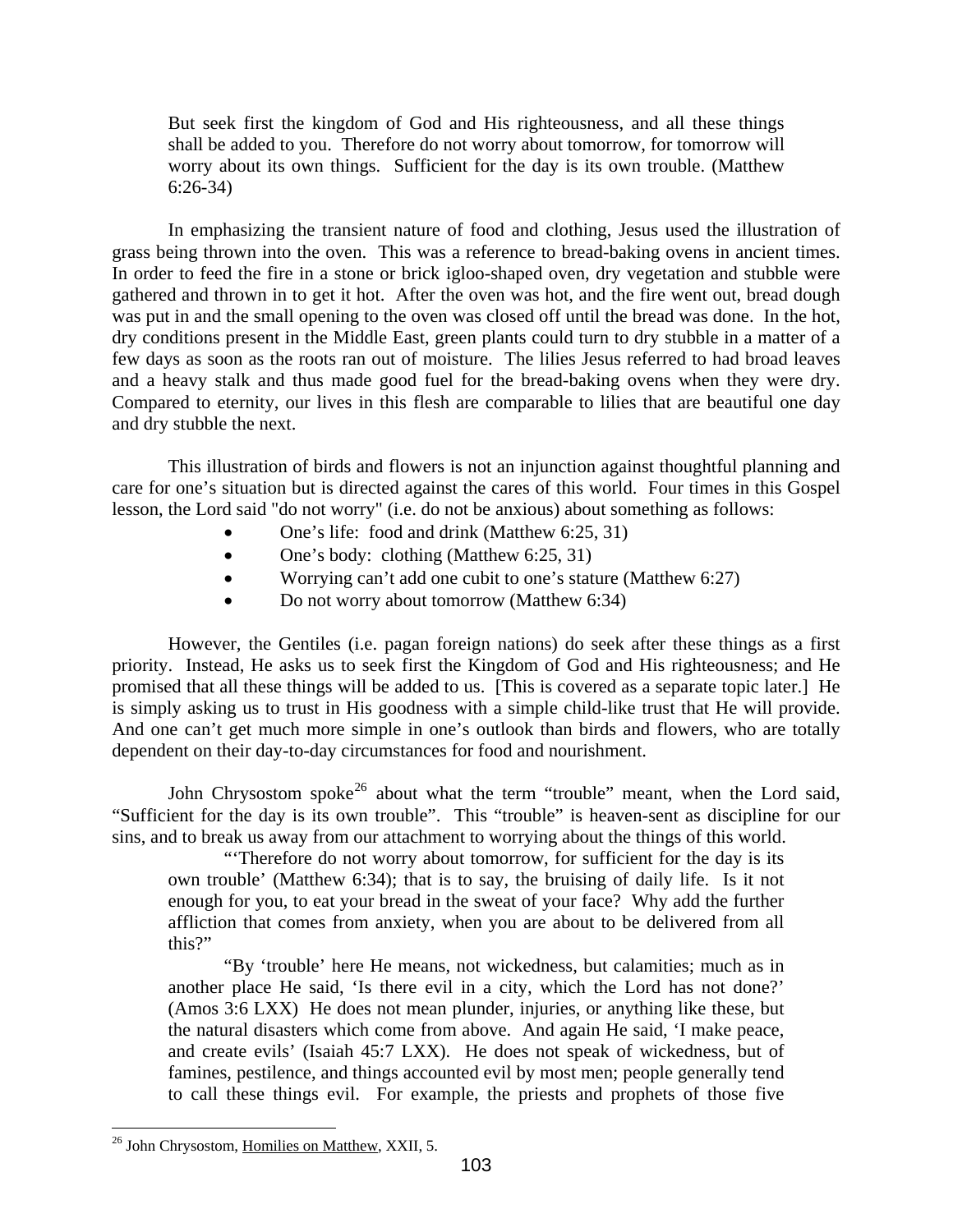<span id="page-17-0"></span>without their calves, and gave the name of 'evil' to those heaven-sent plagues (1) Samuel 6), and the dismay and anguish, which sprang up within them." Philistine lordships, when they yoked the cows to the ark, they let them go

also, when urging to celibacy, give counsel, saying, 'I want you to be without worldly cares'" (1 Corinthians 7:32). "This then is His meaning here also, when He said, 'sufficient for the day is its own trouble'. Nothing so pains the soul, as cares and anxiety. Thus did Paul

6:34), He didn't say that the day itself worried about these things, but He spoke to a people, who were imperfect." "But when He said, 'tomorrow will worry about its own things' (Matthew

monks in a monastic community in Egypt. This example serves to illustrate how seriously and literally they c onsidered the Lord's words about the birds and the flowers. Jerome wrote<sup>[27](#page-17-1)</sup> of an incident that occurred in his days concerning one of a number of

that this was a cruel act. So great fear has fallen upon all throughout Egypt, that it is now a crime to leave one gold piece behind". "A brother living at Nitria a few years ago, more thrifty than covetous, and ignorant that the Lord had been sold for thirty pieces of silver, left behind him at his death a hundred pieces of gold which he had earned by weaving linen. As there were about five thousand monks in the neighborhood, living in 5000 separate cells, a council was held as to what should be done. Some said that the coins should be distributed among the poor; others that they should be given to the Church, while others were for sending them hack to the relatives of the deceased. However, Macarius, Pambo, Isidore and the rest of those called fathers, speaking by the Spirit, decided that they should be interred with their owner, with the words, 'Your money perish with you' (Acts 8:20). And let no one suppose

## **Consider the Irrational Creatures and the Lilies**

the ability to reason. The lilies (or grass of the field) that is thrown into the oven refers to thickstalked plants that dry out during the hot Mid-East summer. The irrational creatures refer to all the animal kingdom except man, and who do not have

since they don't eat when they're not hungry. All things were made for man, but it is not good to use everything all the time. Clement of Alexandria stated<sup>[28](#page-17-2)</sup> that it is instructive to observe the irrational creatures,

"It was chiefly for men's sake that all things were made, yet it is not good to use all things, all the time. For the occasion, the time, the mode, and the intention, refer to what is useful, for one who is rightly instructed. This has influence in putting a stop to a life of gluttony, which wealth is prone to choose. This does not refer to that wealth, which sees clearly, but that abundance which makes a man blind with reference to gluttony. No one is poor regarding necessities, and a man is never overlooked. For there is one God who feeds the fowls, the fishes, and the irrational creatures; and not one thing whatever is lacking to them, though 'they do not worry about their food' (Matthew 6:25). We are better than they, being their lords, and more closely allied to God, as being

<span id="page-17-1"></span><sup>&</sup>lt;sup>27</sup> Jerome, Letter to Eustochium, XX, 33.

<span id="page-17-2"></span> $28$  Clement of Alexandria, The Instructor, II, 1.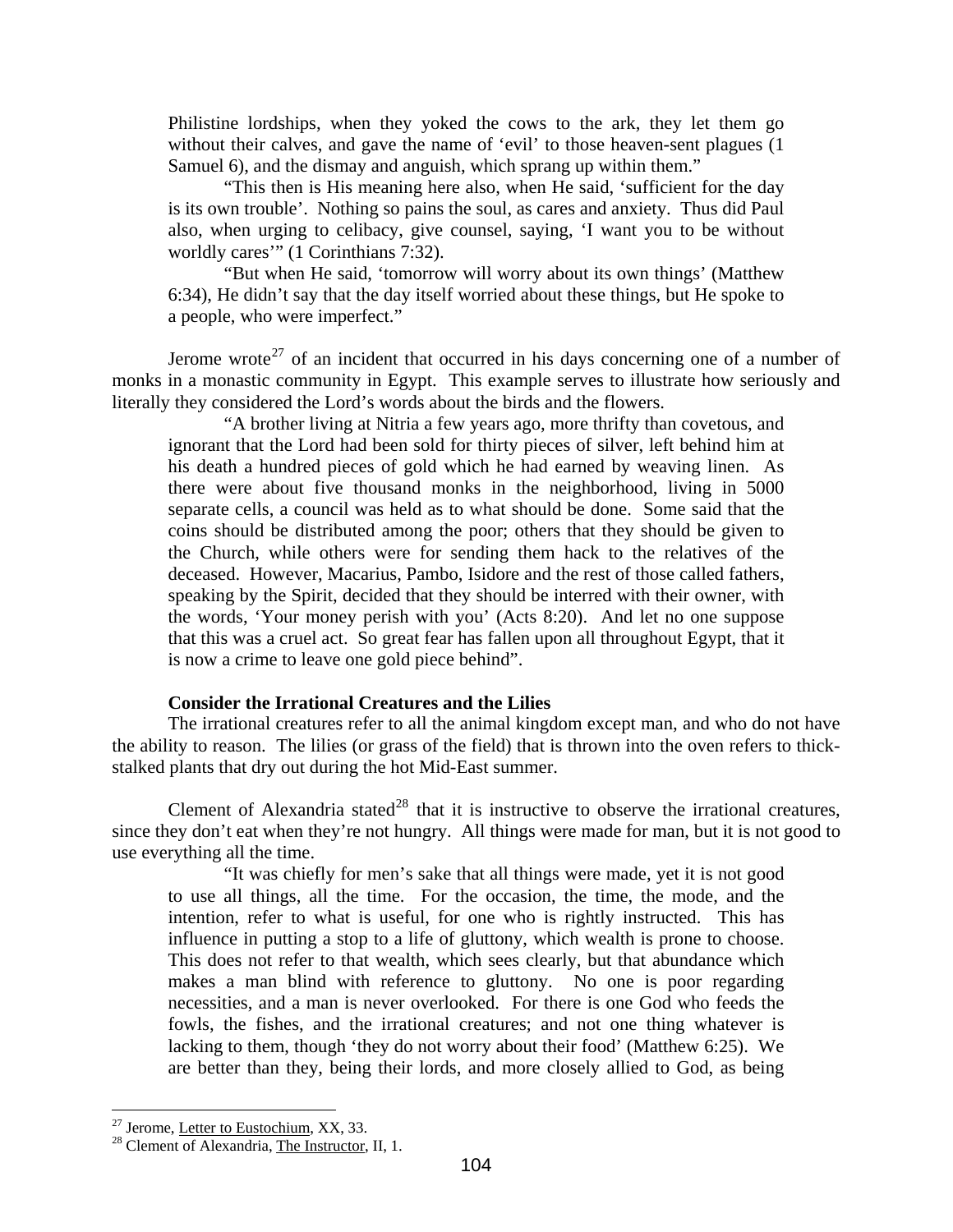also for social communication. Therefore we must guard against those articles of food, which persuade us to eat when we are not hungry." wiser. And we were made, not that we might eat and drink, but that we might devote ourselves to the knowledge of God. For the just man who eats is satisfied in his soul, but the belly of the wicked shall want, filled with the appetites of insatiable gluttony. Now lavish expense is adapted not for enjoyment alone, but

John Chrysostom compared<sup>[29](#page-18-0)</sup> human physical characteristics with those of the irrational creatures. Man comes out a distant second on all points.

you will see that you are nothing. Often worthless boys, unmarried girls, harlots, and eff eminate men boast like this. Is this then a cause for haughtiness?" "Are you handsome and beautiful? This is the boast of crows! You are not fairer than the peacock, as regards either its color or its plumage; the bird beats you in plumage, and far surpasses you in its feathers and in its color. The swan is very good looking, and many other birds, with whom if you are compared

these things, if unreasoning animals, slaves, murderers, the effeminate, robbers, and tom b-raiders share this with you?" "Are you rich? What do you have? Gold, silver, precious stones! This is the boast of robbers, murderers, those who work in the mines. That which is the labor of criminals becomes to you a boast! Do you adorn and deck yourself out? We see horses also decked out, and among the Persians camels too. As for men, there are all those who star on stage and screen. Are you not ashamed to boast of

people have built houses in fields and desert places that end up being retreats for jackdaw s?" "Do you build splendid palaces? Many jackdaws<sup>[30](#page-18-1)</sup> dwell in more splendid houses, and have more noble retreats. Have you ever seen how many covetous

"Perhaps you are proud on account of your voice. You can by no means sing with clearer and sweeter tones than the swan or the nightingale. Is it for your varied knowledge of arts? But what is wiser than the bee in this; what embroiderer, what painter, what geometrician, can imitate her honeycomb? Is it for the fineness of your apparel? But here the spiders beat you. Is it for the swiftness of your feet? Again the first prize is with unreasoning animals, the hare, and the gazelle. Have you traveled much? Not more than the birds; they migrate more easily, they have no need of provisions for the way, for their wings are all sufficient for them. Are you clear sighted? Not as the gazelle; not as the eagle. Are you quick of hearing? The donkey is more so. Do you have a good sense of smell? The hound won't let you surpass him. Are you a good provider? Yet you are inferior to the ant. Do you gather gold? Yet not as the Indian ants!<sup>[31](#page-18-2)</sup> Are you proud because of your health? Unreasoning creatures are far better than we are both in bodily habit, and in independence; they fear no poverty. 'Look at the birds of the heaven, that they do not sow, neither do they reap, nor gather into barns' (Matthew 6:26). 'And surely,' He means, 'God has not created the irrational animals superior to us.' He, whose proud mind is lifted up above all

<span id="page-18-0"></span><sup>&</sup>lt;sup>29</sup> John Chrysostom, Homilies on Philippians, VII.

<span id="page-18-1"></span><sup>&</sup>lt;sup>30</sup> A jackdaw is a crow-like bird that lives in towns and villages of Europe and Africa. It builds nests in towers, and often conceals small bright objects in its nests.<br><sup>31</sup> For a recent article on The Indian Gold-Digging "Ants", see the Appendix to this Study.

<span id="page-18-2"></span>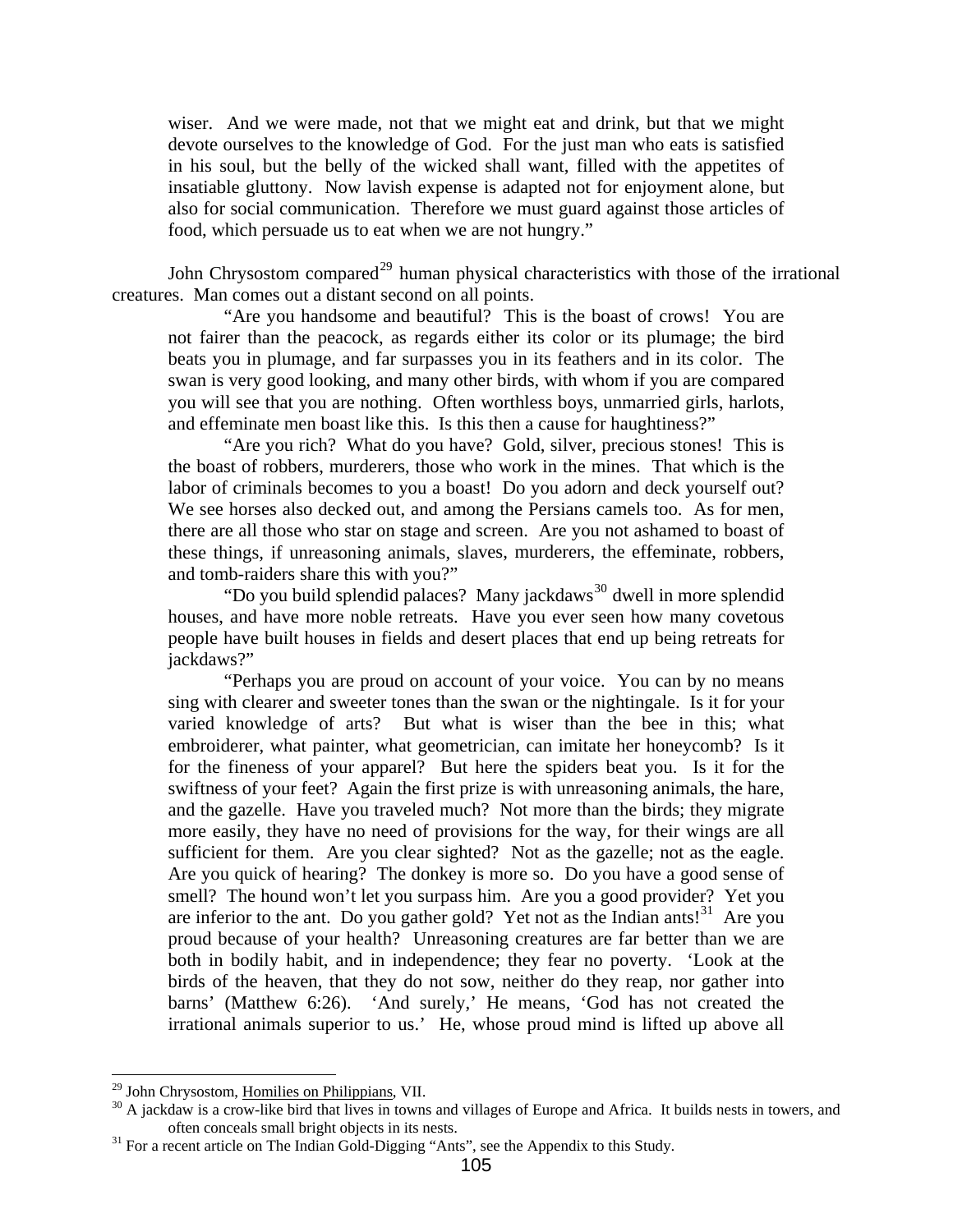men, is actually even lower than the irrational creatures with respect to physical characteristics."

unimportant, since they are beautiful one day and burned the next. Why did God waste effort making them beautiful? He did this to demonstrate to us, who are the most important part of His Kingdo m that He will provide for us. John Chrysostom noted<sup>[32](#page-19-0)</sup> that the lilies that surpassed Solomon in beauty are very

"The beauty of the flowers surpassed Solomon, not once or twice, but through out his reign. He, who was more glorious than all kings that ever was, acknowledged his inferiority."

is not needed. If that which is the least important of all things, He has lavishly adorned, not for need, but out of great generosity, how much more will He honor "Christ instructed us, not to aim at all at such ornament. In the end, after its moment of triumph 'the flower is cast into the oven' (Matthew 6:30). If of lowly and worthless things that are of no great use, God has displayed so great care, how shall He give up on you, of all living creatures the most important? Why then did He make them so beautiful? He did this that He might display His own wisdom and the excellence of His power; that from everything we might learn His glory. For not only 'the Heavens declare the glory of God' (Psalm 19:1), but the earth too; and this David declared when he said, 'Praise the Lord, you fruitful trees, and all cedars' (Psalm 148:9). Some by their fruits, some by their greatness, some by their beauty, send up praise to Him who made them. This too is a sign of great excellence of wisdom, when even on things that are very unimportant He pours out such great beauty. And what can be of less importance than that which today is, and tomorrow is not? If then to the grass He has given that which it doesn't need, how shall He not give to you what you do need? That is, the beauty of the lilies doesn't help in feeding the fire; therefore it you, the most honorable of all things, in matters which are necessary."

John Chrysostom continued to say<sup>[33](#page-19-1)</sup> that our fear of poverty is irrational in the light of the history of the people of God. There is no record of anyone in the history of mankind who trusted in God yet went hungry. Wealth, on the other hand, usually brings more trouble than poverty .

"Why do you tremble at poverty? Is it because of hunger, thirst or cold? There is no one who is ever destitute in these things! 'Look at the generations of old, and see; did anyone ever trust in the Lord, and was forsaken; or did anyone hope in Him, and was made ashamed?"" (Psalm 37:25)

"Again, 'look at the birds of the heaven, that they don't sow, they don't reap, they don't gather into barns; and your heavenly Father feeds them' (Matthew 6:26). No one can readily point out to us anyone who has perished by hunger and cold. Why then do you tremble at poverty? You cannot say! If you have necessaries enough, why do you tremble at it? Is it because you don't have a multitude of servants? This is happiness; this is freedom from care. Is it because your dishes, couches, and furniture are not made of silver? What greater enjoyment does he have who possesses everything made of silver? The use is the

<span id="page-19-0"></span><sup>&</sup>lt;sup>32</sup> John Chrysostom, Homilies on Matthew, XXII, 1.

<span id="page-19-1"></span><sup>&</sup>lt;sup>33</sup> John Chrysostom, Homilies on Philippians, II.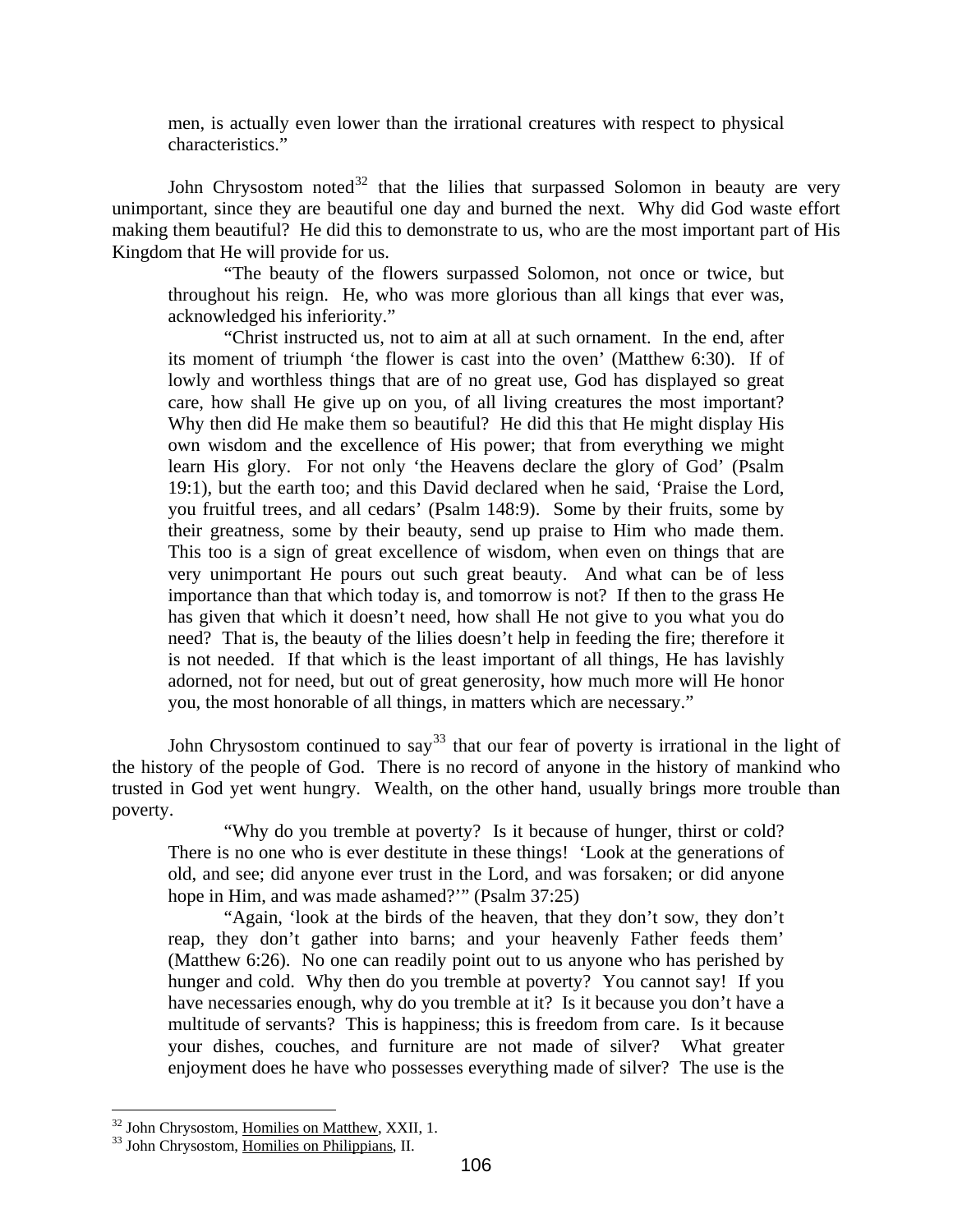evil eye. This occurs more with the wealthy than with the poor, for envy is a stronger driver to mistreat another. He who envies does everything with all his same, whether they are of this or that material. Is it because you are not an object of fear to the many? May you never become so! For what pleasure is it that any should stand in dread of you? Is it because you are afraid of others? 'If you would like to have no fear of the authority, do that which is good, and you shall have praise from the authorities' (Romans 13:3). Does anyone say, 'It is because we are subject to contempt, and apt to be mistreated? It is not poverty but wickedness which causes this; for many poor men have quietly passed through life, while rulers, the rich and the powerful have ended their days more wretchedly than evil doers, bandits and grave-robbers. What poverty brings in your case, wealth does in theirs. What those who might mistreat you do because of your poverty and contemptible estate, they do to the wealthy from envy and the might, while the despiser often has pity on the despised; his poverty and lack of power has often been the cause of his deliverance."

and the flowers is that we can't believe that people can actually do this. This seems like such a radical departure from how others around us live that we think that it's impossible. However, we become very much like the habitual drunkard who doesn't believe that sobriety exists. John Chrysostom put it<sup>34</sup> this way: The problem most people have with Christ's words encouraging us to live like the birds

daily melt themselves down with innumerable anxieties will not easily receive this. There are many, who have attained this, and we might show it from those, enough to learn not to covet, and that almsgiving is a good thing." "It is clear that not our diligence, but the providence of God, affects everything. Were He to forsake us, no care, anxiety, work, or any other such thing that we might do will ever come to anything, but all will utterly pass away. Let us not suppose His commandments are impossible; for there are many who routinely perform them today. And if we don't happen to know of them, it is nothing marvelous; Elijah also supposed he was alone, but was told, 'I have left for Myself seven thousand men' (1 Kings 19:18, Romans 11:4). It is clear that there are many who show forth the apostolic life; like the 'three thousand' and the 'five thousand' (Acts 2:41, 4:4). And if we don't believe this is true, it is not because there are none who do it, but because we are far from doing it. This is like the drunkard who doesn't believe anyone drinks only water; or convincing the playboy that it is easy to live in virginity; or persuading the extortioner that there are people who readily give up even their own goods as alms. Those who who have practiced this self-denial in our generation. But for most people, it is

Chrysostom continued<sup>35</sup> to say that all of our fears are really irrational, and that this really d oes make sense.

He that has fashioned the flesh that is fed, how shall He not give the food? He did not simply say, 'Do not worry about what you shall eat', or 'how you shall be "'Is not the soul more than food, and the body more than the clothing?' (Matthew 6:25) He that has given the greater, how shall He not give the lesser?

<sup>&</sup>lt;sup>34</sup> John Chrysostom, Homilies on Matthew, XXI, 5.

<sup>&</sup>lt;sup>35</sup> John Chrysostom, Homilies on Matthew, XXI, 3.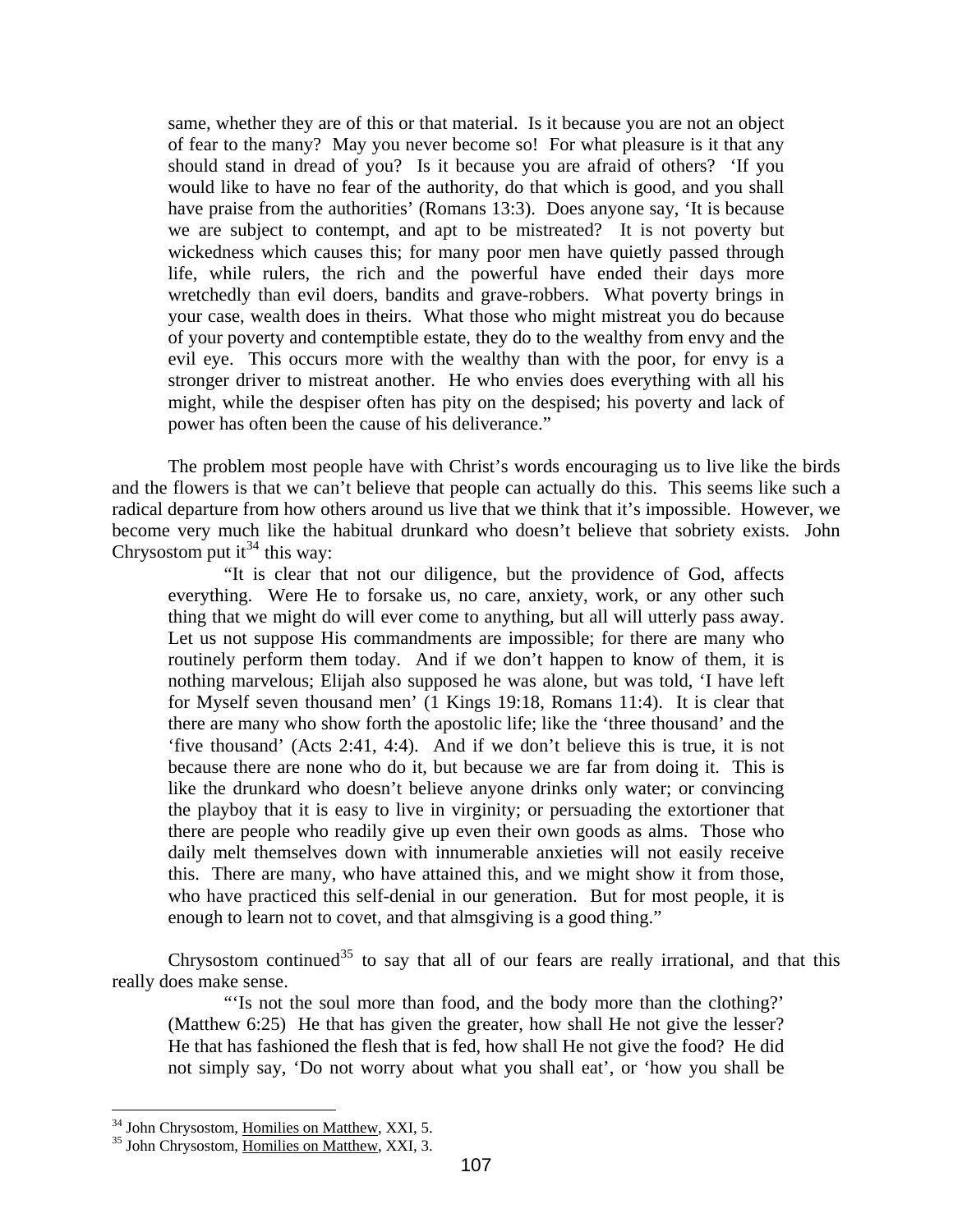clothed'; but He adds, 'Do not worry about the body', since from these He was to make His demonstrations, speaking in the way of comparison."

birds and flowers. Christ could have made comparison to those who lived as He asked, not worrying about food and clothing, such as Moses, Elijah and John the Baptist. If He did, they would have objected that they have not yet become like these saints. Even the Old Testament spoke o f the bee, the ant and the swallow as examples of how to live one's life. John Chrysostom stated<sup>[36](#page-21-0)</sup> that it is the ungodly, who pose objections to the comparison to

possibly we too may attain it by choice. For He didn't say, 'look at how the birds fly', w hich was something impossible to man. But that they are fed without "Some of the ungodly have attacked Christ's illustration. They say that it was improper to speak in terms of strengthening moral principle, and then use the natural advantages of the birds as comparisons. To those animals, they have this by nature. What then shall we say to this? Even though it is theirs by nature, yet worrying, is an easy thing to be achieved by us also, if we want. Some have accomplished this in their actions."

they reap' (Matthew 6:26). 'Does this mean' said one, 'that we must not sow?' He didn 't say, 'we must not sow', but 'we must not worry'; He didn't say that we "We can admire the consideration of our Lawgiver, in that He might have brought forward His illustration from among Moses, Elijah and John the Baptist, and others like them, who did not worry. In order that He might touch them more to the point, He mentioned the irrational creatures. For had He spoken of those righteous men, objectors might have said, 'We have not yet become like them'. But by passing them over in silence, and bringing forward the birds of the air, He has cut off from them every excuse, imitating the old Law. For the Old Covenant likewise sends us to the bee and to the ant (Proverbs 6:6-8 LXX), to the turtledove and to the swallow (Jeremiah 8:7). This is no small sign of honor, when the same sort of things, which those creatures possess by nature, those we are able to accomplish by an act of our choice. If He takes great care of the birds, which exist for our sakes, much more will He take care of us. If He takes care of the servants, much more will He take care of the master! They do not sow, neither do shouldn't work, but that we shouldn't rack our self with cares. We should be nourished, but not in 'worrying.'"

"Of this David lays the foundation, saying enigmatically, 'You open Your hand, a nd fill every living thing with pleasure' (Psalm 145:16); and again, 'To Him that gives to the cattle their food, and to the young ravens that call upon Him'" (Psalm 147:9).

the Lord gives me bread to eat and clothing to put on?' (Genesis 28:20), which was not the part of one worrying, but of one seeking everything from God. This the apostles also attained, who left everything, and didn't worry; also, the 'five "'Who then', it may be said, 'has not worried?' Remember Jacob, departing from his father's house, destitute of all things? Hear him praying, 'If thousand', and the 'three thousand'" (Acts 4:4, 2:41).

<span id="page-21-0"></span><sup>&</sup>lt;sup>36</sup> John Chrysostom, Homilies on Matthew, XXI, 4.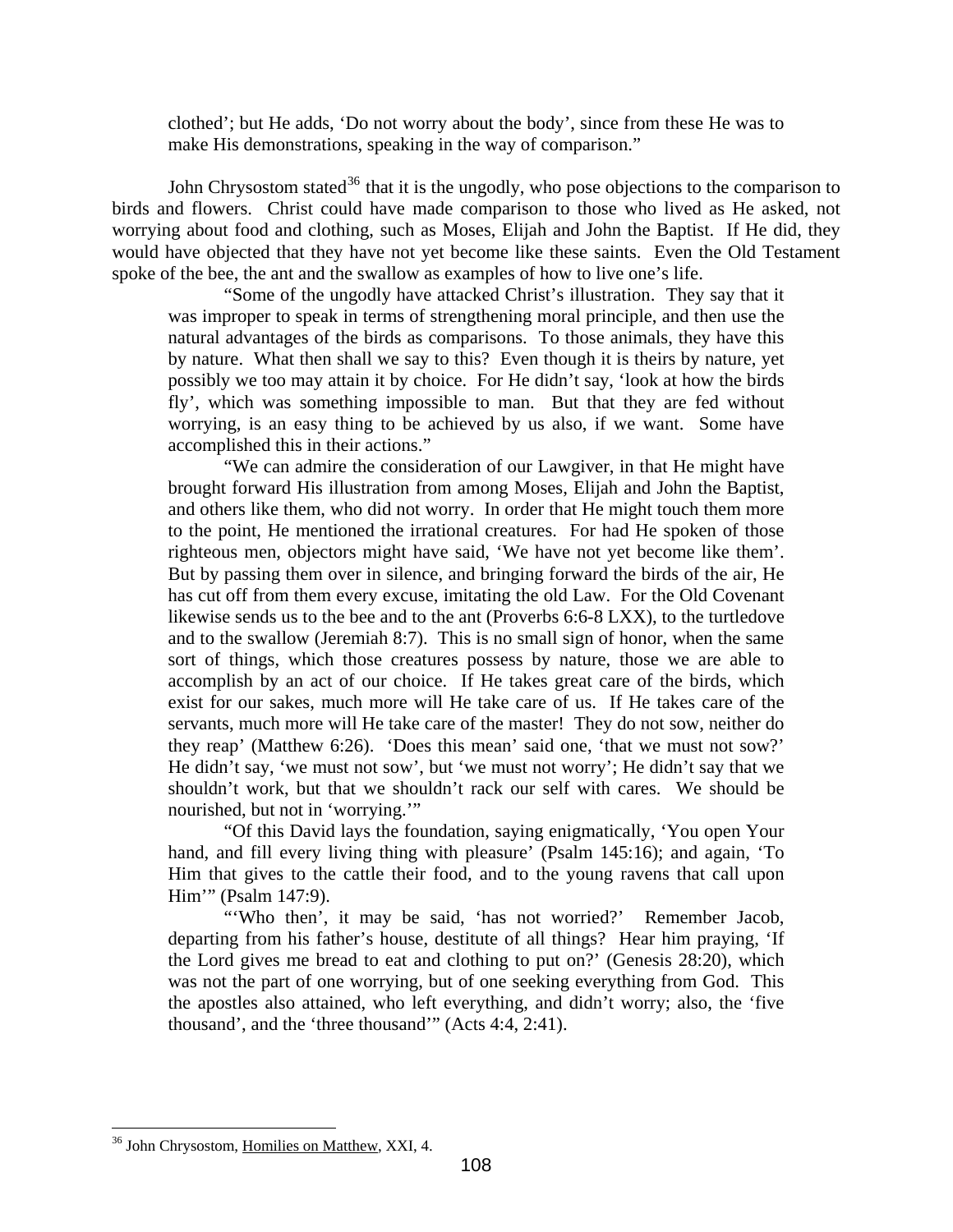## **he Gentiles Seek Luxury; Consider the Twelve Apostles T**

<span id="page-22-0"></span>as a first priority. But this should not be the case with His people, who are not "of this world" (John 8:23, 1 John 4:5-6). If we seek the kingdom of God as a first priority, our needs will be taken c are of. The Lord said that the Gentiles, or the nations of the world, seek the things of the world

Clement of Alexandria connected<sup>37</sup> a seeking of the things of this world with greed, pride, g luttony and luxury, which cause men to waver from the truth.

6:32). The nations are the foolish and those of loose morals. The things, which He specifies, are luxury, sensual gratification, rich cooking, dainty feeding and seeking by directing it to luxury, but let us excite it to the discovery of truth. For He say s, 'Seek first the kingdom of God, and the materials of sustenance shall be "The Scripture says, 'Do not worry about your life, what you will eat or what you will drink' (Matthew 6:25). To worry about these things argues greed and luxury. Now eating, considered merely by itself, is a necessity. Whatever is beyond that is superfluous, and the Scripture declares to be of the devil. The connected expression makes the meaning plain. Having said, 'Seek not what you shall eat, or what you shall drink' (Matthew 6:31), He added, 'do not worry about tomorrow' (Matthew 6:34). Now pride and luxury make men waver from the truth; and the indulging in them, leads away from the truth. Wherefore He says very beautifully, 'All these things the nations of the world seek after' (Matthew gluttony. We are naturally given to seeking; let us not destroy the faculty of added to you'" (Matthew 6:33).

Tertullian gave examples<sup>[38](#page-22-1)</sup> of things that we consider the "necessities of life", but are often ju st excuses for not taking up our Crosses.

have to be left behind<sup>40</sup>, for God's sake. Do you hesitate about arts, trades, and about professions, for the sake of children and parents? Even there was it "In vain do we flatter ourselves as to the necessities of human maintenance, if we say, 'I have no means to live'! The Lord gave examples taking away all excuse. For what is it you say? 'I shall be in need'. But the Lord calls the needy happy (Luke 6:20). 'I shall have no food'. But 'think not', says He, 'about food' (Matthew 6:25, 31; Luke 12:22-24); and as an example of clothing we have the lilies (Matthew 6:28-29, Luke 12:27-28). One might say, 'My work was my subsistence'. No, but 'all things are to be sold, and divided to the needy' (Matthew 19:21, Luke 18:22). One might say, 'But provision must be made for children and posterity'. Yet, 'No one, putting his hand on the plow, and looking back, is fit for work' (Luke 9:62). One might say, 'But I was under contract'. Yet, 'No one can serve two masters' (Matthew 6:24, Luke 16:13). If you wish to be the Lord's disciple, it is necessary that you 'take your cross, and follow<sup>[39](#page-22-2)</sup> the Lord'. Your cross; that is, your own straits and tortures, or your body only, which is after the manner of a cross. Parents, wives, children, will

 $37$  Clement of Alexandria, The Instructor, II, 11.  $38$  Tertullian, On Idolatry, I, ii, 12.

<span id="page-22-1"></span> $39$  See Matthew 16:24, Mark 8:34, Luke 9:23, 14:27.

<span id="page-22-2"></span> $40$  See Matthew 19:27-30, Mark 10:29-30, Luke 14:26. For example, four of the Twelve were married and three had young children when the Lord called them. In leaving everything for God's sake, they didn't abandon their wives and children, but just gave up the pleasures of the flesh, living as celibates.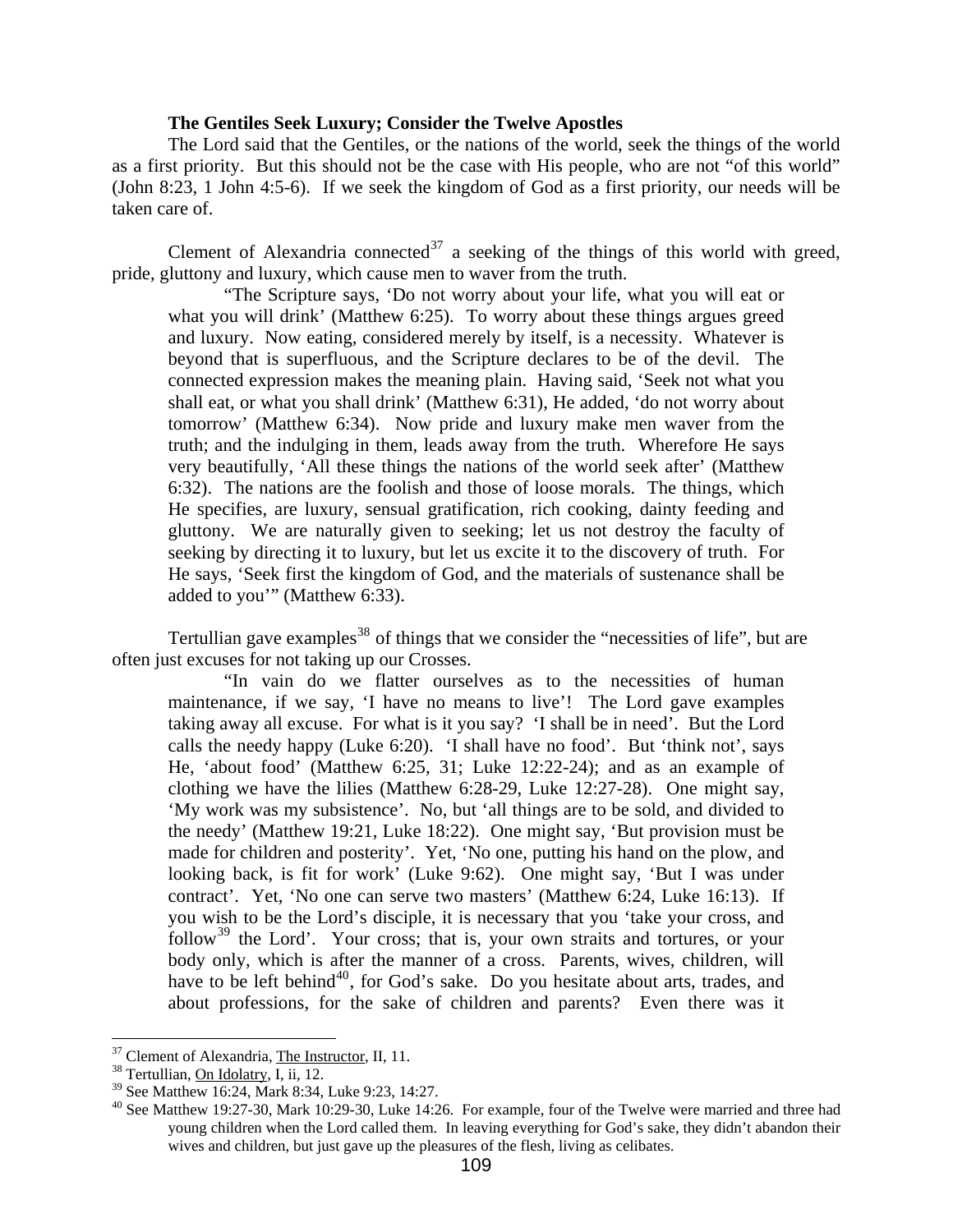not related to faith (Luke 9:59-60). None of them, whom the Lord chose, said to Him, 'I have no means to live'. Faith does not fear famine. It knows, likewise, demonstrated to us that both handicrafts and trades are to be left behind for the Lord's sake. James and John, called by the Lord, left behind both father and ship<sup>[41](#page-23-0)</sup>. Matthew was roused up from the tollbooth<sup>[42](#page-23-1)</sup>; even burying a father was that hunger is to be despised no less, for God's sake, than every kind of death. If one does not fear for one's own life; why should one be concerned about adequate food?"

If we consider the example that the Twelve Apostles set, however, we get a much different perspective on what the Lord is saying, and how it is possible to live the Christian life. They had no worldly possessions besides the clothes on their back, and they depended on people they met for everything. John Chrysostom explained<sup>43</sup> that what they were giving was labor, and what th ey were receiving was their due wages from the people they served.

teachers to the whole world. Therefore to men He makes them look like angels (so to speak). By releasing them from all worldly care, He intended that they should speak"" (Matthew 10:19). "But perhaps someone may say, 'not having a moneybag for the journey, neither two coats, a staff, or shoes' (Matthew 10:9-10), why did He ask the Apostles to do this? He was training them for perfection; earlier He had allowed them not to worry even about the next day. He was about to send them out as should be possessed with one care alone, that of their teaching. Or rather He released them even from that, saying, 'Do not worry about how or what you

"What might seem to be galling, He shows is especially light and easy for them. Nothing makes men so cheerful as being freed from anxiety; especially when, after being freed, they lack nothing. God was present, and His Presence took the place of all things".

this, saying, 'For a worker is worthy of his food' (Matthew 10:10), declaring that they m ust be nourished by their disciples. This way they won't look down on "Next, lest they should say, 'How are we to obtain our necessary food?', He did not say just 'Behold the fowls of the air'; for they were not yet able to realize this commandment in their actions. But He added what came far short of those whom they were teaching, as though they were giving everything and receiving nothing at their hands. This also avoids a situation where their disciples might break away, because they were despised by their teachers".

may give, it is not a free gift, which they give you, but a recompense which they render; 'for the laborer is worthy of his wages'. He said this, not as declaring the value of the Apostles' labors, but as both making it a law for them to seek nothing more, and as convincing the givers, that what they do is not an act of liberality, "After this, in order that they may not say, 'Do you command us to live by begging?' and be ashamed of this, He calls the thing a debt, both by calling them 'laborers', and by calling what was given, 'wages' (Luke 10:7, 1 Timothy 5:18). 'Do not think', He said, 'because the labor is in words, that the benefit conferred by you is small; for the thing involves much work. Whatever they that are taught but a debt".

<span id="page-23-0"></span><sup>41</sup> Matthew 4:21-22, Mark 1:19-20, Luke 5:10-11.

<span id="page-23-1"></span><sup>42</sup> Matthew 9:9, Mark 2:14, Luke 5:27-29.

<sup>43</sup> John Chrysostom, Homilies on Matthew, XXXII, 7.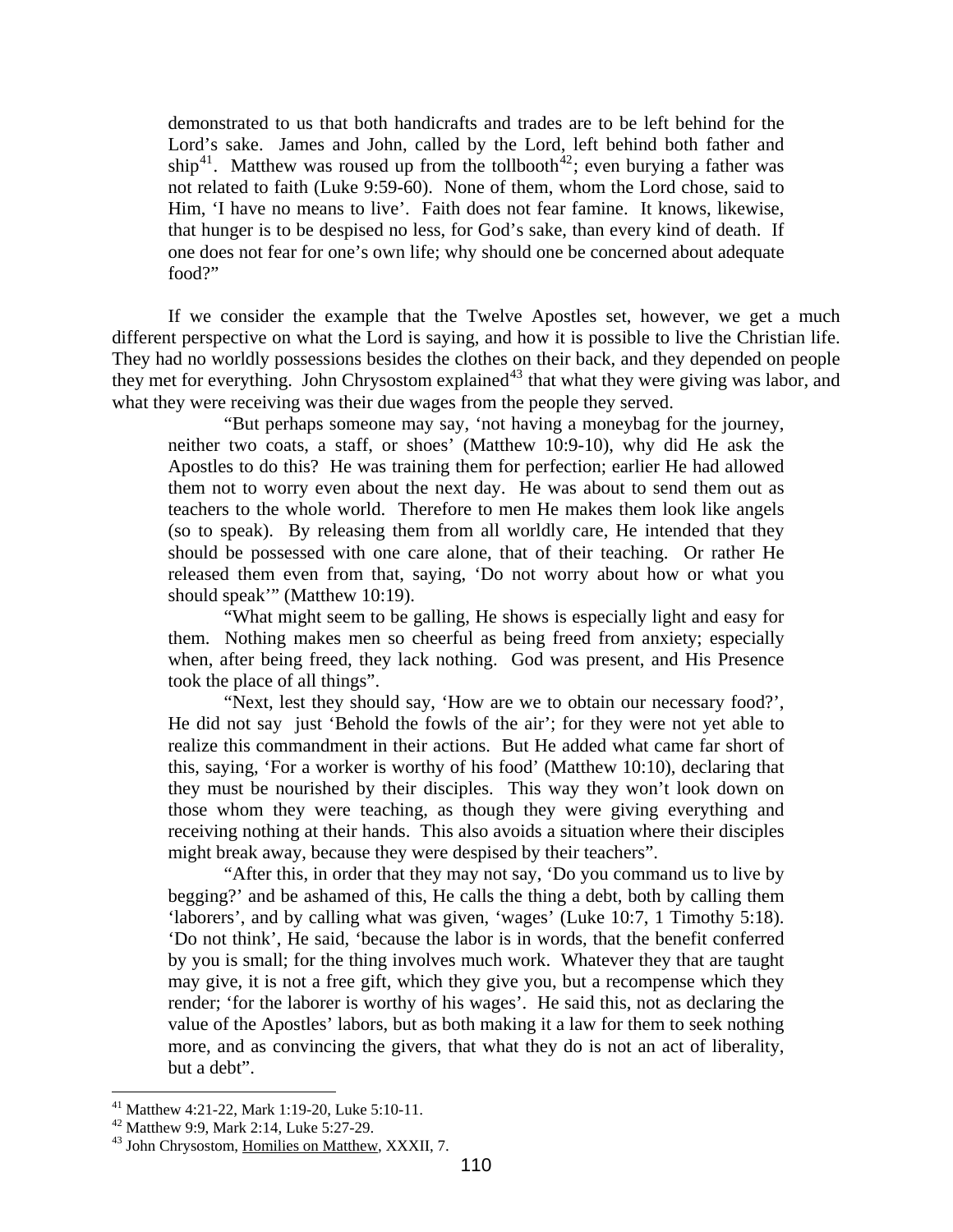#### <span id="page-24-0"></span>**Seek the Kingdom First; All This Will Be Added**

Father knows that you need all these things. But seek first the kingdom of God and His righteousness, and all these things shall be added to you" (Matthew 6:31-33). The Lord said, "Therefore do not worry, saying, 'What shall we eat?' or 'What shall we drink?' or 'What shall we wear?' For after all these things the Gentiles seek. For your heavenly

What does it mean to seek the Kingdom of God first? And how will "all these things" be added to us? And what things does He say will be added? There are a number of different aspects to this.

#### **Use of the Things of This World**

on the use of jewels, gold and pearls for personal adornment. They reasoned that they should be able to use the things that God made. Clement argued from the point of view of the Early Church, where everyone had all things in common. It seemed wrong to him for the rich to command extra shares while some poor people don't have enough to eat. Better, he said, to love our neighbor as ourselves, and to spend money on human beings rather than on jewels and gold. Clement of Alexandria noted $44$  the practice of Christian women of his day to be fixated

"Children, on seeing fire, rush to it, are attracted by its brightness, but do not understand the danger of touching it. Such is the case with the jewels (amethysts, diamonds, topaz, etc.) which women wear fastened to chains and set in necklaces."

"And the highly prized pearl has invaded women's apartments to an extravagant extent. This is produced in an oyster, and is about the size of a large fish's eye. Women are not ashamed of the great pain it took this little oyster to produce the pearl, when they adorn themselves with it. The Scripture has also called the Word of God a pearl" (Matthew 13:45-46).

city (twelve pearls), by being made like precious stones, indicate the transcendent grace of the apostolic voice<sup> $45$ </sup>. For the colors are laid in precious stones, and these "We have heard, too, that the Jerusalem above is walled with sacred stones (Revelation 21:18-21); and we understand that the twelve gates of the celestial colors are precious; while the other parts remain of earthy material. The city of the saints, which is spiritually built, is walled with these symbolically. By that brilliancy of stones is meant the inimitable brilliancy of the spirit, the immortality and holiness of being."

totally ignorant of the will of God. First necessaries, such as water and air, He supplies free to all; and what is not necessary He has hid in the earth and water. Ants dig, griffins<sup> $46$ </sup> guard gold, and the sea hides the pearls. But you busy yourselves about what you don't need. Behold, the whole heaven is lighted up, "But these women, who don't comprehend the symbolism of Scripture, grasp, in openmouthed wonder, for jewels, saying, 'Why may I not use what God has exhibited?' and, 'I own it, why may I not enjoy it?' and., 'For whom were these things made, then, if not for us?' Such are the utterances of those who are

<span id="page-24-1"></span><sup>&</sup>lt;sup>44</sup> Clement of Alexandria, The Instructor, II, 13.<br><sup>45</sup> That is, if the Kingdom of heaven, proclaimed by the Word of God, is the one pearl of great price, then the preaching of the Apostles can be thought of as a pearl also.

<span id="page-24-2"></span><sup>&</sup>lt;sup>46</sup> A griffin was a fierce, but legendary, creature that was half eagle and half lion.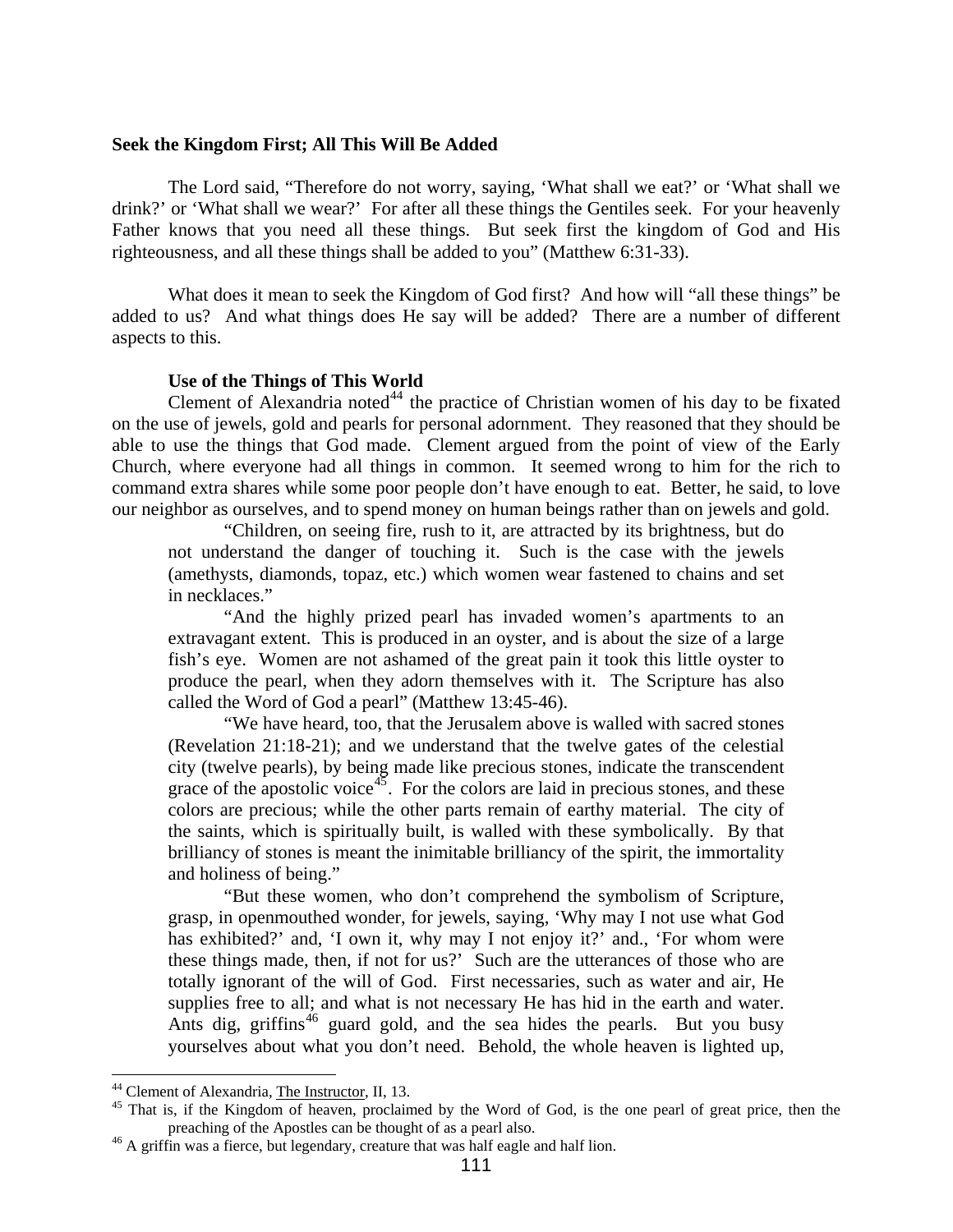and yo u don't seek God; but you seek gold, which is hidden, and death row inmates $47$  dig up jewels."

these things shall be added to you' (Matthew 6:33). But if all things have been conferr ed on you, and all things have been allowed to you, yet 'if all things are "You also oppose Scripture, 'Seek first the kingdom of heaven, and all lawful, all things are not helpful'" (1 Corinthians 10:23).

to live sumptuously! How much wiser is it to spend money on human beings, than on jewels and gold! How much more useful is it to acquire good friends, "All things are common, and it is not appropriate for the rich to command an undue share. That expression, 'I possess, and possess in abundance: why then should I not enjoy what I have?' is suitable neither to the man, nor to society. But more worthy of love is this: 'I have; why should I not give to those who need?' One who fulfills the command, 'You shall love your neighbor as yourself' (Matthew 22:39, Leviticus 19:18), enjoys true luxury and treasured wealth. But that which is squandered on foolish lusts is waste, not expenditure. For God has given to us the liberty of use, but only so far as necessary; and He has determined that the use should be common. And it is monstrous for one to live in luxury, while many are in want. How much more glorious is it to do good to many, than than lifeless ornaments!"

forced to spend the night outside the city unless there was some provision for them to get into the city. Outside the city, law and order did not exist at night and travelers were at the mercy of outlaws. This is still the case today in some third world countries. To further define the problem of riches, Jesus gave an illustration of camels and needles that has been little understood in our generation. The main gates of most cities in ancient times were huge wooden structures set in an archway and often overlaid with brass for strength and flameproofing. At night, the gates were closed and locked with a bar on the inside and not opened until morning. Travelers that arrived late in the day after the gates were closed were

being a large animal, could not fit easily. If the camel's pack (which could weight up to 1,000 pounds) were removed and the camel were made to kneel, the camel could just barely crawl To deal with this situation, many ancient cities had a "needle's eye gate" which was a small, low door beside the main gate. Such a feature existed<sup>[48](#page-25-0)</sup> on at least one of the gates of Jerusalem and Damascus. A man could fit easily through the "needle's eye gate", but a camel, through the "needle's eye gate."

amount of property, and brought the entire amount of the sale to the Twelve (Acts 4:34-37). The statement Jesus made, that it is easier for a camel to go through the needle's eye gate than for a rich man to enter the Kingdom of God, made use of this imagery. Like the camel, the rich man first needs to unload his pack or burden. The Parable of the Sower refers to this pack as "the cares of this world, the deceit of riches, the desire for other things" (Mark 4:19) and the pleasures of life (Luke 8:14). These are things that appeal to our flesh and which can lead us away from God. Some of the early disciples, like Barnabas (one of the Seventy), sold a large

1

 $47$  This is a reference to the common practice of using condemned prisoners to work the mines. If the mine caved in and killed some of the workers, it was no big deal since they would have been executed anyway.<br><sup>48</sup> G. Christian Weiss, <u>Insight into Bible Times and Customs</u>, Good News Broadcasting Association, Lincoln NE,

<span id="page-25-0"></span><sup>1972,</sup> pp. 24-25.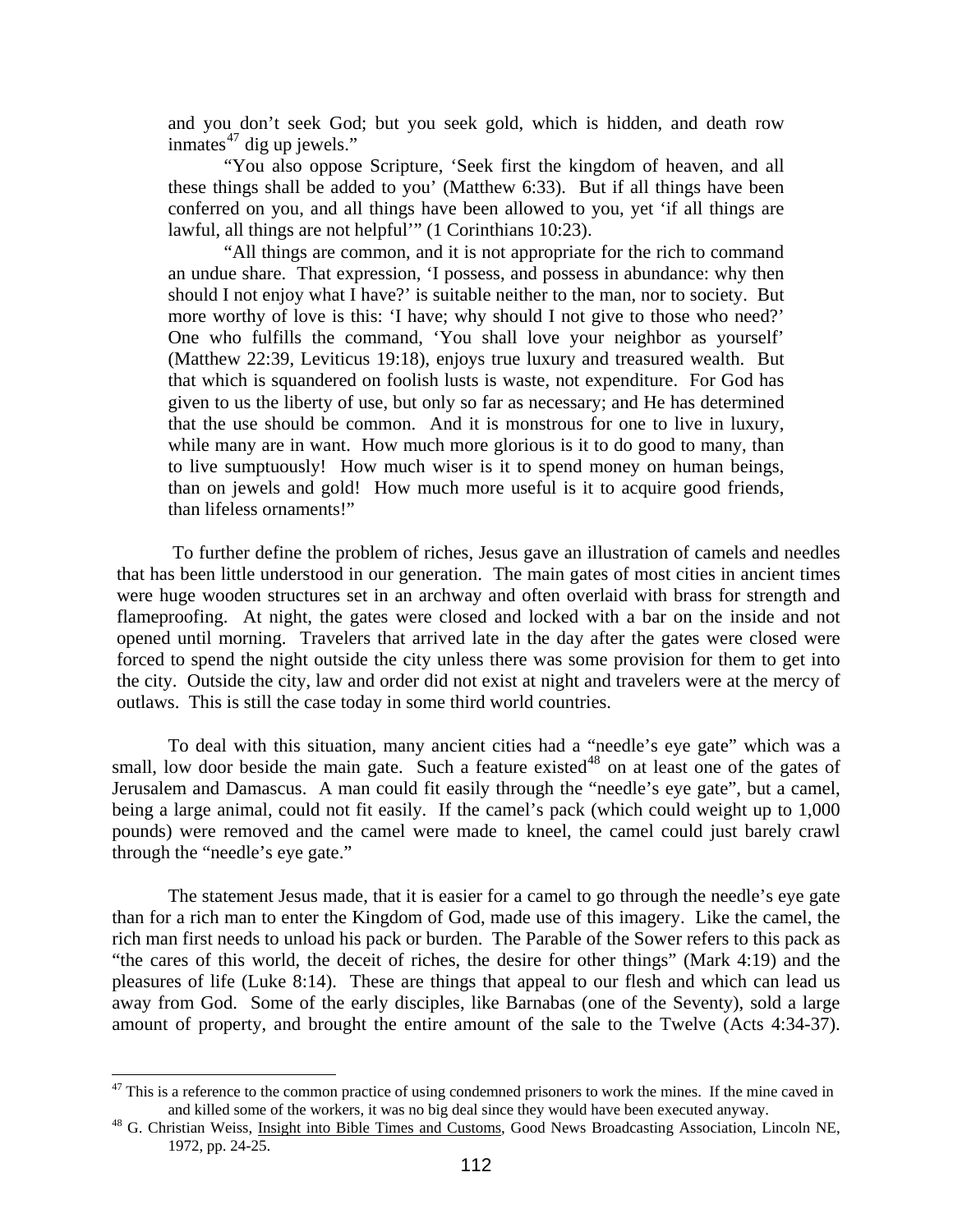<span id="page-26-0"></span>Ananias and Sapphria on the other hand, were caught in the deceit of riches and held back part of the proceeds – and paid dearly (Acts 5:1-10).

Lord gave and the Lord has taken away. Blessed be the Name of the Lord" (Job 1:21; also Job 2:9-10). Many Christians throughout the ages have been unable or unwilling to continue fighting this pull and have taken oaths of poverty to thrust a sword (so to speak) into the heart of the demon of wealth. This does not mean that no Christian can be rich. The Patriarch Job was very wealthy (Job 1:1-3, 42:12-17), yet the Lord referred to him as a blameless and upright man who had no peers in his righteousness (Job 1:8, 2:3). In Jesus' illustration, nothing is said about the camel's pack being loaded back up once the camel is inside. The key here is discerning the deceitfulness of wealth and the strength of its pull on one's heart. Job was able to let his pack be taken off without remorse. "Naked I came from my mother's womb and naked I shall return there. The

## How Are Things Added to Us in This World?

Jesus said, "Seek first the kingdom of God and His righteousness, and all these things shall b e added to you" (Matthew 6:31-33). How are material things added, and what are the things that are added?

John Chrysostom summarized<sup>49</sup> what is added by comparing it to the "hundredfold", that Jesus spoke of. In other words, the result is the camel's pack that was put back on once the camel g ot inside the city.

life, does He limit his promise to that kind. For He said, 'Seek the kingdom of God, and all these things shall be added to you' (Matthew 6:33). And again, and in the future shall inherit everlasting life'" (Matthew 19:29). "Jesus did not limit rewards to things present, but joined with these the other sort of gifts also. For neither in speaking of any spiritual thing does He exclude such as are in the present life; nor again in promising such as are in our 'Whoever has left houses or brethren, shall receive a hundredfold in this world,

Cyprian of Carthage stated<sup>[50](#page-27-0)</sup> that the Lord has promised that the righteous will not go hungry , even in this life.

lacking to him. Thus a meal was divinely provided for Daniel. When he was shut up by the king's command in the den of lions; in the midst of wild beasts who "Daily bread cannot be lacking to the righteous man, since it is written, 'The Lord will not slay the soul of the righteous by hunger' (Ezekiel 13:19 LXX); and again 'I have been young and now am old, yet I have not seen the righteous forsaken, nor his seed begging their bread' (Psalm 37:25). And the Lord moreover promises and says, 'Do not worry, saying, what shall we eat, or what shall we drink, or how shall we be clothed. For after all these things do the Gentiles seek. And your Father knows that you have need of all these things. Seek first the kingdom of God and His righteousness, and all these things shall be added to you' (Matthew 6:33). To those who seek God's kingdom and righteousness, He promises that all things shall be added. For since all things are God's, nothing will be lacking to him who possesses God, if God Himself is not

<sup>&</sup>lt;sup>49</sup> John Chrysostom, Homilies on Matthew, XV, 5.

 $10^{50}$  Cyprian of Carthage, Treatise on the Lord's Prayer, IV, 21.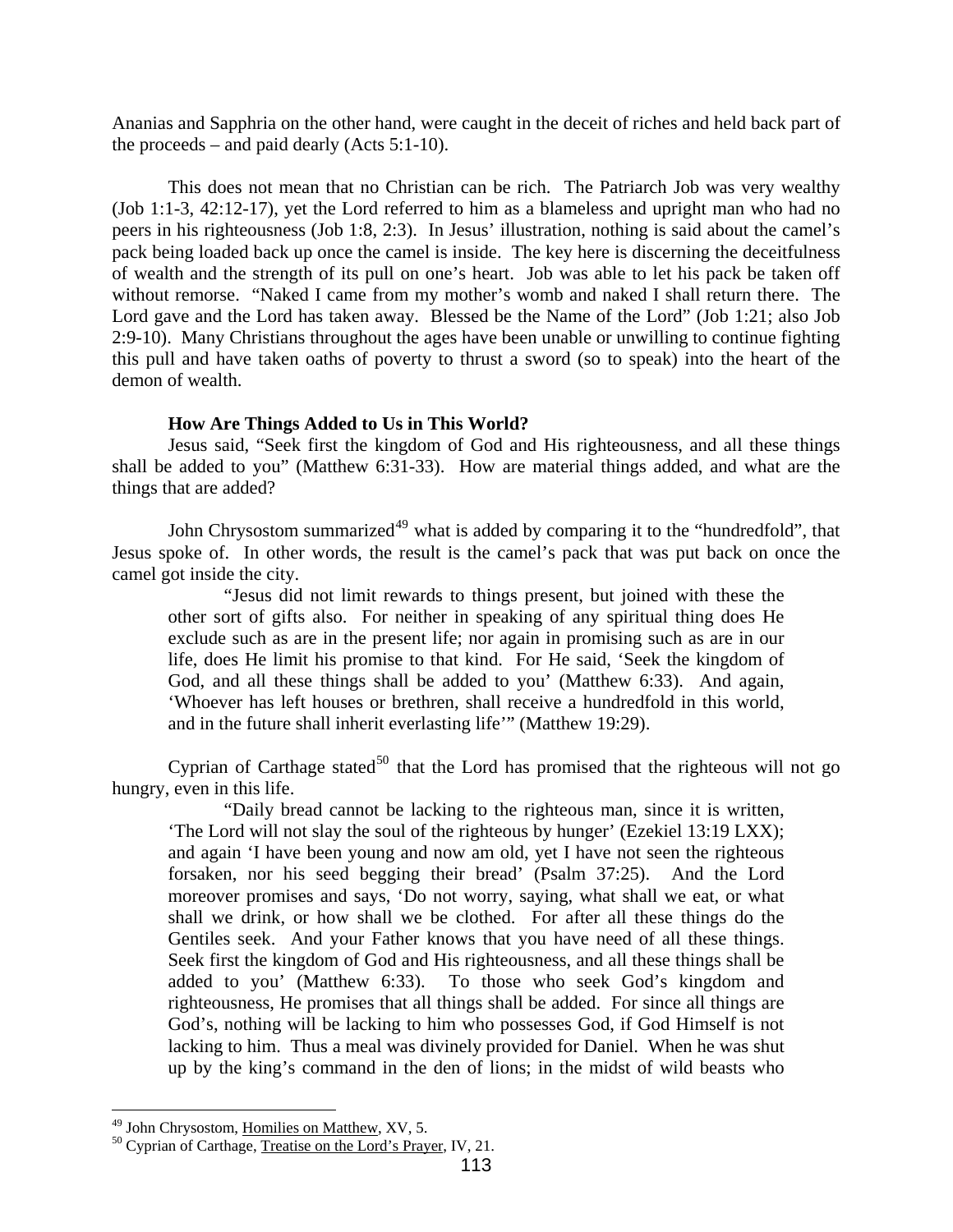were hungry, the man of God was fed $51$ . Thus Elijah in his flight was nourished (1 Kings 17:1-6) by ravens serving to him in his solitude."

John Chrysostom stated<sup>[52](#page-27-1)</sup> that his first priority was the Kingdom of God; as a result health was added to him. On this occasion, Jesus began to point out that the Jews were going to be replaced by the G entiles in the Kingdom of God. In addressing the faith of the Centurion in Capernaum, Jesus also noted his humility.

the kingdom of heaven, and all these things shall be added to you?' (Matthew 6:33) B ecause he exhibited great faith, and lowliness of mind, He both gave him "Having such great faith, the centurion still accounted himself to be unworthy. Christ however, signifying that he was worthy to have Him enter his house, did much greater things, marveling at him, and giving more than he had asked. For he came seeking health of body for his servant, but went away, having received a kingdom. Do you see how the saying had been already fulfilled, 'Seek heaven, and added health to him".

not say, 'many of the Gentiles', but, 'many from East and West'. This was the language of one pointing out the Gentiles, but did not so much offend the hearers, "And not by this alone did He honor him, but also by signifying who will be cast out so that he may be brought in. From this time on, He proceeds to make known to all, that salvation is by faith, not by works of the Law. And this is why not to Jews only, but to Gentiles also the gift shall be offered. Do not think that it has come to pass for the Centurion alone; so it shall be for the whole world' (Matthew 8:11-12). And this He said, prophesying of the Gentiles, and suggesting good hope to them. For in fact there were some following Him from Galilee of the Gentiles. And this He said, on the one hand, not letting the Gentiles despair, on the other, putting down the proud spirits of the Jews. But that His saying might not offend the hearers, nor afford them any handle against Him, He doesn't bring forward prominently what He has to say of the Gentiles. On the occasion of the centurion, He does not use the term 'Gentiles' openly; He does because His meaning<sup>[53](#page-27-2)</sup> was under a shadow".

of God and had something added to them in this life. We cannot partake of complete ease while we are engaged in combat. But some things are given to us in order that we don't faint from the task ah ead. John Chrysostom gave<sup>[54](#page-27-2)</sup> examples of Abel, Enoch and Noah, who sought the Kingdom

"The statement, 'not having obtained the promises' (Hebrews 11:39-40), is true. But of what kind of 'promises' is he speaking? Isaac and Jacob received the promises of the land; but Noah, Abel and Enoch, what kind of promises did they receive? Abel was admired, Enoch was translated, and Noah was preserved; but these things came to them for their virtue's sake, and were a foretaste of things to come. From the beginning, God knew that the human race needed much condescension, and He gives us not only the things in the world to come, but also

<u>.</u>

<span id="page-27-0"></span> $<sup>51</sup>$  Lancelot C. L. Brenton, "Bel and the Dragon, 1:29-40, The Septuagint with Apocrypha, Hendrickson Publishers,</sup> Peabody, MA, 01961.<br><sup>52</sup> John Chrysostom, <u>Homilies on Matthew</u>, XXVI, 5.<br><sup>53</sup> Jews were scattered throughout the world from East to West; thus Jesus' meaning did not immediately offend the

<span id="page-27-1"></span>

Jews, because it wasn't clear to them that He was referring to the Gentiles. 54 John Chrysostom, Homilies on Hebrews, XXIII, 3.

<span id="page-27-2"></span>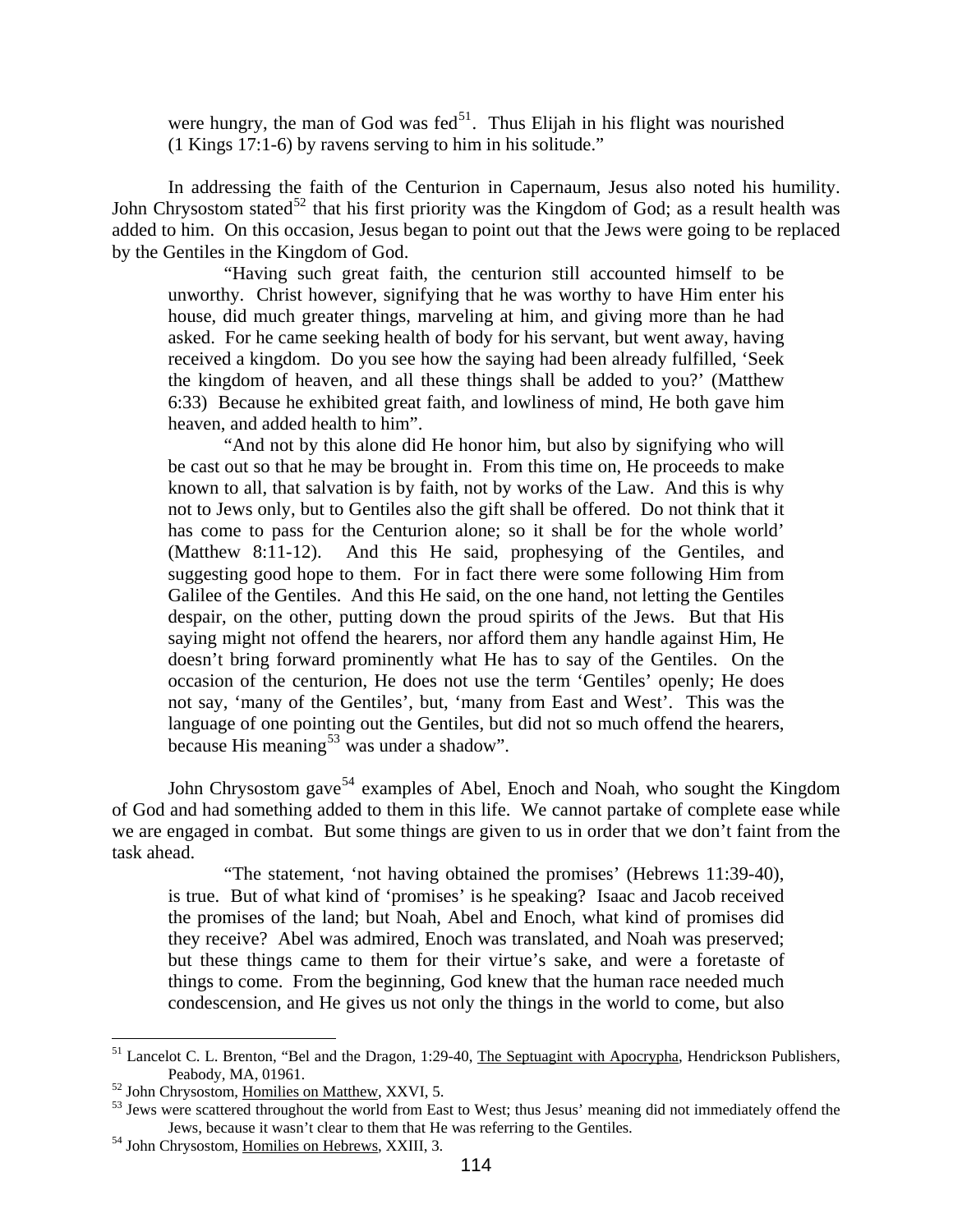<span id="page-28-0"></span>are given by Him in the way of addition, that we might not faint? For athletes have the benefit of careful attention, when engaged in combat, but do not then those here. For instance, Christ said to His disciples, 'Whoever has left houses, brethren, sisters, father, or mother, shall receive a hundredfold and shall inherit everlasting life' (Matthew 19:29). And again, 'Seek the kingdom of God, and all these things shall be added to you' (Matthew 6:33). Do you see that these things enjoy ease, living under rules; yet afterwards they enjoy complete ease. So God also does not grant us here to partake of complete ease. But even here He does give some benefits".

Church]. In doing so, Job humbled himself before God. And in his misery, he sat in the ashes without complaining (Job 2:8-9). This is a very good example of a simple trust in God in the face of adversity. Job's riches were not a joy to him when he had it: "If I had gloated because my we alth was great, this would be an iniquity deserving of judgment, for I would have denied God above" (Job 32:25, 28). Neither did Job grieve when his wealth was gone (Job 1:21). This does not mean that everything is always peaceful and plentiful. The Patriarch Job had a very simple trust in the Lord's provision, yet he lost everything (wealth, family, even health) in a matter of hours (Job 1:12-19; 2:7-8). Yet, the first thing he did when disaster struck (Job 1:20-22) was to shave his head and worship God. [In the ancient Middle East, men shaved their heads and let their beards grow. In our culture, men shave their face and let the hair on their head grow. Job's action, in shaving his head, is equivalent to us getting cleaned up to go to

## **Concentrating on Worldly Things Causes Us to Lose Focus**

Chrysostom summarized<sup>55</sup> the power of wealth by pointing out that it has a twofold pull on us:

6:19-20), and in that it darkens your mind in the most intense degree (Matthew :23), but also in that it casts you out of God's service, making you captive of 6 "Wealth hurts you not only in that it arms robbers against you (Matthew lifeless riches. Both ways do you harm: on the one hand, by causing you to be slaves of what you ought to command; on the other, by casting you out of God's service, whom above all things, it is indispensable for you to serve".

Lord says on this matter. Second, consider what kind of desire this really is: to be in grievous bondage and subject to tyranny, to be bound on all sides, to dwell in darkness, to be full of turmoil, to endure work without profit, and to keep your wealth for others and often for your enemies. What kind of desire is this? This is like piling up treasure in the midst of thieves. Isn't this a s ituation worth escaping from? Yet people don't want to escape. Chrysostom continues<sup>[56](#page-28-1)</sup> by posing a question: What good does it do me to hear all this if I am still possessed by the desire for riches? First, there is power in continually hearing what the

"On the other hand, piling up treasure in heaven, we do not only bury our gold, but plant it. For the same is both treasure and seed; or rather it is more than either of these. For seed does not remain forever; but this abides perpetually. Again, the treasure does not germinate, but this bears you fruits which never die".

<sup>&</sup>lt;sup>55</sup> John Chrysostom, Homilies on Matthew, XXI, 1.

<span id="page-28-1"></span><sup>&</sup>lt;sup>56</sup> John Chrysostom, Homilies on Matthew, XX, 5.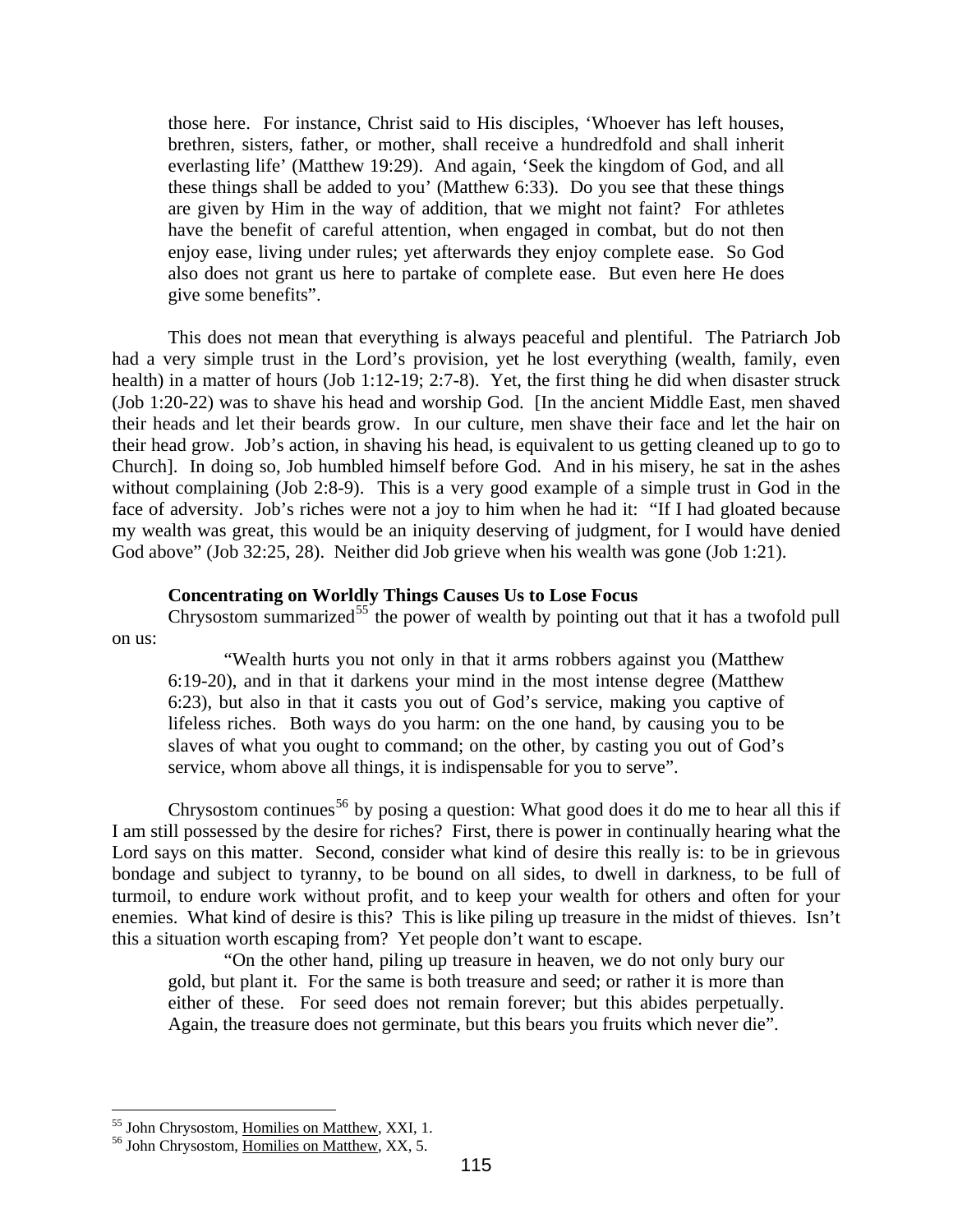Chrysostom pointed out<sup>57</sup> that people recognize that earthly trades need careful attention to detail to be mastered properly. But the same people do not necessarily feel that spiritual things need much attention. It's like we feel that we need to seek out earthly things and that the spiritua l things will be added to us, rather than vice versa.

Lord' (Psalm 34:11). It follows therefore certainly that the fear of God needs teachin g. Then he says, 'What man is he that desires life?' (Psalm 34:12) He "If anyone wished to learn military affairs, of necessity he must learn the military laws. And if anyone sought to learn navigation or carpentry or anything else, of necessity he must learn the principles of the art. But in spiritual things, many people will not do anything of the kind, although this is a science, which needs much wakeful attention. For that it too is an art, which needs teaching, hear the prophet saying, 'Come, children, listen to me; I will teach you the fear of the means the life above; and again, 'Keep your tongue from evil and your lips from speaking guile; depart from evil and do good, seek peace and pursue it'" (Psalm 34:13, 14).

and make yourself clean; put away your wickedness from your souls before Mine eyes; le arn to do well; seek out judgment. Keep your tongue from evil, and do "Do you know who said these things, a prophet, a historian, an apostle, or an evangelist? I will repeat the same statement expressed in other words. 'Wash good; learn to do well' (Isaiah 1:16, 17). Do you see that virtue needs to be taught? For this one says, 'I will teach you the fear of the Lord', and the other, 'Learn to do well'".

earth and the good things which are in the earth, as if those other heavenly things were to be given to us in addition. Therefore we have neither the one nor the God, w ill also attain human blessings." "If your zeal is spent on things of this life, no account is made for spiritual things. Therefore not even earthly matters turn out according to your wishes, but there also are many difficulties. For Christ says, 'Seek the Kingdom of God, and all these things shall be added to you' (Matthew 6:33). These things, He said, shall be given in the way of addition. But we have inverted the order and seek the other. Let us then wake up and become coveters of the things, which shall be hereafter; for so these also will follow. For he who seeks the things that relate to

Chrysostom also stated<sup>58</sup> that being riveted to the decaying things of this life is not nearly as pleasant as the life of monks, even though many people perceive the opposite to be the case.

not so persuaded, but are like senseless stones, and pursue shadows of pleasure. For what is pleasant of the things in this present life? I speak to you today that "Nothing so urges men headlong and drives them down precipices, nothing so makes them fail of the things to come, as their being riveted to these decaying things. Nothing so surely makes them enjoy both the one and the other, as their regarding the things to come above everything. 'Seek the kingdom of God, and all these things shall be added to you' (Matthew 6:33). Even if the two were not joined, not even in that case ought we to aim at the things of this world. But now in obtaining the heavenly things, we may obtain both; however, some are you may learn that the life of the monks and of them that are crucified to the

<sup>&</sup>lt;sup>57</sup> John Chrysostom, Homilies on Hebrews, VIII, 10.

<sup>&</sup>lt;sup>58</sup> John Chrysostom, Homilies on Matthew, LXVIII, 3.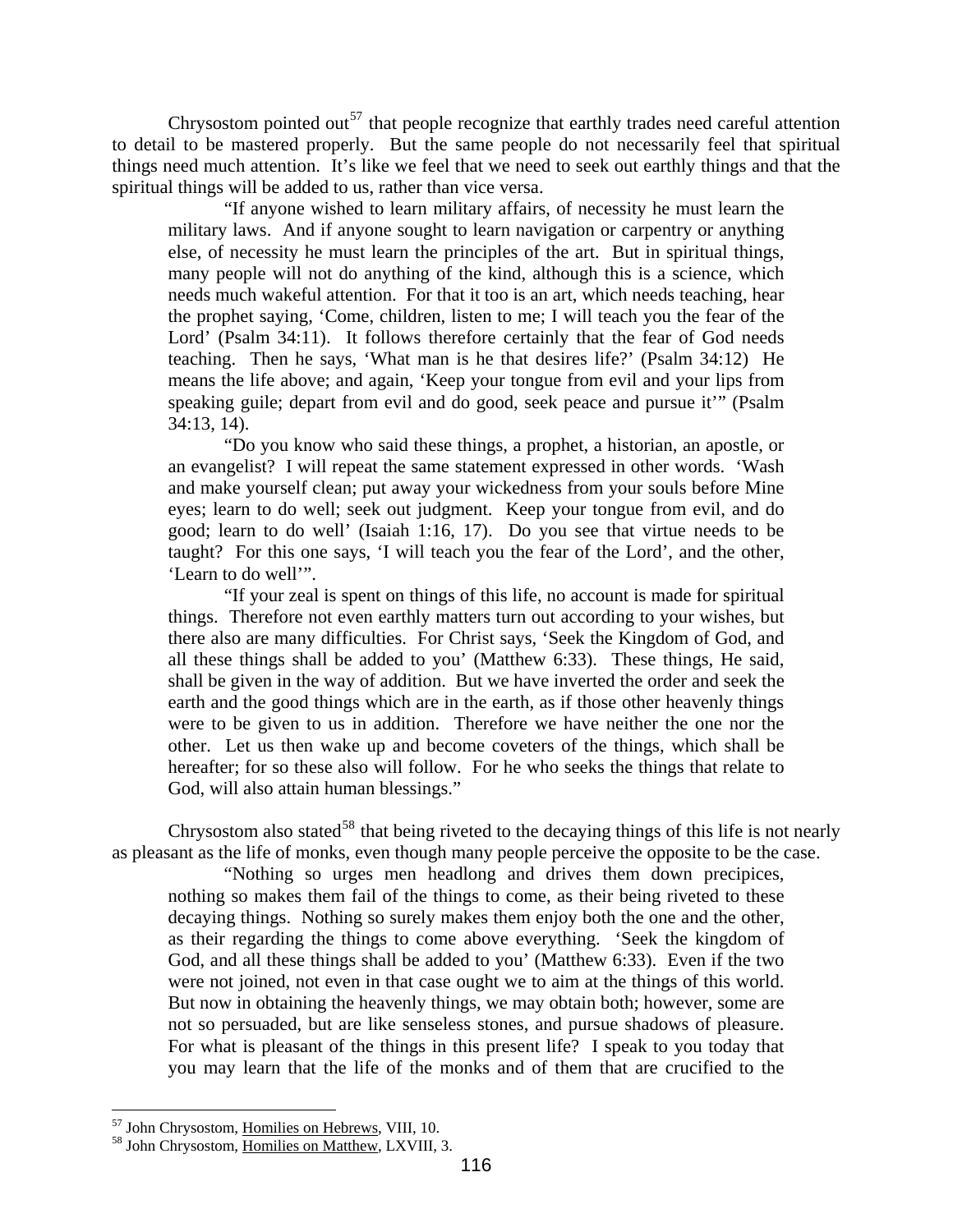things of this life, which seems to you to be a wearisome life, is far sweeter, and more to be desired than that which seems to be easy and more delicate."

Chrysostom also spoke<sup>59</sup> about the paradoxes of God. If we would like to be truly rich, become poor and leave the state of our wealth to God. This frees us from the slavery of wealth, which are mere trifles compared to eternity. Wealth is not a possession, but a loan, and the tenant of a house is more owner than the landlord. The rich and powerful may try to lord it over their subjects, but it is like children playing "king". Everything will be overturned someday.

them that were with me' (Acts 20:34). These are his words who says, 'As having nothing , yet possessing all things' (2 Corinthians 6:10). This is he who was "Consider that the things that you have are but additions, where the principal sum is stored up for the life to come. Despise riches, if you would have riches. If you would be truly rich, become poor. For such are the paradoxes of God. He does not want you to be rich from your own care, but from His grace. Leave these things to Me, He says; make spiritual things your concern, that you may know My power. Flee from that yoke of slavery, which riches impose. As long as you cleave to them, you are poor. When you despise them, you are doubly rich, in that such things shall flow in upon you from every side, and to need little, is to be rich indeed. The king, so long as he wants nothing, differs little from the poor man. For this is poverty: to stand in need of others; and by this argument the king is poor, in so far as he stands in need of his subjects. But he that is crucified to the world wants nothing; for his hands are sufficient for his subsistence, as Paul said, 'These hands have ministered to my necessities, and to thought a god by the inhabitants of Lystra (Acts 14:11-13). If you would obtain worldly things, seek Heaven. If you would enjoy things here, despise Heaven. 'Seek first the kingdom of God', He said, 'and all these things shall be added to you'" (Matthew 6:33).

interest in them; or rather they may even fail us during our lives. Only the virtues of the s oul are properly our own, such as almsgiving and charity. Worldly goods "Why do you admire these trifles? Why long for things of no real worth? How long is one poor? How long is one a beggar? Raise your eyes to heaven, think of the riches there, and smile at the gold here. Think of how little use it is; that the enjoyment of it lasts but for the present life, and that compared with eternity, the present life is as a grain of sand, or as a drop of water to the boundless ocean. The wealth of this life is not a possession; it is not property; it is a loan for use. When you die, willingly or unwillingly, all that you have goes to others, and they again give it up to others. We are all travelers; and the tenant of the house is more truly the owner of it, for the owner dies, and the tenant lives and still enjoys the house. Only those things, which we have sent before us to the other world, are our own. Our goods here are not our own; we have only a life are called external things. But let us make them internal. We cannot take our wealth with us when we depart this life, but we can take our charities with us. Let us rather send them before us, that they may prepare for us a place in the eternal mansions" (Luke 16:9).

"Goods are named from use, not from lordship, and are not our own, and possessions are not a property but a loan. Think how many masters every estate

 $\overline{a}$ 59 John Chrysostom, Homilies on 1 Timothy, XI, Moral.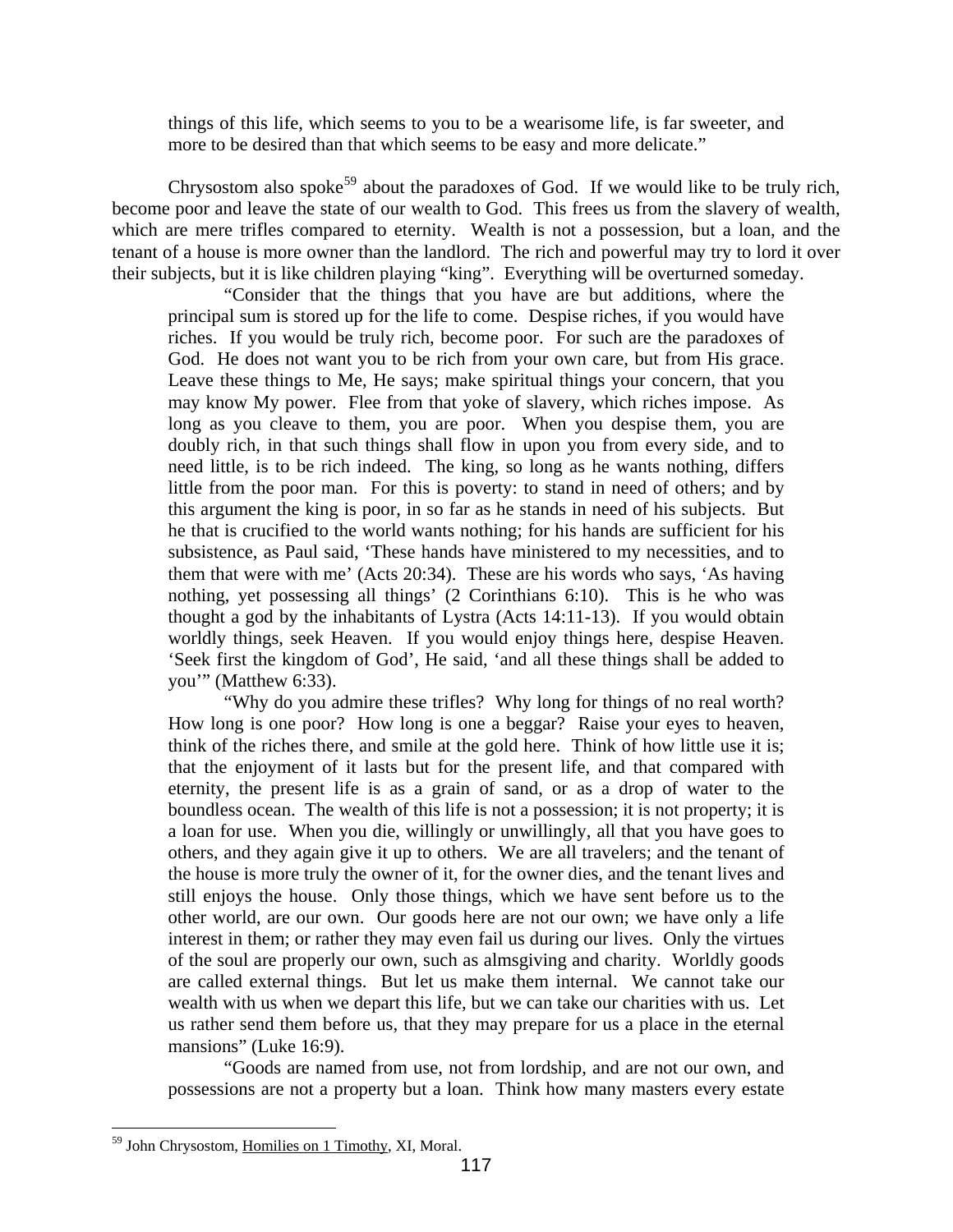will hold to the one, and despise the other' (Matthew 6:24). Do you see a man with a long train of attendants, clearing a way along the streets, clothed in silken has had, and how many it will have! This we should say to our houses and all our goods. Virtue alone is able to depart with us, and to accompany us to the world above. Let us then give up and extinguish that love of wealth, that we may kindle in us affection for heavenly things. Both of these two affections cannot possess one soul. For it is said, 'Either he will hate the one, and love the other; or else he garments, riding aloft, and stiffening his neck? Don't be overawed, but smile. As we laugh when we see children playing kings, so laugh at his state, for it is no better than theirs, not even as pleasant, for there is not the same innocence and simplicity as with children, but it becomes ridiculous and contemptible."

Some times we tend to focus our attention on earthly riches to the exclusion of everything else. An illustration might put this in a better perspective. Suppose you were walking along the sidewa lk in an unfamiliar neighborhood, and you saw a gold bar lying next to the sidewalk. This one was about 8 by 3 by 2 inches, weighed 400 Troy ounces, and was worth about \$¼ million according to 2006 gold prices. Would you pick it up and take it home, or would you leave it there? Most people could use an extra  $\frac{4}{4}$  million, and would probably take it home<sup>60</sup>.

Suppose the next day you were walking along the same sidewalk and noticed a dog pile in exac tly the same spot that the gold bar was located the day before. Would you pick it up and may complain against those who don't pick up after their pets; but few people would pick it up and take it home. take it home, or would you leave it there? Most people would express some kind of disgust, and

In perspective, the riches of Christ's grace that we will see at His return make the gold bar seem like the dog pile. If we can get an understanding of the implications of this, we will have a much different approach to life.

Chrysostom also encouraged<sup>61</sup> his people to prepare for their own departure from this life so that they are not caught unprepared like the people of Sodom or the people of Noah's day.

sign. For neither in Noah's time did they see any forecast of that universal destruc tion, but in the midst of their playing, eating, marrying, doing all things, befell them, were consumed by that lightning, which then came down upon them. Consid ering then all these things, let us prepare for our departure." "Do you not see any signs? Not seeing any signs is actually a very great which they were used to do, they were overtaken by that fearful judgment. And those in Sodom in like manner, living in delight, and suspecting none of what

men after they have departed, either to buy oil any more, or to obtain pardon by prayers, though he has Abraham, Noah, Job, or Daniel entreating for us." "For even if the day of the consummation never overtakes us, the end of each person is at the doors, whether he is old or young; and it is not possible for

"While we have the opportunity, let us store up for ourselves beforehand much confidence, let us gather oil in abundance, let us move everything important

 $60$  It might be wise to inquire who might have lost it, in case some mafia don might want it back!

<sup>&</sup>lt;sup>61</sup> John Chrysostom, Homilies on Matthew, XX, 6.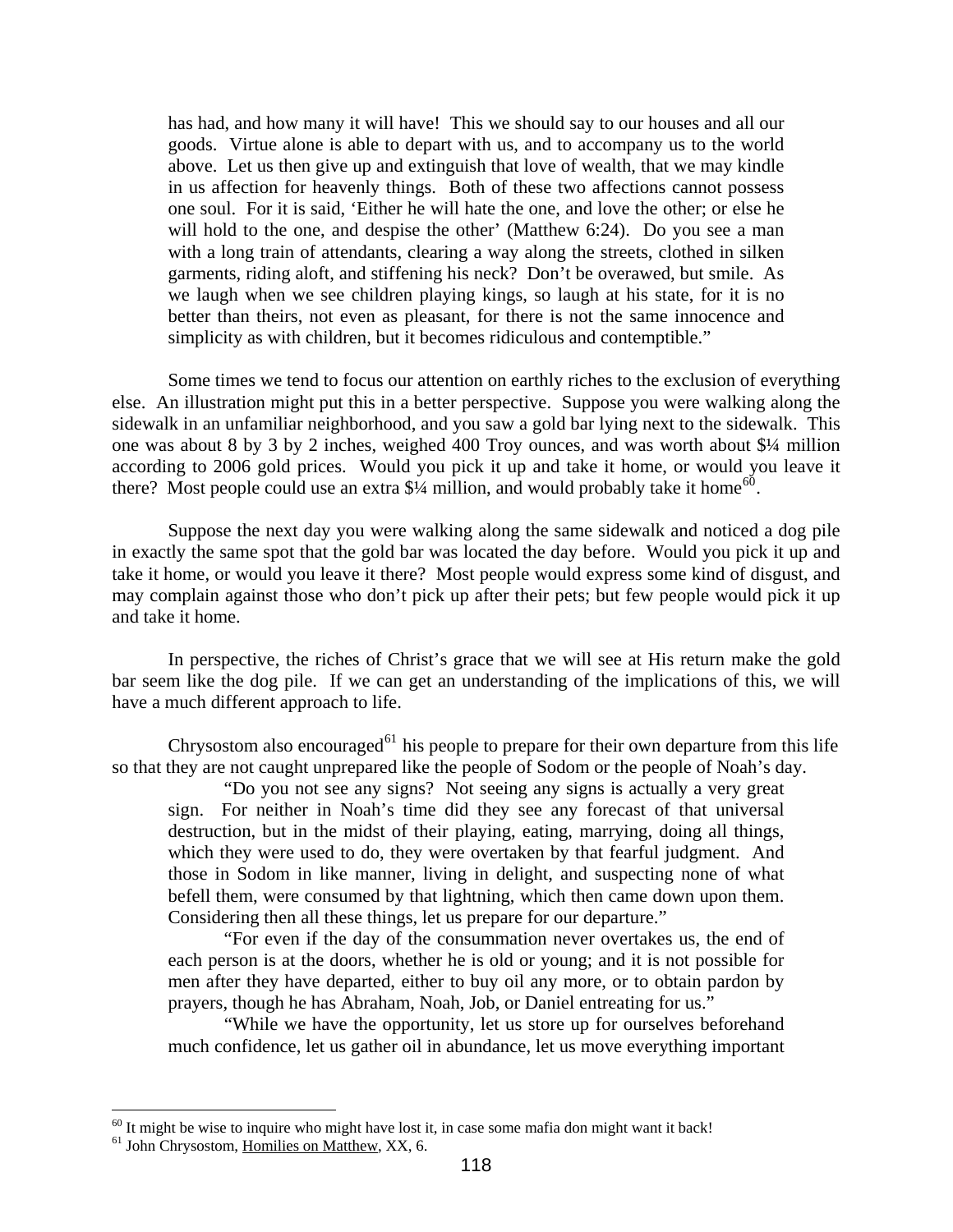time, and when we most need them, we may enjoy them." into Heaven, that in the fitting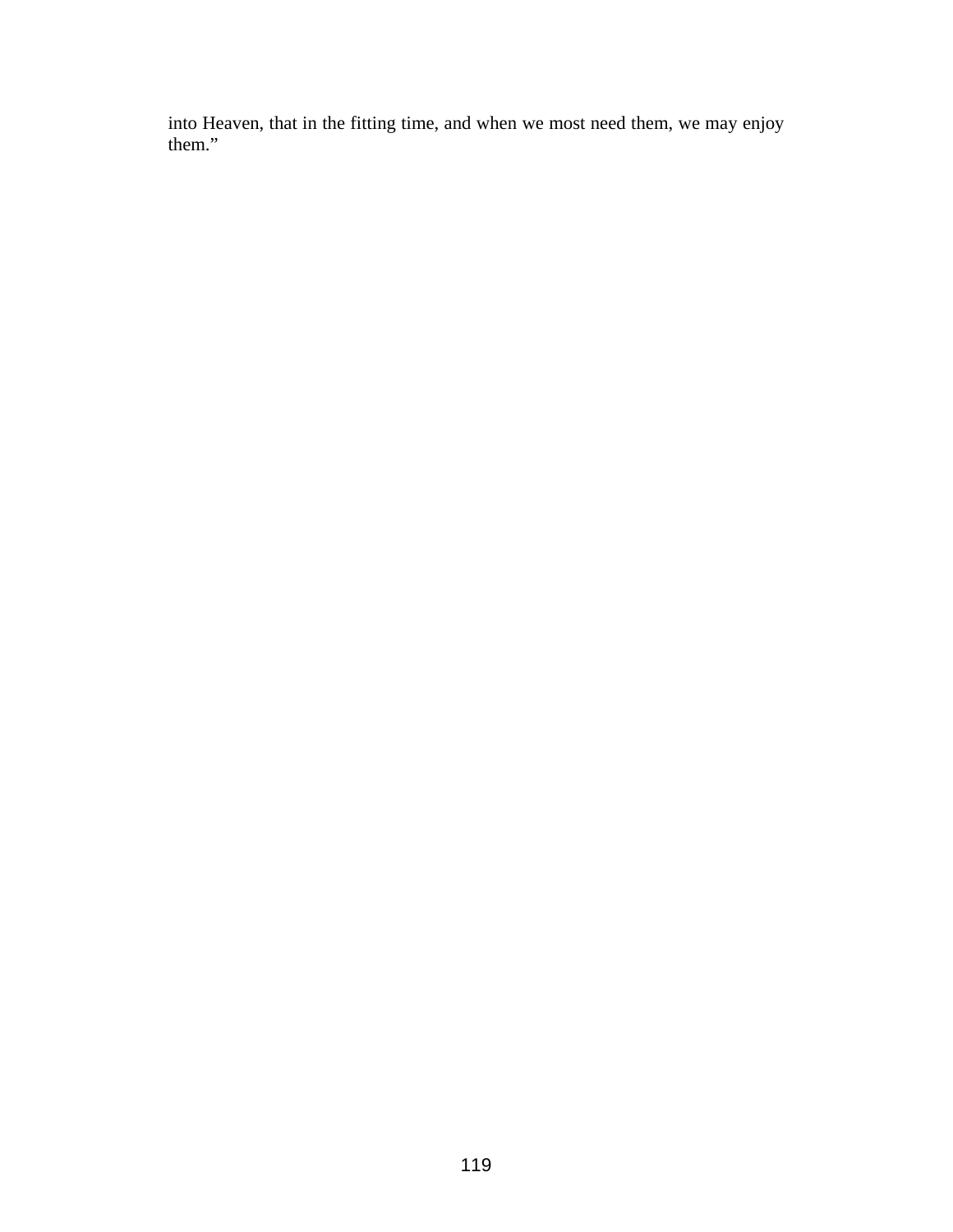## <span id="page-33-0"></span>**Loving Oneself Rather Than God**

In seeking the Kingdom of God first, it is possible to appear to be doing so to men, but in fact to be acting out of our own self interest. In the 1<sup>st</sup> Century, the Twelve and the Seventy set an example of fasting and prayer and lived the rest of their lives as celibate, even those who were married. They lived with their wives as brother and sister rather than as husband and wife, because they had left behind the things of this world, which included the pleasures of this world. Some of the 1<sup>st</sup> Century heretics imitated this life style out of self-interest because it made them appear to men to more holy and dedicated to God. One example of this was Nicolas of Antioch  $(Acts 6:5)$ , who was strongly condemned by the Apostle John for his approval of unrighteous behavio r (Revelation 2:6, 15). The key in seeking the Kingdom of God is in keeping the Lord's commandments also.

Clement of Alexandria spoke<sup>62</sup> about Christians who may go through the motions and appear to love the Lord, but who are in actuality unfaithful to Him. It is possible for these people to die f or their neighbor out of love, but they are really doing it for their own sake. The real key is do they do what He wishes and do they keep His commandments.

'the light was life' (John 1:4). He does not term such men of little faith, but faithles s and hypocrites (Matthew 23:13-29), who have His Name inscribed on "He who has shown himself unfaithful, and revolted to the devil's army, is cheated of his own hope; he doesn't believe what God has commanded. In denying the Lord, he also denies himself. He does not rob his Master of His authority by revolting against Him, but by denying the Savior, he denies life; for them, but deny that they are really believers. But the faithful are called both servant and friend. So that if one loves himself, he loves the Lord, and confesses to salvation that he may save his soul."

"It is possible to die for your neighbor out of love, regarding Christ as our neighbo r, and yet suffer for your own sake rather than your neighbor. Jesus said, every action 'testify', by doing what He wishes, and consistently naming the Lord's Name. They 'testify' by deed to Him in whom they trust, that they are 'Why do you call me Lord, and not do the things which I say?' (Luke 6:46) For 'the people that loves with their lips, but have their heart far away from the Lord' (Isaiah 29:13), is another people, trust in another, and have willingly sold themselves to another. But those who perform the commandments of the Lord, in those 'who have crucified the flesh, with its affections and lusts. If we live in the Spirit, let us also walk in the Spirit' (Galatians 5:24-25). 'He that sows to his flesh, shall of the flesh reap corruption; but he that sows to the Spirit, shall of the Spirit reap life everlasting'" (Galatians 6:8).

Gregory the Great encouraged<sup>63</sup> his people not just to give alms, which are a good thing, to offset their sins, but also to guard that they don't think that the grace of God is for sale through the donation of money.

"Those who already distribute compassionately what they possess are to be enco uraged also that they study to keep careful guard. When they redeem by alms the sins they have committed, they may commit others, which will still

1

 $^{62}$  Clement of Alexandria, <u>Stromata</u>, IV, 7.<br><sup>63</sup> Gregory the Great, The Book of Pastoral Rule, III, 20.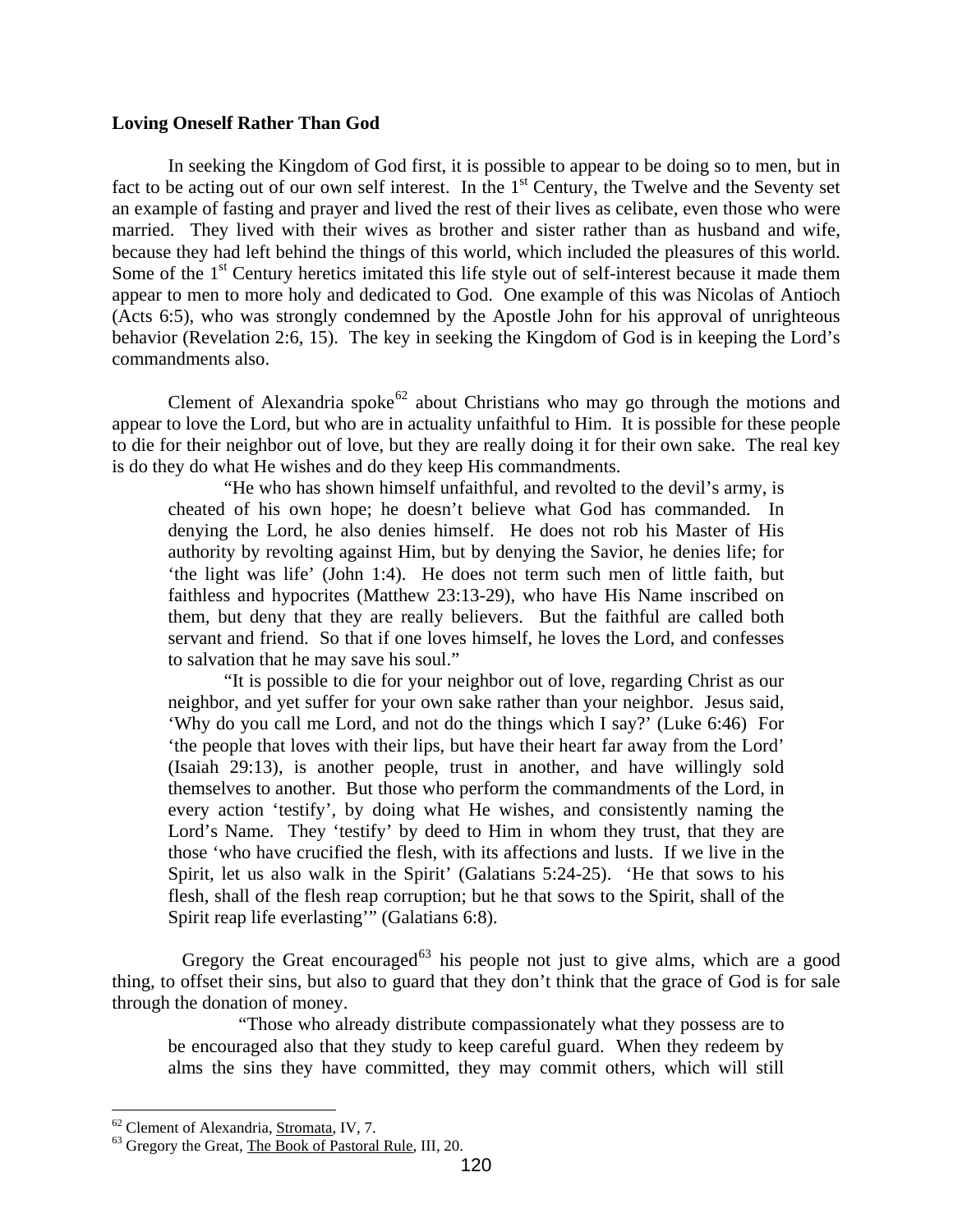<span id="page-34-0"></span>require redemption. They may suppose that the righteousness of God is for sale, thinking that if they take care to give money for their sins, they can sin with impunity. For the soul is more than food, and the body is more than clothing (Matthew 6:25; Luke 12:23). He who gives food or clothing to the poor, and yet is polluted by iniquity of soul or body, has offered the lesser thing to righteousness, and the greater thing to sin; for he has given his possessions to God, and himself to the devil."

## **The Subtle Im pact of Mammon on Our Lives**

The impact of mammon all around us can creep up on us unexpectedly and without our being aware. We end up thinking that we can help a brother by helping him conceal his sin rather than confessing it. Our focus drifts more to increasing our wealth and that of our family than to obtaining forgiveness for our sins.

John Chrysostom stated<sup>64</sup> that we need to take responsibility for the subtle encroachment of mammon in our lives and in the lives of those around us. The Prophets and the Apostles continually remind us that we cannot serve God and mammon. Yet we seem to care more for the things that belong to our wives and children than to their person and their salvation. It is like having a wild bear (the passions) loose in our neighborhood, but taking no precautions to avoid being mauled. Zoos take precautions to keep wild animals caged up, while we do not seem concern ed that wild animals are loose in the King's palace, which is our body.

thousand evil deeds, if you labor to conceal his deeds, you yourself will partake of the shame when he is disgraced. But regarding your spiritual brother, when you "If you had a brother after the flesh, and if he should perpetrate ten try to conceal his sin, you don't free him from charges, you rather add to him ten thousand charges against him from un-confessed sin."

obey', you will say, 'neither does he follow advice'. How do you know? Have "Why he is worthless and incorrigible', you may say. Then for this reason become his friend, that you may put an end to his being such a one, that you may convert him, that you may lead him back to virtue. 'But he doesn't you admonished him, and attempted to amend him? 'I have admonished him often', you will say, 'both once, and a second time'".

"Is this often? If you had done this all the time, should you grow weary, and give it up? Do you notice how God is always admonishing us, by the prophets, by the Apostles, by the Evangelists? Have we performed everything, and have we been obedient in all things? By no means! Did He then cease admonishing? Does He not say each day, 'You cannot serve God, and mammon' (Matthew 6:24), and with many, the tyranny of wealth yet increases? Does He not cry aloud each day, 'Forgive, and you shall have forgiveness' (Luke 6:37), and we become wild beasts more and more? Does He not continually admonish us to restrain desire, and to keep the mastery over wicked lust, and many wallow worse than swine in this sin? But nevertheless, He does not cease speaking."

"We should not blame others for these things, when we don't even take accoun t of those closest to us: wife, children, and servants. We care more that our servants may be more in number, that our children may receive a large inheritance

<sup>64</sup> John Chrysostom, Homilies on Matthew, LIX, 6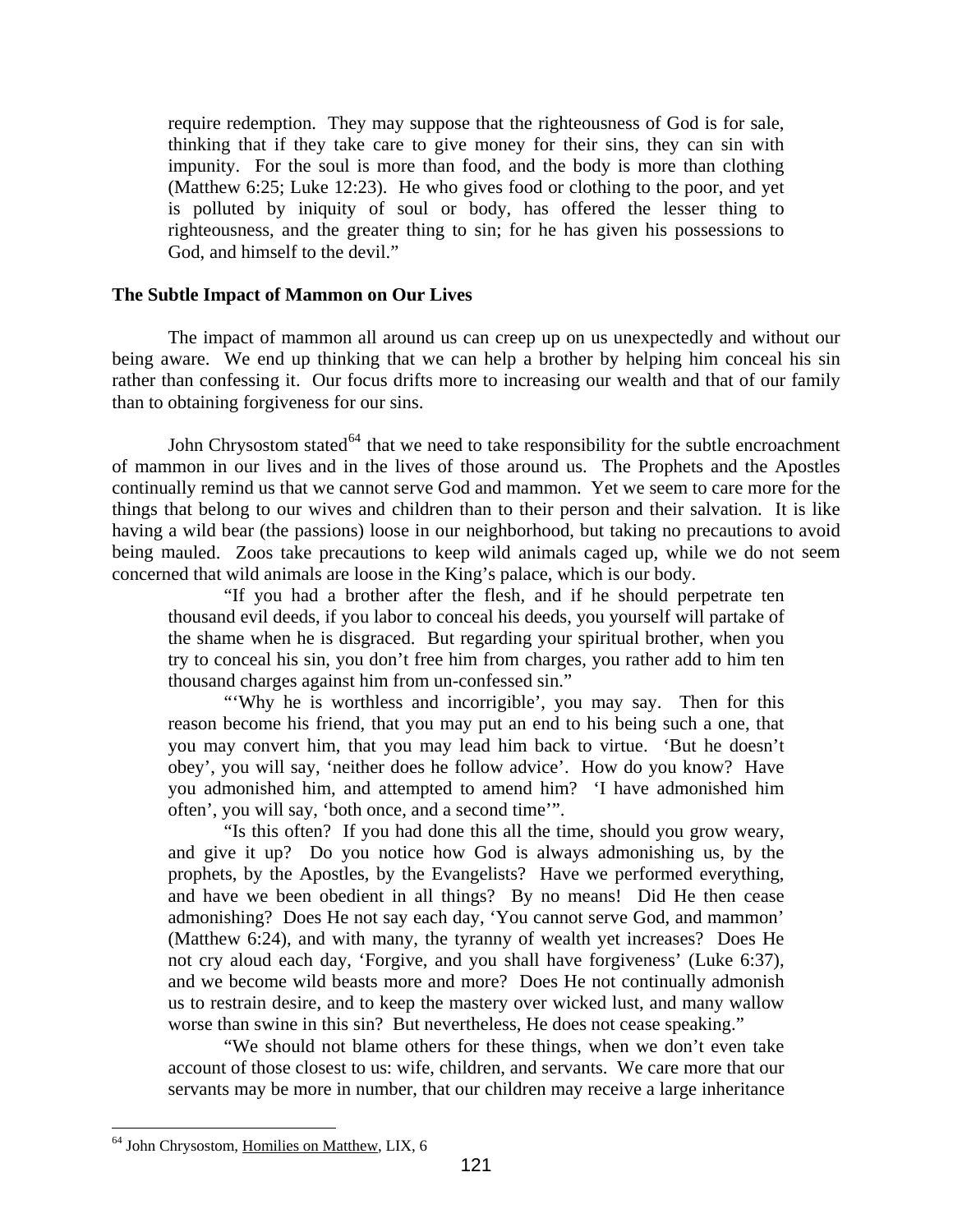from us, and that our wife may have gold ornaments, fine clothing, and wealth. We don't care at all for them, but for the things that belong to them. This is like seeing a house in a bad state, and the walls giving way; and then to neglect raising the walls, but instead make great fences around it. This is also like seeing a body diseased; instead of taking care of this, we weave gilded clothing for it. This is also like having a wife that was sick; we pay attention to the servants, and the looms, and the vessels in the house, and take care of other things, leaving her to lie and moan."

keep them chained. But in the case of the soul, where the senate house is, where the King's palace is, where the court of justice is, the wild beasts are let loose, making a commotion in the mind and the royal throne. Disturbance is everywhere; we are like a city thrown into confusion from being overrun by barbarians. What takes place in us is as though a snake were sitting on a brood of sparrows, and the sparrows, with their feeble cries, were flying about frightened, without having any place to go and end their fears." "This is being done right now, while our soul is in an evil and wretched state, angry, reviling, lusting wrongly, and full of vainglory. We are dragged down to the earth, and torn by many wild beasts; we neglect to drive away the passions, but we are careful about house and servants. If a bear had escaped from the zoo, we would shut up our houses, and travel in such a way so as not to encounter the wild beast. Now not one wild beast, but many such thoughts are tearing our soul in pieces; we don't even notice it. In the city we take great care to shut up the wild beasts in cages, not at the senate house, not at the courts of justice, not at the king's palace, but far off somewhere at a distance, where we

Chrysostom went on<sup>65</sup> about how we should treat our spouses, our children and our servants or employees. With our wives, we should banish the notion of yours, and mine since our spouse even has power over our bodies. Honoring and preferring our spouses before all others will influence everyone around us by our love. This is one way that we can seek the incorruptible things of the Kingdom of God, and other things of this life will be added to us.

"Teach your wife these lessons, but be very gracious. Above all banish this notion from her soul, of 'mine and yours'. If she says the word 'mine', say to her, 'What things do you call yours?' I have nothing of mine own. How then do you speak of mine, when all things are yours?' Freely grant her the word to speak. This is not the expression of flattery, but of exceeding wisdom. Thus will you be able to restrain her wrath, and put an end to her disappointment. For it is flattery when a man does an unworthy act with an evil intent. Say then, 'Even I am yours'; this advice Paul gives where he says, 'The husband has not power over his own body, but the wife' (1 Corinthians 7:4). If I have no power over my body, but you have, much more have you over my possessions. By saying these things you will have quieted her, you will have quenched the fire, you will have shamed the devil, you will have made her more your slave than one bought with money. Thus, by your own language, teach her never to speak of 'mine and yours'".

"Never call her simply by her name, but with terms of endearment, with honor, with much love. Honor her, and she will not need honor from others; she

<sup>65</sup> John Chrysostom, Homilies on Ephesians, XX.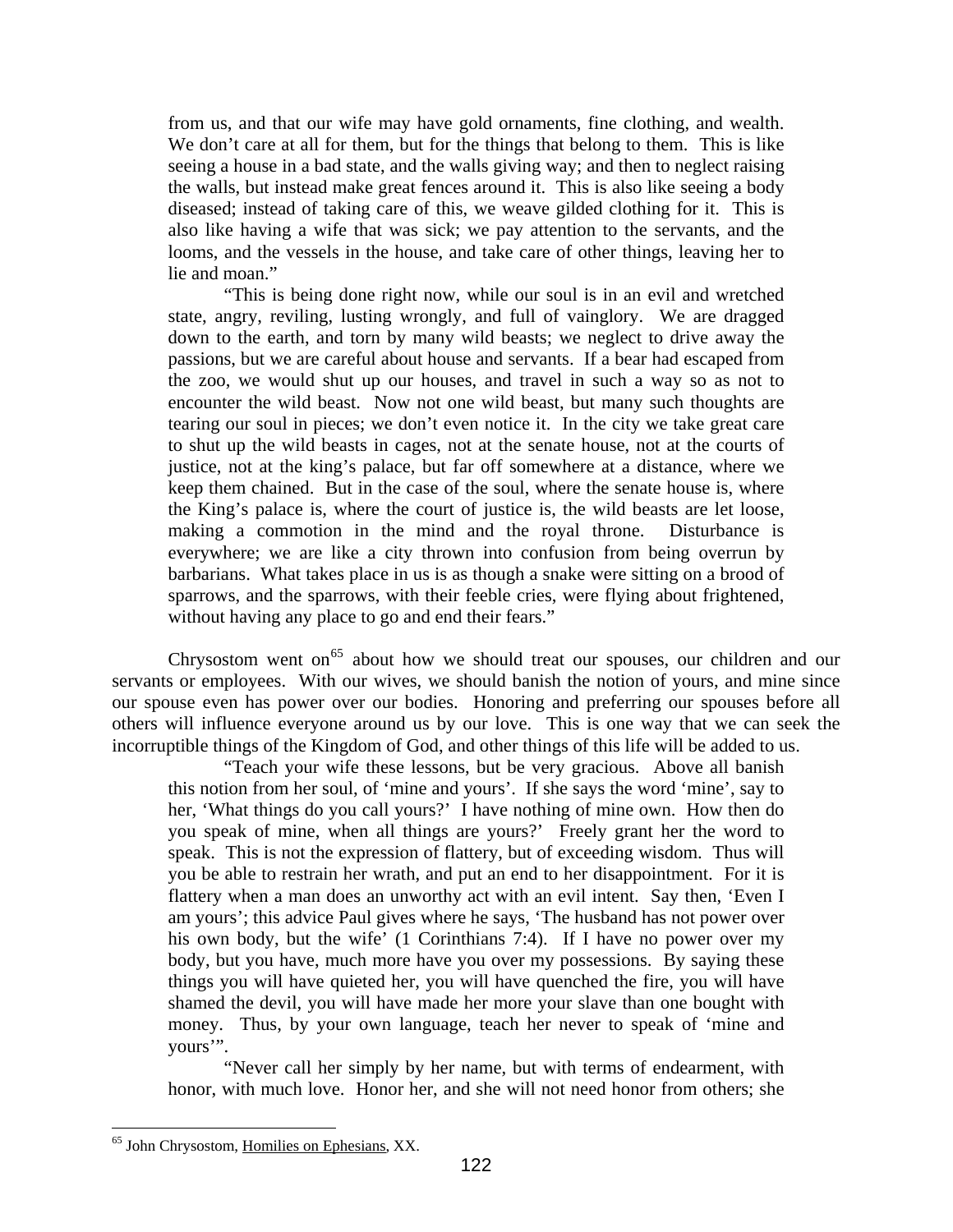will not want the glory that comes from others, if she enjoys that which comes from you. Prefer her before everyone, on every account, both for her beauty and her discernment, and praise her. You will thus persuade her to listen to no one else, but to scorn the entire world except yourself. Teach her the fear of God, and like? What will all others who come near them be like? Will not they too even tually be loaded with blessings without number? For generally, servants all good things will flow from this as from a fountain, and the house will be full of ten thousand blessings. If we seek the things that are incorruptible, these corruptible things will follow. 'For', He said, 'seek first His kingdom, and all these things shall be added to you' (Matthew 6:33). What sort of persons must the children of such parents be like? What will the servants of such masters be have their character formed by imitating their master; they love the same objects, which they have been taught to love, speak the same language, and engage with them in the same pursuits. If thus we regulate ourselves, and attentively study the Scriptures, in most things we shall derive instruction from them. And thus we shall be able to please God, and to pass through the whole of this present life virtuously, and to attain those blessings which are promised to those that love Him."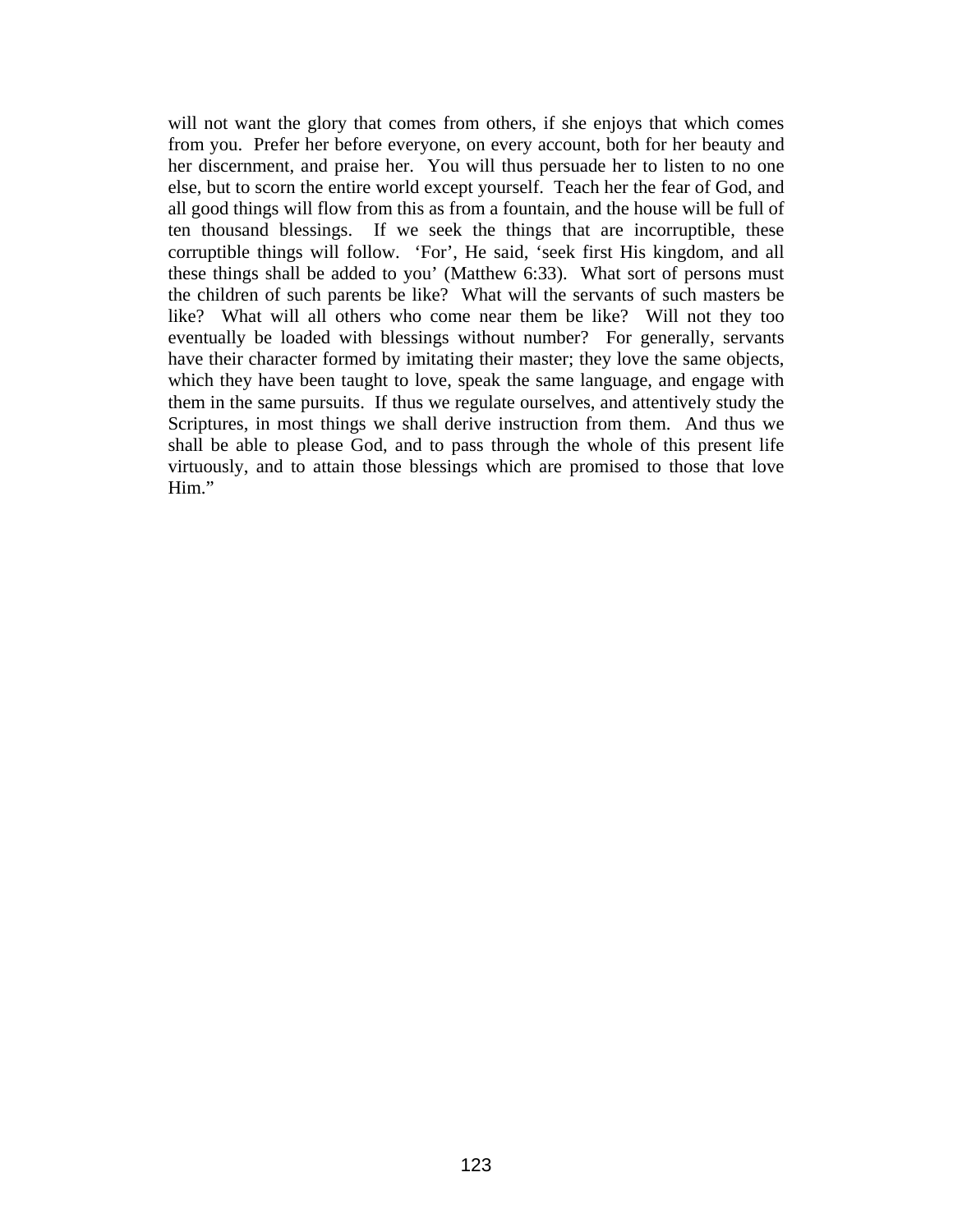## **Appendix The Indian Gold-Digging "Ants"**

## <span id="page-37-0"></span>**Lions called ants**

around 1000 B.C.E.), which makes reference to ants that excavated gold (Kevan 1992). The earliest surviving European account of gold ants or ant lions as they were called much later is The fantastic story of the gold digging "ant-lions" of India has a long and complicated history. The source might be the great Hindu (Sanskrit) epic, the *Mahabharata* (with origins found in the *Historiês Apódexis* of Hêródotos (ca. 430 B.C.E.). Druce (1923) retells the story of these unusually large and vicious "ants":

ant s abound in size somewhat less than dogs but larger than foxes. They burrow under gro und and heap up the sand, which contains gold. The Indians go to the desert to must only just have been parted from her recently born young. The Indians being thus equipped set out at such a time that they will arrive at the hottest hour of the day, for during the greatest heat the ants hide underground. They bring with them sacks, which they fill with the sand and then return as fast as they can. For the ants detect them by the smell and pursue them, so that if the Indians do not get a good start while the ants are assembling, not a man could be saved. The male camels in time slacken their pace, but the females mindful of their young hasten on; and in this way the Indians return safely with their gold (pp. 354-355). [The] scene is laid in a northern district of India, where there is a desert in which collect this sand, each man provided with three camels harnessed together side by side; that is, on either side a male, and in the middle a female on which he rides. The female

This story of giant ants that dig up and fiercely protect their gold passed through various hands, including those of Nearchus (4th century B.C.E.) and Megasthenes (3rd century B.C.E.). Nearchus is quoted as having "seen the skins of ants which dig up gold, as large as the skins of leopards" (Druce 1923, p. 355). According to Druce (1923) the term "ant-lion" appears around the 2nd century B.C.E. In his description of the lions of Arabia, Agatharchides "actually mentions ant-lions by their Greek name and says that in appearance most of them differ in no way from the other lions; and Strabo when describing the coasts adjacent to the Arabian Gulf says that the country abounds with elephants and lions called ants" (pp. 355-356).

#### **Mystery Solved?**

Controversy over the real identity of the Indian gold-digging ants (or ant-lions) has continued until the present. Scholars have suggested a variety of animals including dogs, marmots, pangolins, mongooses, and the badger-like ratel (Kevan 1992).

In a 1996 *New York Times* article, Marlise Simons reports the mystery may now be solved. In one of the most inaccessible regions of the Himalayas along the upper Indus River, French ethnologist Michel Peissel and other explorers say they found marmots throwing up goldbearing soil from deep underground as they dig their burrows. Moreover, the indigenous Minaro people living there say that for generations they have collected gold dust from the marmots' work. So why did Herodotus and other ancient writers describe the furry marmots as ants? Peissel's favored explanation is that confusion set in because in Persian the word for marmot is equivalent to "mountain ant." In addition, marmots are unusually large in the Himalayas, with bushy fur and a large fox-like tail. They have razor-sharp teeth and claws. "They can be ferocious if one tampers with their burrows, which is just what the gold-seekers did," Peissel says (Simons 1996).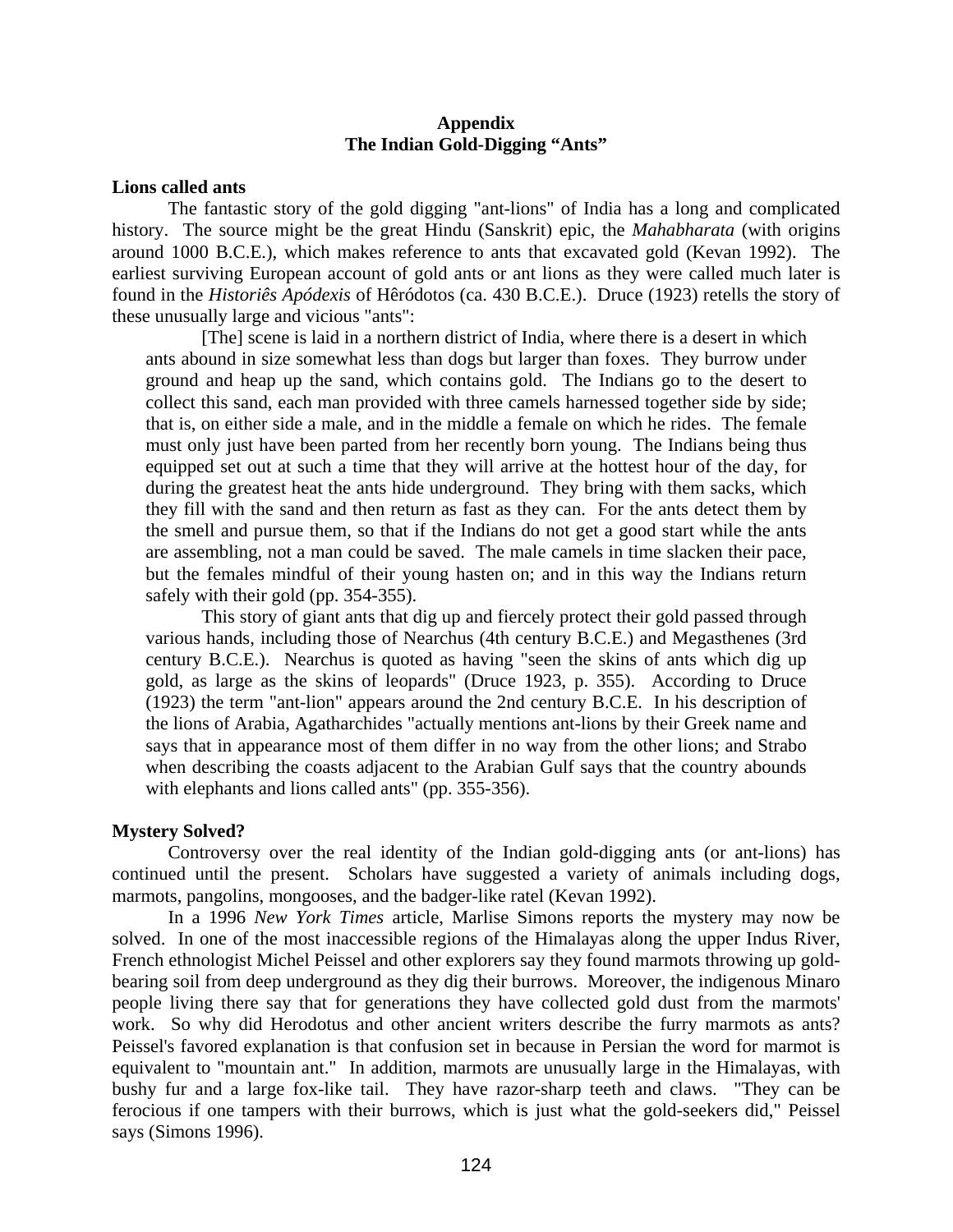While this discovery may explain the centuries-old mystery, Peissel would like to test his findings with a full archeological and geological survey. The area lies on the tense border between Pakistan and India, however, so the political climate may prevent suc h work. Says Peissel: "It's right in the line of fire of both sides. There was gunfir e when we were there. The locals tell us that the marmots are dwindling. The Indian soldiers are constantly taking potshots at them" (Simons 1996).

#### **References**

- Druce, G. C. 1923. [Myrmekoleon] or Ant Lion. Pp. 347-363 in *The Antiquaries Journal.* Vol. III, No. 4. Oxford University Press, London.
- Kevan, D. K. McE. 1992. Antlion *ante* Linné: *[Myrmekoleon]* to *Myrmeleon* (Insecta: Neuroptera: Myrmeleonidae [sic]). Pp. 203-232 in Current Research in Neuropterology. Proceedings of the Fourth International Symposium on Neuropterology. Bagnères-de-Luchon, France, 1991. M. Canard, H. Aspöck, and M. W. Mansell, eds. Toulouse, France.
- Simons, Marlise. 1996. 'Gold-Digging Ants' mystery seems solved, after bugging scholars for centuries. *New York Times,* 25 November.

For more information, see http://www.antlionpit.com/golddigging.html.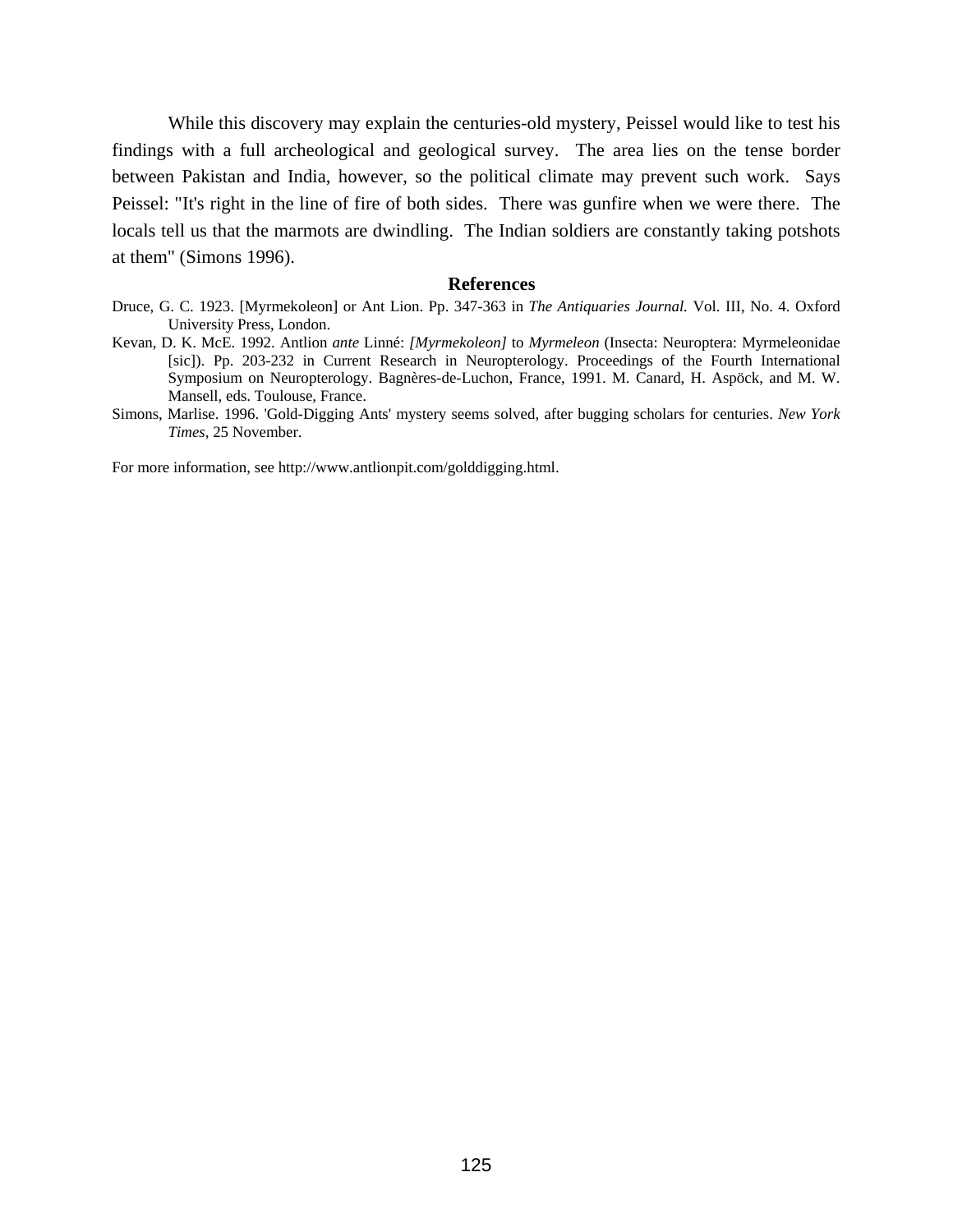# *JUSTIFICATION AND FAITH*

## **June 28, 2009 Sunday after Pentecost 3rd Revision D**

## **EPISTLE LESSON – Romans 5:1-11**

In today's Epistle lesson, we encounter the rallying cry of the Protestant Reformation: *bustification by Faith*. The word justified is a translation of the Hebrew "*tsadaq*" and the Greek "dikaioo" and means to render just, innocent or right. This Old Testament concept of being justified is used today in various Orthodox services. For example: (Psalm 51:4) "Against Thee, do not enter into judgment with Thy servant, for in Thy sight no man living is justified' (*tsadaq*). Yet a time will come when (Isaiah 45:25) "In the Lord all the offspring of Israel will be Thee only, I have sinned and done what is evil in Thy sight; so that Thou art justified (*tsadaq*) when Thou doest speak and blameless (i.e. clean) when Thou dost judge." **(Psalm 143:2)** "And justified…" (*tsadaq*).

Old Testament and in the First Century. And this is reflected in the English translations of the Bible today. Listed below are some of the Greek words translated "faith" and their related The term "faith," however, has come to mean something a little different than it did in the words:

| <b>GREEK WORD</b> | <b>DEFINITION</b>          | <b>STRONG'S REF.#</b> |
|-------------------|----------------------------|-----------------------|
| Peitho            | To convince, to rely upon  | 3982                  |
| Pistis            | from peitho: persuasion,   | 4102                  |
|                   | credence                   |                       |
| Pistos            | from peitho: trustworthy   | 4103                  |
| Pisteuo           | from pistis: to have faith | 4100                  |
| Pistikos          | from pistis: genuine,      | 4101                  |
|                   | trustworthy                |                       |
| Pistoo            | from pistos: to assure     | 4104                  |

These words are translated into English at various places, *to have faith, to believe, to trust*. But the root word of them all is "*peitho*" which implies faith, believe and trust based upon being convinced. For example, even the demons have faith – and tremble (James 2:19). They have been thoroughly convinced long ago.

 If one were to flip through English language Bibles, one would find that the English word faith is used much more often in the New Testament than trust. Whereas in the Old Testament, the opposite is true. Listed below are some of the Hebrew words that are commonly translated faith, belief, trust:

Copyright © Mark Kern 2000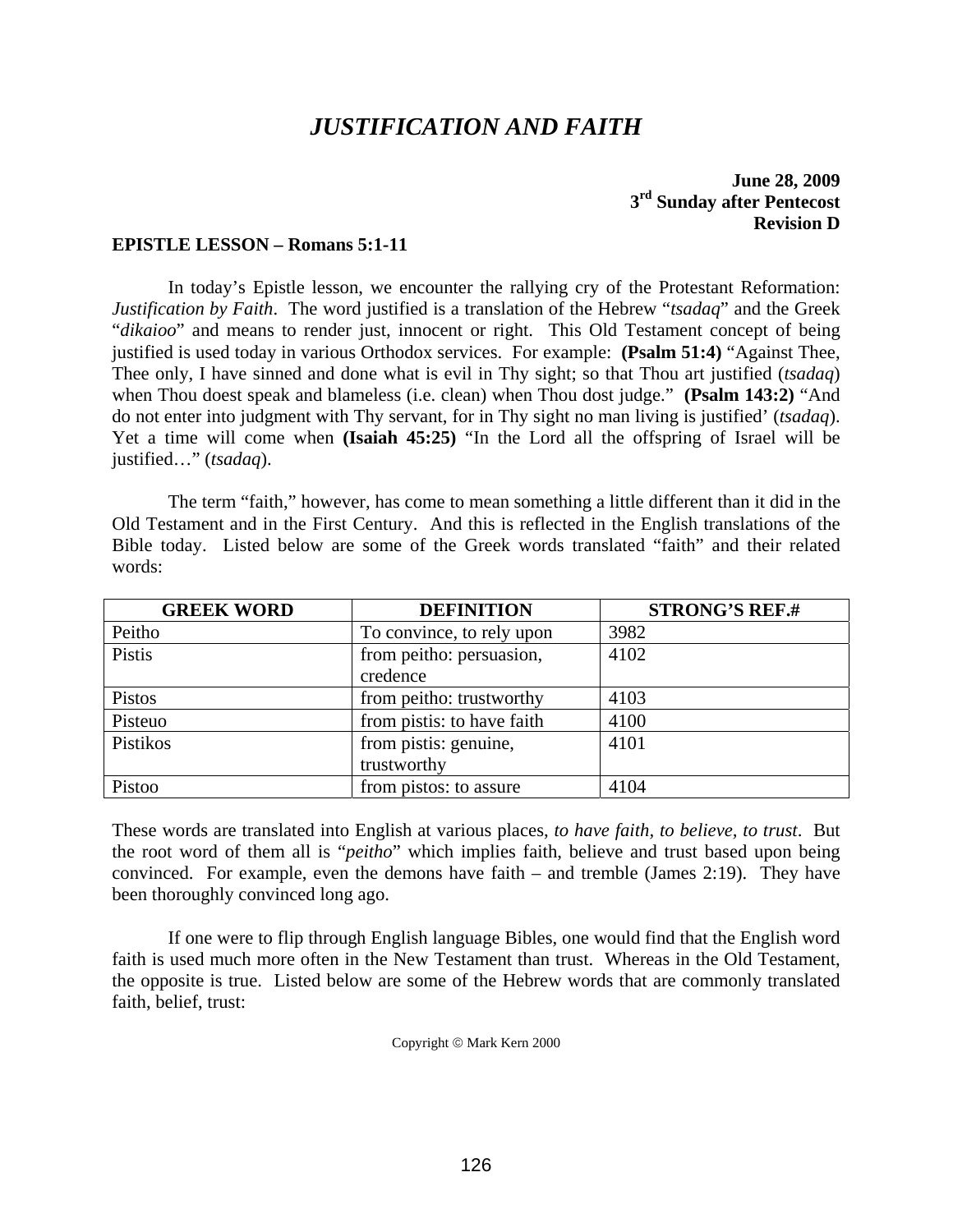| <b>HEBREW WORD</b> | <b>DEFINITION</b>               | <b>STRONG'S REF.#</b> |
|--------------------|---------------------------------|-----------------------|
| Aman               | to build up, support, trust     | 539                   |
| Emuwn              | from aman: established, trusty  | 529                   |
| Emunah             | from emuwn: firmness,           | 530                   |
|                    | security                        |                       |
| Chacah             | to flee suddenly for protection | 2620                  |
| Machaceh           | from chacah: a shelter          | 4268                  |
| <b>Batach</b>      | to hurry for refuge             | 982                   |
| Mibtach            | from batach: a refuge,          | 4009                  |
|                    | security, assurance             |                       |

The first three of the above words are commonly translated "to believe" and "to have faith;" the last four are translated "to trust."

 Thus, in both New and Old Testaments, the concepts of "faith," "belief" and "trust" are interwoven and have their root meaning in trust and security based upon something convincing or estab lished. In the Old Testament, the concept of trust goes further and includes words related to shelter, protection and refuge.

 In both Old and New Testament times, the people of God have had a covenant relationship with their Lord. For example, the Lord said, "If you will indeed obey My voice and keep My covenant, then you shall be My own special treasure among all the peoples, for all the earth is Mine" (Exodus 19:5). Following this, the Lord went on to detail the Ten Commandments which can be summarized as "Love the Lord your God with all your heart, soul and strength, and your neighbor as yourself" (Deuteronomy 6:5; Leviticus 19:18).

A similar covenant exists in the New Testament (Hebrews 8:8-13) and the same basic comma ndments apply: "Love the Lord your God with all your heart, soul and strength and your neighbor as yourself" (Matthew 22:36-39; Mark 12:30-31; Luke 10:27). The difference now is that the Mediator of the covenant has come and died (Hebrews 9:15), meaning we are justified by His blood (Romans 5:9), and He has left the Holy Spirit (John 7:39; Romans 5:5). The cup of the Lord's Supper is called "The New Covenant in My Blood" (1 Corinthians 11:25, Luke 22:20). He has also put His Laws into our minds and written them on our hearts (Hebrews 8:10). Because of this covenant relationship, trust, shelter, protection and refuge exists – which brings us back to the Gospel illustration of the birds and the flowers.

This covenant relationship is so strong that tribulation just generates additional strength. and implies trust. And it is tribulation (i.e. the pressure of daily life) that generates the proof and the convincing that the Lord is good and that He can be trusted. This is why we glory in our tribulations (Romans 5:3), because it deepens our trust and increases our faith. From Romans 5:3, translating literally from the Greek, "tribulation (in the sense of pressure) works cheerful endurance, cheerful endurance works proof and proof works a confident expectation (or hope)." From the Greek word study on faith, faith has its root in being convinced